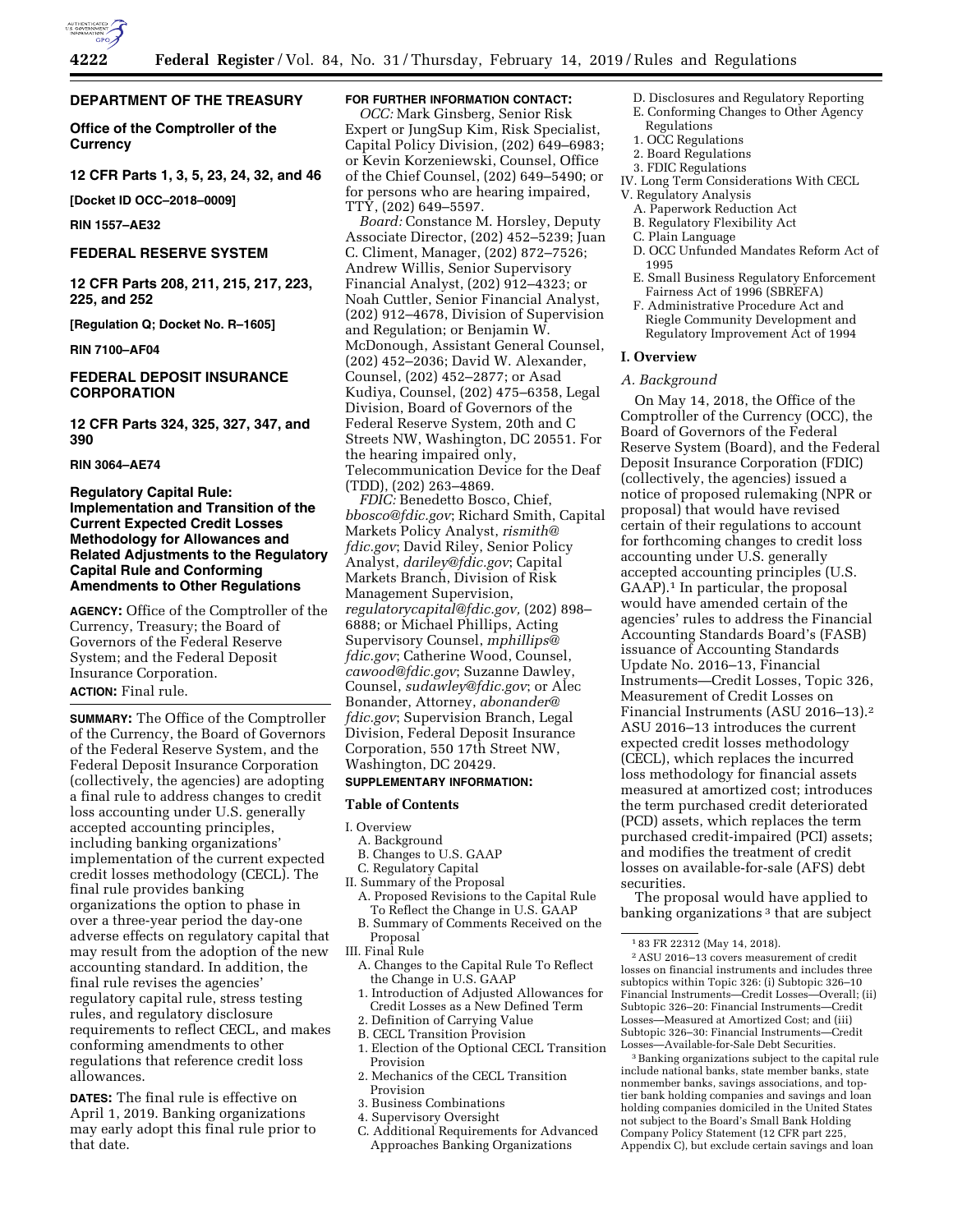to the agencies' regulatory capital rule 4 (capital rule), to banking organizations that are subject to stress testing requirements, and to banking organizations that file regulatory reports that are uniform and consistent with U.S. GAAP.5 In particular, the proposal would have revised the agencies' capital rule to distinguish which credit loss allowances under the new accounting standard would be eligible for inclusion in a banking organization's regulatory capital. The proposal would also have provided banking organizations that experience a reduction in retained earnings as a result of adopting CECL with an option to elect a three-year transition period to phase in the effects of CECL adoption on regulatory capital. The proposal also would have revised regulatory capital disclosure requirements applicable to certain banking organizations, amended references to credit loss allowances in other regulations, and required the inclusion of CECL provisions in a banking organization's company-run stress testing projections beginning with the 2020 stress test cycle.

The agencies are adopting as final the proposal. The final rule is effective as of April 1, 2019, but a banking organization may choose to adopt the final rule starting as early as first quarter 2019.

# *B. Changes to U.S. GAAP*

ASU 2016–13 revises U.S. GAAP and, consequently, affects regulatory reports based on U.S. GAAP. CECL differs from the incurred loss methodology in several key respects. First, for financial assets measured at amortized cost, CECL requires banking organizations to recognize lifetime expected credit losses, not just credit losses incurred as of the reporting date. CECL requires the incorporation of reasonable and supportable forecasts in developing an estimate of lifetime expected credit losses, while also maintaining the current requirement that banking organizations consider past events and

current conditions. Furthermore, the probable threshold for recognition of allowances in accordance with the incurred loss methodology is removed under CECL. Taken together, estimating expected credit losses over the life of an asset under CECL, including consideration of reasonable and supportable forecasts but without applying the probable threshold that exists under the incurred loss methodology, results in earlier recognition of credit losses.

CECL replaces multiple impairment approaches in existing U.S. GAAP. CECL allowances will cover a broader range of financial assets than the allowance for loan and lease losses (ALLL) under the incurred loss methodology. Under the incurred loss methodology, ALLL generally covers credit losses on loans held for investment and lease financing receivables, with additional allowances for certain other extensions of credit and allowances for credit losses on certain off-balance sheet credit exposures (with the latter allowances presented as liabilities).6 These exposures will be within the scope of CECL. In addition, CECL applies to credit losses on heldto-maturity (HTM) debt securities. As previously mentioned, ASU 2016–13 replaces the term PCI assets with the term PCD assets. The PCD asset definition covers a broader range of assets than the PCI asset definition. CECL requires banking organizations to estimate and record a credit loss allowance for a PCD asset at the time of purchase. This credit loss allowance is then added to the purchase price to determine the purchase date amortized cost basis of the asset for financial reporting purposes. Post-acquisition changes in credit loss allowances on PCD assets will be established through earnings. This is different from the current treatment of PCI assets, for which banking organizations are not permitted to estimate and recognize credit loss allowances at the time of purchase. Rather, banking organizations generally estimate credit loss allowances for PCI assets subsequent to the purchase only if there is deterioration in the expected cash flows from such assets.

ASU 2016–13 also introduces new requirements for AFS debt securities. The new accounting standard requires that a banking organization recognize credit losses on individual AFS debt securities through credit loss allowances, rather than through direct write-downs, as is currently required under U.S. GAAP. AFS debt securities will continue to be measured at fair value, with changes in fair value not related to credit losses recognized in other comprehensive income. Credit loss allowances on an AFS debt security are limited to the amount by which the security's fair value is less than its amortized cost.

Upon adoption of CECL, a banking organization will record a one-time adjustment to its credit loss allowances as of the beginning of its fiscal year of adoption equal to the difference, if any, between the amount of credit loss allowances required under the incurred loss methodology and the amount of credit loss allowances required under CECL. Except for PCD assets, banking organizations will recognize the adjustment to the credit loss allowances with offsetting entries to deferred tax assets (DTAs), if appropriate, and to the fiscal year's beginning retained earnings.

The effective date of ASU 2016–13 varies for different banking organizations. For banking organizations that are U.S. Securities and Exchange Commission (SEC) filers,7 ASU 2016–13 will become effective for the first fiscal year beginning after December 15, 2019, including interim periods within that fiscal year. For banking organizations that are public business entities (PBE) but not SEC filers (as defined in U.S. GAAP),8 ASU 2016–13 will become effective for the first fiscal year beginning after December 15, 2020, including interim periods within that

8A PBE that is not an SEC filer would include: (1) An entity that has issued securities that are traded, listed, or quoted on an over-the-counter market, and (2) an entity that has issued one or more securities that are not subject to contractual restrictions on transfer and is required by law, contract, or regulation to prepare U.S. GAAP financial statements (including footnotes) and make them publicly available periodically (*e.g.,* pursuant to Section 36 of the Federal Deposit Insurance Act and Part 363 of the FDIC's rules). For further information on the definition of a PBE, refer to ASU 2013–12, Definition of a Public Business Entity, issued in December 2013.

holding companies that are substantially engaged in insurance underwriting or commercial activities or that are estate trusts, and bank holding companies and savings and loan holding companies that are employee stock ownership plans.

<sup>4</sup> 12 CFR part 3 (OCC); 12 CFR part 217 (Board); 12 CFR part 324 (FDIC).

<sup>5</sup>*See* 12 U.S.C. 1831n; *see also* Instructions for Preparation of Consolidated Financial Statements for Holding Companies, Reporting Form FR Y–9C (Reissued March 2013); Instructions for Preparation of Consolidated Reports of Condition and Income, Reporting Forms FFIEC 031 and FFIEC 041 (updated September 2017); Instructions for Preparation of Consolidated Reports of Condition and Income for a Bank with Domestic Offices Only and Total Assets Less than \$1 Billion, Reporting Form FFIEC 051 (updated September 2017).

<sup>6</sup> ''Other extensions of credit'' includes trade and reinsurance receivables, and receivables that relate to repurchase agreements and securities lending agreements. "Off-balance sheet credit exposures includes off-balance sheet credit exposures not accounted for as insurance, such as loan commitments, standby letters of credit, and financial guarantees. The agencies note that credit losses for off-balance sheet credit exposures that are unconditionally cancellable by the issuer are not recognized under CECL.

<sup>7</sup>For this purpose, an SEC filer is an entity (*e.g.,*  a bank holding company or savings and loan holding company) that is required to file its financial statements with the SEC under the federal securities laws or, for an insured depository institution, the appropriate federal banking agency under section 12(i) of the Securities Exchange Act of 1934. The banking agencies named under section 12(i) of the Securities Exchange Act of 1934 are the OCC, the Board, and the FDIC.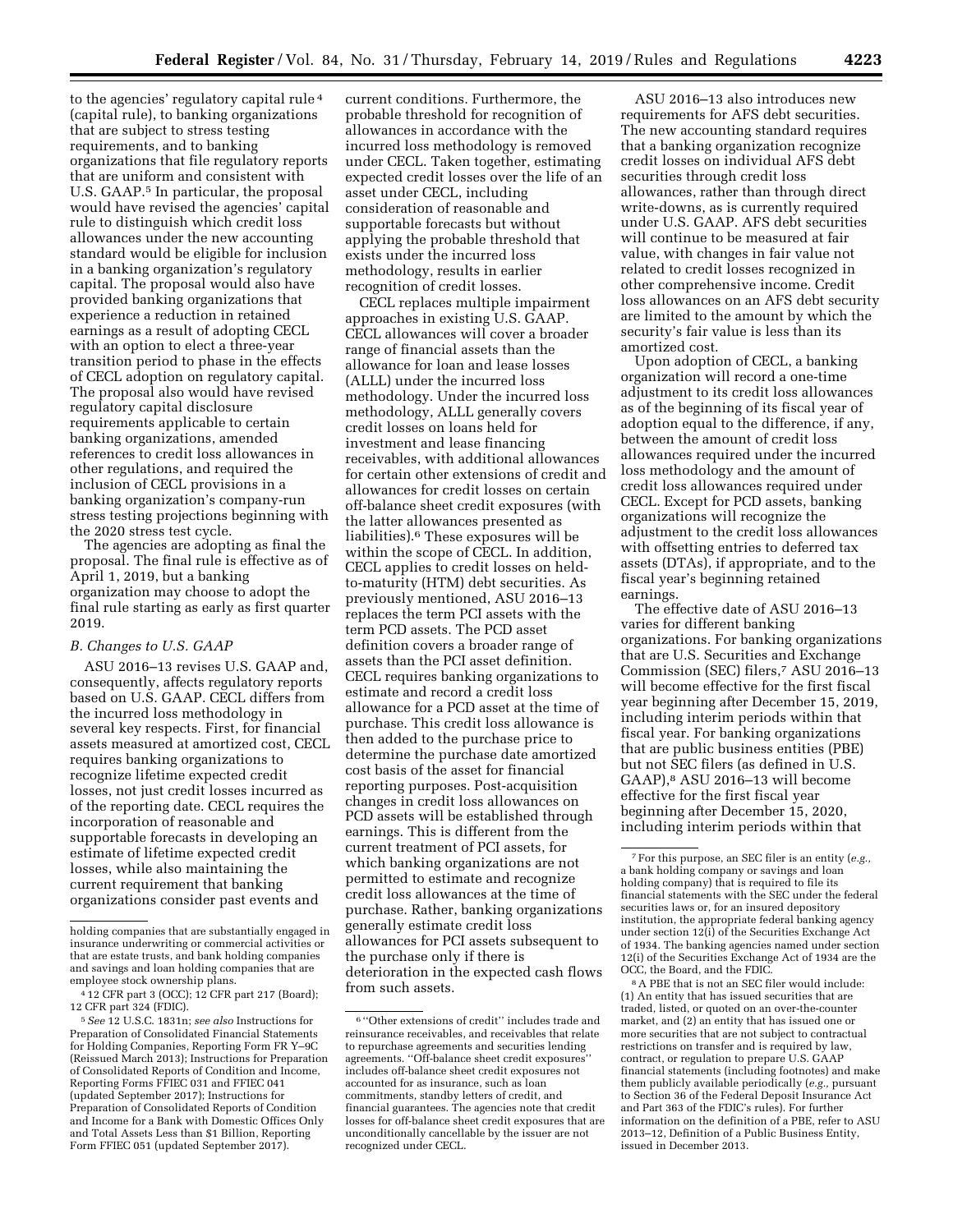fiscal year. For banking organizations that are not PBEs (as defined in U.S. GAAP), ASU 2016–13 will become effective for the first fiscal year beginning after December 15, 2021,

including interim periods within those fiscal years.9 A banking organization that chooses to adopt ASU 2016–13 early may do so in a fiscal year beginning after December 15, 2018,

including interim periods within that fiscal year. The following table provides a summary of the effective dates.

# CECL EFFECTIVE DATES

|                             | U.S. GAAP effective date                                                                                                      | Regulatory report<br>effective date *                               |  |
|-----------------------------|-------------------------------------------------------------------------------------------------------------------------------|---------------------------------------------------------------------|--|
| PBEs that are SEC Filers    | Fiscal years beginning after 12/15/2019, including interim periods 3/31/2020.<br>within those fiscal years.                   |                                                                     |  |
| Other PBEs (Non-SEC Filers) | Fiscal years beginning after 12/15/2020, including interim periods 3/31/2021.<br>within those fiscal years.                   |                                                                     |  |
| Non-PBEs                    | Fiscal years beginning after 12/15/2021, including interim periods 3/31/2022.<br>within those fiscal years.                   |                                                                     |  |
| Early Adoption              | Early adoption permitted for fiscal years beginning after 12/15/2018,<br>including interim periods within those fiscal years. | 3/31 of year of effective date of<br>early adoption of ASU 2016-13. |  |

\* For institutions with calendar year-ends.

### *C. Regulatory Capital*

A banking organization's implementation of CECL will likely affect its retained earnings, DTAs, and allowances and, as a result, its regulatory capital ratios. Retained earnings are a key component of a banking organization's common equity tier 1 (CET1) capital. An increase in a banking organization's allowances, including those estimated under CECL, generally will reduce the banking organization's earnings or retained earnings, and therefore its CET1 capital.10 DTAs arising from temporary differences (temporary difference DTAs) must be included in a banking organization's risk-weighted assets or deducted from CET1 capital if they exceed certain thresholds. Increases in allowances generally give rise to increases in temporary difference DTAs that will partially offset the reduction in earnings or retained earnings.11 Under the capital rule's standardized approach for risk-weighted assets (standardized approach), ALLL is included in a banking organization's tier 2 capital up

10However, allowances recognized on PCD assets upon adoption of CECL and upon later purchases of PCD assets generally would not reduce the banking organization's earnings, retained earnings, or CET1 capital.

11 Deferred tax assets are a result of deductible temporary differences and carryforwards which may result in a decrease in taxes payable in future years.

to 1.25 percent of its standardized total risk-weighted assets (excluding standardized market risk-weighted assets, if applicable), as those terms are defined in the rule.12 An advanced approaches banking organization 13 that has completed the parallel run process 14 includes in its advancedapproaches-adjusted total capital any eligible credit reserves that exceed the banking organization's total expected credit losses, as defined in the capital rule, to the extent that the excess reserve amount does not exceed 0.6 percent of the banking organization's credit riskweighted assets.15

### **II. Summary of the Proposal**

*A. Proposed Revisions to the Capital Rule To Reflect the Change in U.S. GAAP* 

The agencies proposed to amend the capital rule to identify which credit loss allowances under the new accounting standard would be eligible for inclusion in a banking organization's regulatory capital.16 In particular, the proposal would have added allowance for credit

13A banking organization is an advanced approaches banking organization if it has consolidated assets of at least \$250 billion or if it has consolidated on-balance sheet foreign exposures of at least \$10 billion, or if it is a subsidiary of a depository institution, bank holding company, savings and loan holding company, or intermediate holding company that is an advanced approaches banking organization. *See* 12 CFR 3.100 (OCC); 12 CFR 217.100 (Board); 12 CFR 324.100 (FDIC). On October 31, 2018, the OCC and the Board issued a notice of proposed rulemaking that would modify the definition of an advanced approaches banking organization. On November 20, 2018, the FDIC issued a substantively identical notice of proposed rulemaking.

losses (ACL) as a newly defined term in the capital rule. As proposed, ACL would have included credit loss allowances related to financial assets measured at amortized cost, except for allowances for PCD assets. ACL would have been eligible for inclusion in a banking organization's tier 2 capital subject to the current limit for including ALLL in tier 2 capital under the capital rule's standardized approach.

Further, the agencies proposed to revise the capital rule, as applicable to an advanced approaches banking organization that has adopted CECL, and that has completed the parallel run process, to align the definition of eligible credit reserves with the definition of ACL in the proposal. The proposal would have retained the current limit for eligible credit reserves in tier 2 capital. The proposal also would have provided a separate capital treatment for allowances associated with AFS debt securities and PCD assets that would have applied to all banking organizations upon adoption of ASU 2016–13.

16Note that under section 37 of the Federal Deposit Insurance Act, the accounting principles applicable to reports or statements required to be filed with the agencies by all insured depository institutions must be uniform and consistent with U.S. GAAP. *See* 12 U.S.C. 1831n(a)(2)(A). Consistency in reporting under the statute would be addressed by the agencies' proposed CECL revisions to the Call Report pursuant to the Paperwork Reduction Act. *See* 83 FR 49160 (September 28, 2018).

<sup>9</sup>The FASB amended the effective date to the periods indicated for non-PBEs through an ASU issued November 15, 2018, ASU No. 2018–19, Codification Improvements to Topic 326: Financial Instruments—Credit Losses. ASU 2016–13 will now take effect for non-PBEs for fiscal years beginning after December 15, 2021, including interim periods within those fiscal years. Thus, a non-PBE with a calendar year fiscal year must adopt ASU 2016–13 as of January 1, 2022, if the entity does not elect to early adopt prior to January 1, 2022, and would first report in accordance with the credit losses standard in its regulatory reports and any financial statements for March 31, 2022.

<sup>12</sup>*See* 12 CFR 3.2 (OCC); 12 CFR 217.2 (Board); 12 CFR 324.2 (FDIC). Any amount of ALLL greater than the 1.25 percent limit is deducted from standardized total risk-weighted assets. 12 CFR 3.20(d)(3) (OCC); 12 CFR 217.20(d)(3) (Board); 12 CFR 324.20(d)(3) (FDIC).

<sup>14</sup>An advanced approaches banking organization is considered to have completed the parallel run process once it has completed the advanced approaches qualification process and received notification from its primary federal regulator pursuant to section 121(d) of subpart E of the capital rule. *See* 12 CFR 3.121(d) (OCC); 12 CFR 217.121(d) (Board); 12 CFR 324.121(d) (FDIC).

<sup>15</sup> 12 CFR 3.10(c)(3)(ii) (OCC); 12 CFR 217.10(c)(3)(ii) (Board); and 12 CFR 324.10(c)(3)(ii) (FDIC).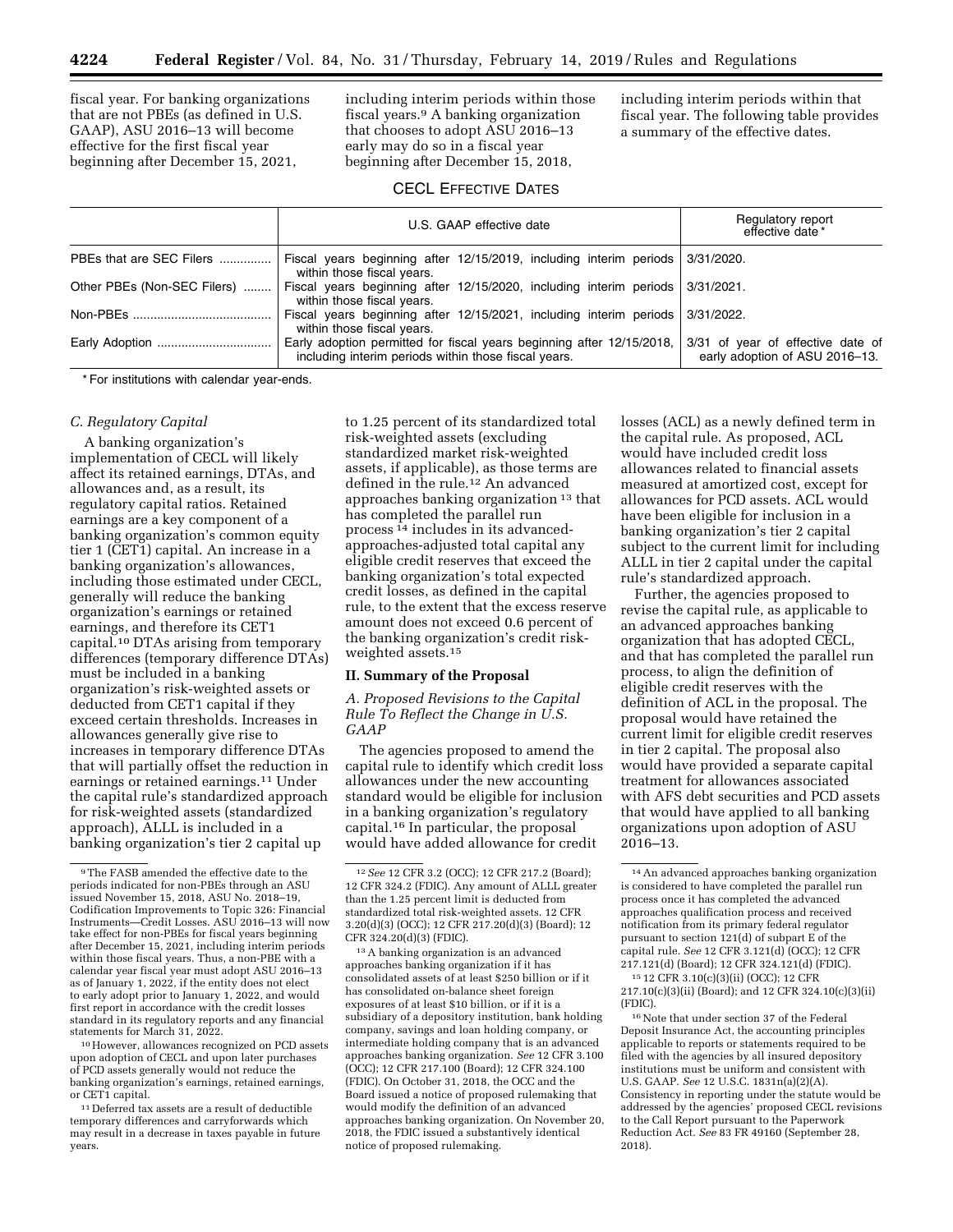Before the agencies issued the proposal, some banking organizations expressed concerns about the difficulty in capital planning due to the uncertainty about the economic environment at the time of CECL adoption. This is largely because CECL requires banking organizations to consider current and future expected economic conditions to estimate allowances and these conditions will not be known until closer to a banking organization's CECL adoption date. Therefore, it is possible that despite adequate capital planning, uncertainty about the economic environment at the time of CECL adoption could result in higher-than-anticipated increases in credit loss allowances. To address these concerns, the agencies proposed to provide a banking organization with the option to phase in over a three-year period the day-one adverse effects of CECL on the banking organization's regulatory capital ratios.

The proposal also would have revised regulatory capital disclosure requirements 17 that would have applied to certain banking organizations following their adoption of CECL.18 The proposal would have provided conforming amendments to the agencies' other regulations that refer to credit loss allowances to reflect the implementation of ASU 2016–13. In particular, the proposal would have amended the Board's and FDIC's company-run stress testing rules to require a banking organization that has adopted CECL to include its CECL provisions as part of its stress testing projections beginning with the 2020 stress test cycle.

Finally, the proposal would not have changed the limit of 1.25 percent of riskweighted assets governing the amount of allowances eligible for inclusion in tier 2 capital. The agencies stated in the proposal that they would intend to monitor the effects of this limit on regulatory capital and bank lending practices. This ongoing monitoring would have included the review of data, including data provided by banking organizations, and would have assisted the agencies in determining whether any further change to the capital rule's treatment of ACL might be warranted in the future.

# *B. Summary of Comments Received on the Proposal*

The agencies received 25 comment letters from banking organizations, trade associations, public interest groups, and individuals. Most commenters supported the agencies' proposal to provide an option to elect temporary regulatory capital relief as banking organizations adopt CECL. Most commenters also requested further additional measures for addressing CECL's effect on regulatory capital. Many commenters supported the agencies' proposal to provide a threeyear transition provision to phase-in CECL's day-one effect on a banking organization's regulatory capital ratios, with most of these commenters favoring a longer five-year transition period. Some commenters offered targeted recommendations regarding implementation of a transition provision that would phase in CECL's effect in periods after CECL's day-one implementation. Several commenters requested that, instead of a transition provision, the agencies should provide a temporary neutralization adjustment of CET1 capital while further consideration of the effect of CECL is undertaken. Many of these and other commenters asserted that any transitional provision would be inadequate and preferred neutralizing the effect of CECL on regulatory capital ratios by either adjusting the CET1 capital calculation or revising the overall capital requirements.

One commenter requested that the agencies expand the scope of credit loss allowances eligible for inclusion in a banking organization's tier 2 capital to permit banking organizations to include post-acquisition allowances for PCD assets when PCD assets exceed a materiality threshold. Some commenters requested that the agencies increase or remove the current limit on allowances includable in tier 2 capital. Several commenters raised concerns with the proposed schedule for incorporation of CECL provisions into the stress testing cycle. One commenter requested that CECL's implementation in the stress testing cycle align with the proposal's three-year transition provision to allow time for industry standard practices to converge. Other commenters raised concerns and requested guidance in connection with how CECL interacts with regulatory capital and stress testing. Many of these commenters requested that the agencies undertake additional ''cost-benefit'' and impact studies to assess CECL's effect on the regulatory capital of banking organizations of various sizes and under

varying economic conditions over time. Numerous commenters urged the agencies to delay CECL's implementation until additional impact studies have been completed, and to intervene on commenters' behalf with the FASB to revise the accounting treatment of credit losses.

### **III. Final Rule**

### *A. Changes to the Capital Rule To Reflect the Change in U.S. GAAP*

1. Introduction of Adjusted Allowances for Credit Losses as a New Defined Term

The agencies are adopting as final the proposal for the credit loss allowances that would have been eligible for inclusion in tier 2 capital, with one nonsubstantive change from the proposal with respect to terminology. The final rule includes a new term, adjusted allowances for credit losses (AACL), which replaces the term ACL, as used in the proposal. The agencies believe that the term AACL for regulatory capital purposes minimizes confusion, as its meaning is different from the term ACL used in applicable accounting standards. The term allowance for credit losses as used by the FASB in ASU 2016–13 applies to both financial assets and AFS debt securities. In contrast, the term ACL as used in the proposal for regulatory capital purposes excludes credit loss allowances on PCD assets and AFS debt securities. Consistent with the proposal and as described in the following sections, the AACL definition includes only those allowances that have been charged against earnings or retained earnings. Under the final rule, the term AACL, rather than ALLL, will apply to a banking organization that has adopted CECL. Consistent with the treatment of ALLL under the capital rule's standardized approach, amounts of AACL are eligible for inclusion in a banking organization's tier 2 capital up to 1.25 percent of the banking organization's standardized total riskweighted assets (excluding its standardized market risk-weighted assets, if applicable).

AACL covers a broader range of financial assets than ALLL under the incurred loss methodology. Under the standardized approach of the capital rule, ALLL includes valuation allowances that have been established through a charge against earnings to cover estimated credit losses on loans or other extensions of credit as determined in accordance with U.S. GAAP. Under CECL, credit loss allowances represent an accounting valuation account, measured as the difference between the financial assets' amortized cost basis

<sup>17</sup>For the agencies' proposed revisions to regulatory reports to address the revised accounting for credit losses under ASU 2016–13, including CECL, see 83 FR 49160 (September 28, 2018).

<sup>18</sup>For certain banking organizations, sections 63 and 173 of the capital rule requires disclosure of items such as capital structure, capital adequacy, credit risk, and credit risk mitigation.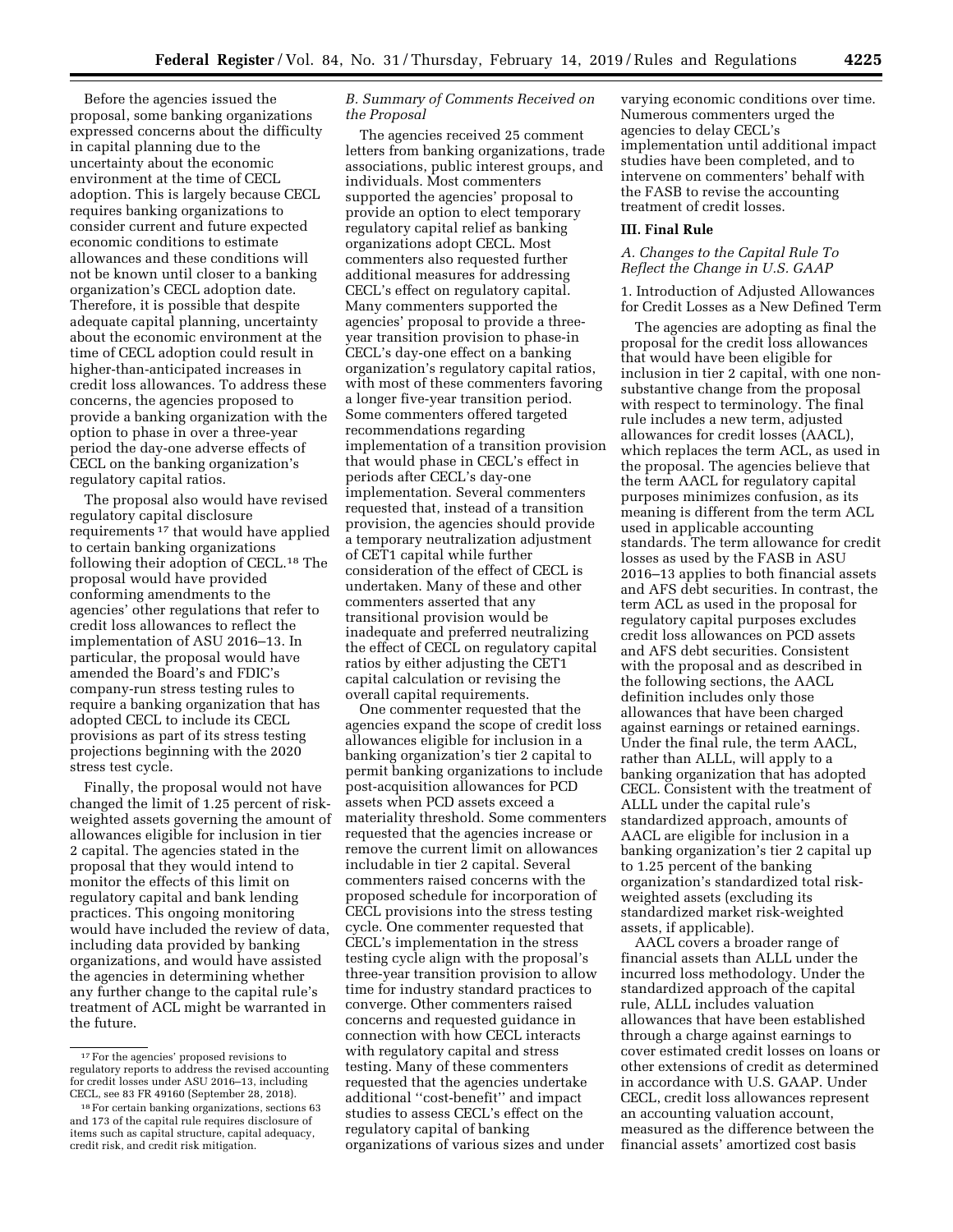and the amount expected to be collected on the financial assets (*i.e.,* lifetime credit losses). Thus, AACL includes allowances for expected credit losses on HTM debt securities and lessors' net investments in leases that have been established to adjust these assets to amounts expected to be collected, as determined in accordance with U.S. GAAP. AACL also includes allowances for expected credit losses on off-balance sheet credit exposures not accounted for as insurance, as determined in accordance with U.S. GAAP. As described below, however, credit loss allowances related to AFS debt securities and PCD assets are not included in the definition of AACL. As with the definition of ALLL, AACL under the final rule also excludes allocated transfer risk reserves.

### 2. Definition of Carrying Value

The agencies are adopting as final, without change from the proposal, the definition of carrying value. Under the final rule, carrying value means, with respect to an asset, the value of the asset on the balance sheet as determined in accordance with U.S. GAAP. Furthermore, carrying value under the final rule provides that, for all assets other than AFS debt securities and PCD assets, the carrying value is not reduced by any associated credit loss allowance. The agencies did not receive comments on the proposed treatment of AFS debt securities and, as discussed below, received one comment on the proposed treatment of PCD assets.

Current accounting standards require a banking organization to make an individual assessment of each of its AFS debt securities and take a direct writedown for credit losses when such a security is other-than-temporarily impaired. The amount of the writedown is charged against earnings, which reduces CET1 capital and results in a reduction in the same amount to the carrying value of the AFS debt security. ASU 2016–13 revises the accounting for credit impairment of AFS debt securities by requiring banking organizations to determine whether a decline in fair value below an AFS debt security's amortized cost resulted from a credit loss, and to record any such credit impairment through earnings with a corresponding allowance. Similar to the current regulatory treatment of credit-related losses for other-thantemporary impairment, under the final rule all credit losses recognized on AFS debt securities will correspondingly affect CET1 capital and reduce the carrying value of the AFS debt security. Since the carrying value of an AFS debt security is its fair value, which would

reflect any credit impairment, credit loss allowances for AFS debt securities required under the new accounting standard are not eligible for inclusion in a banking organization's tier 2 capital.

Under the new accounting standard, PCD assets are acquired individual financial assets (or acquired groups of financial assets with shared risk characteristics) that, as of the date of acquisition and as determined by an acquirer's assessment, have experienced a more-than-insignificant deterioration in credit quality since origination. The new accounting standard will require a banking organization to estimate expected credit losses that are embedded in the purchase price of a PCD asset and recognize these amounts as an allowance as of the date of acquisition. As such, the initial allowance amount for a PCD asset recorded on a banking organization's balance sheet will not be established through a charge to earnings. Including in tier 2 capital allowances that have not been charged against earnings would diminish the quality of regulatory capital. Post-acquisition increases in allowances for PCD assets will be established through a charge against earnings.

Accordingly, the agencies are maintaining the requirement that valuation allowances be fully charged against earnings in order to be eligible for inclusion in tier 2 capital. The agencies also are clarifying that valuation allowances that are charged to retained earnings in accordance with U.S. GAAP (*i.e.,* the allowances required at CECL adoption) are eligible for inclusion in tier 2 capital. The final rule, however, excludes PCD allowances from being included in tier 2 capital; rather, a banking organization calculates the carrying value of PCD assets net of allowances. This treatment of PCD assets, in effect, will reduce a banking organization's standardized total riskweighted assets, similar to the proposed treatment for credit loss allowances for AFS debt securities. One commenter recommended that the agencies require or provide an option to allow banking organizations to use a bifurcated approach for the treatment of PCD assets whereby a banking organization could include post-acquisition allowances on PCD assets in tier 2 capital when the banking organization's PCD balances exceed a materiality threshold. The commenter was concerned that the proposed approach could discourage banking organizations from acquiring distressed firms if the post-acquisition allowance were not includable in regulatory capital. As noted in the proposal, the agencies are concerned

that a bifurcated approach could create undue complexity and burden for banking organizations and believe that requiring banking organizations to calculate the carrying value of PCD assets net of allowances appropriately accounts for post-acquisition allowances in the calculation of regulatory capital.

### *B. CECL Transition Provision*

In the preamble of the proposal, the agencies noted that some banking organizations have expressed concerns about the difficulty in capital planning due to the uncertainty about the economic environment at the time of CECL adoption. This is largely because CECL requires banking organizations to consider current and future expected economic conditions to estimate allowances and banking organizations will not understand these conditions until closer to their CECL adoption date. Therefore, it is possible that despite adequate planning to prepare for the implementation of CECL, unexpected economic conditions at the time of CECL adoption could result in higherthan-anticipated increases in allowances. To address these concerns, the agencies proposed to provide banking organizations with the option to phase in over a three-year period the day-one adverse effects of CECL on their regulatory capital ratios.

Several commenters requested that the agencies extend the transition period from three years to five years or longer. In particular, commenters noted that effects of CECL on bank capital in the aggregate and for individual banks cannot be precisely estimated prior to actual adoption of CECL. Some commenters noted that a five-year transition would help to soften any adverse effects due to unresolved interpretive issues with respect to CECL implementation. According to one commenter, a five-year transition period would allow a bank to transition through the vast majority of the expected life of its loan portfolio. One commenter argued that a three-year transition period might not be sufficient for firms that enter a stress environment at the time of CECL implementation. One commenter supported the proposed three-year transition period.

A few commenters asked the agencies to adopt a dynamic transition provision, whereby a banking organization could calculate and phase-in additional capital differences between CECL and the current incurred loss methodology (or a proxy for the incurred loss methodology) for any new credit loss allowances generated throughout the entire transition period, rather than just at initial adoption of CECL. Several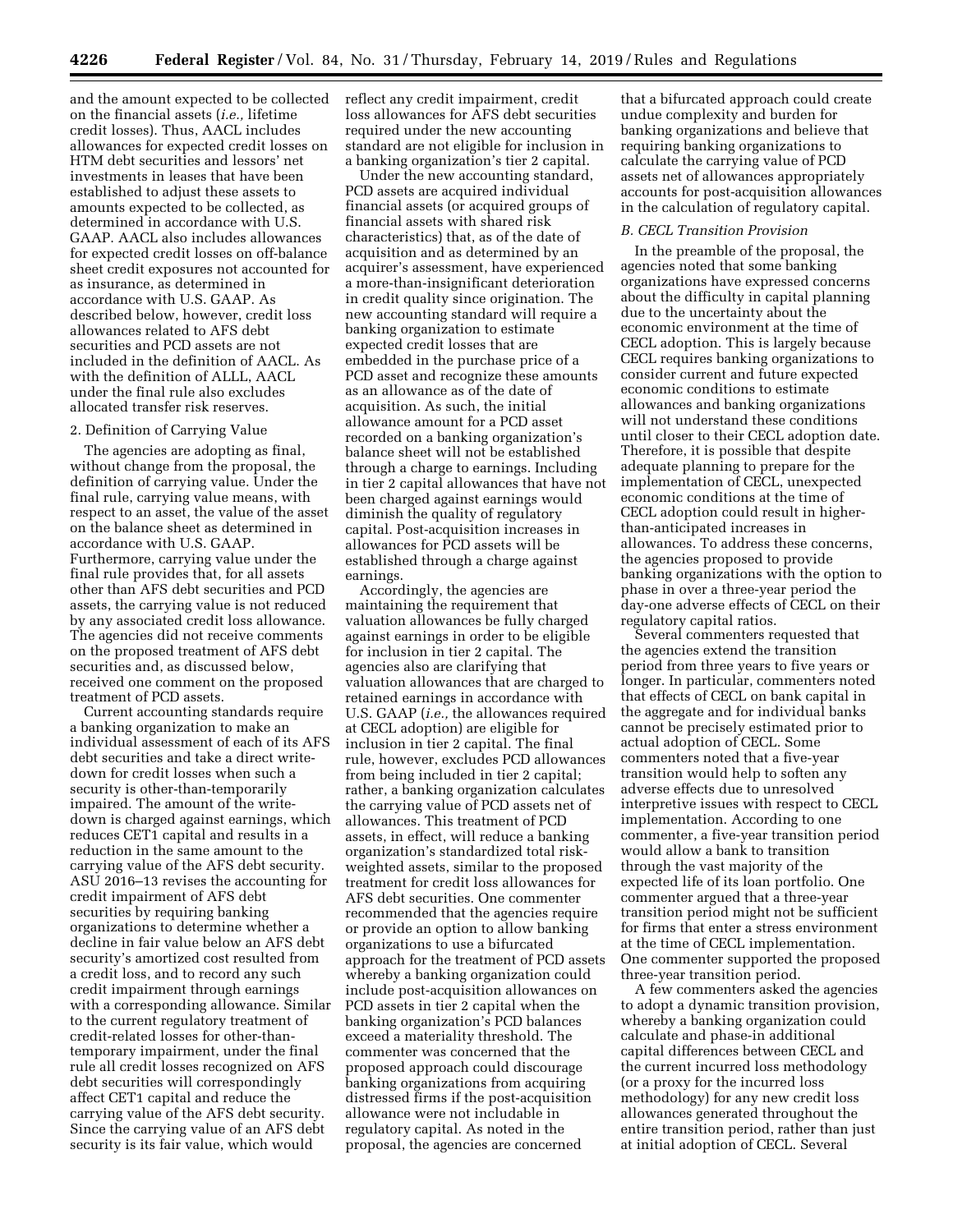commenters requested that the agencies delay the implementation of CECL or neutralize the impact of CECL on regulatory capital until further study of the effect of CECL has been completed.

The agencies note that ASU 2016–13 was issued in 2016 and becomes mandatory in 2020 at the earliest for banking organizations that are U.S. SEC filers, which provides banking organizations with at least a four year period to plan for CECL implementation. Most banking organizations are not required to adopt CECL until 2021 or 2022, according to the U.S. GAAP effective dates for ASU 2016–13.

While the exact effects of CECL adoption may not be known currently, a banking organization will be able to better understand and estimate the macroeconomic factors that may affect the size of the banking organization's one-time adjustment to CECL closer to its CECL adoption date. The agencies recognize that these estimates may change, and the three-year transition period may help mitigate capital volatility due to refinements in CECL allowance estimates that may be made as a banking organization approaches its CECL adoption date.

The agencies continue to view the period of at least four years that banking organizations will have had to plan for the implementation of CECL, combined with the proposed three-year transition period, as a sufficient amount of time for a banking organization to adjust and adapt to any immediate adverse effects on regulatory capital ratios resulting from CECL adoption. Further, the agencies considered adopting a dynamic or ongoing transition approach, but believe, that relative to the straight-line approach, it would create unnecessary complexity and operational burden. Therefore, the agencies are finalizing the three-year transition period as proposed.

As previously stated, many commenters requested that the agencies take action to ''neutralize'' the effect of CECL on regulatory capital on a more permanent basis. The agencies acknowledge that because changes in allowances may reduce retained earnings, which is a key component of CET1 capital, CECL implementation could affect regulatory capital levels at some banking organizations. In defining regulatory capital, the agencies have long sought to recognize the ability of capital to absorb losses and to support the ongoing operations of a banking organization. The agencies recognize commenters' concerns with CECL and intend to closely monitor the effects of CECL on regulatory capital and bank

lending practices as the standard is implemented.

1. Election of the Optional CECL Transition Provision

Under the final rule, a banking organization that experiences a reduction in retained earnings due to CECL adoption as of the beginning of the fiscal year in which the banking organization adopts CECL may elect to phase in the regulatory capital impact of adopting CECL over a three-year transition period (electing banking organization). An electing banking organization is required to begin applying the CECL transition provision as of the electing banking organization's CECL adoption date. An electing banking organization must indicate in its Consolidated Reports of Condition and Income (Call Report) or Form FR Y–9C, as applicable, its election to use the CECL transition provision, by reporting the amounts in the affected line items of the regulatory capital schedule, adjusted for the transition provisions, beginning in the regulatory report for the quarter in which it first reports its credit loss allowances as measured under CECL. For example, an electing banking organization would adjust the amount of retained earnings it reports in Schedule RC–R of the Call Report or Schedule HC–R of the Form FR Y–9C to incorporate the transition provision.

A banking organization that does not elect to use the CECL transition provision in the regulatory report for the quarter in which it first reports its credit loss allowances as measured under CECL will not be permitted to make an election in subsequent reporting periods and will be required to reflect the full effect of CECL in its regulatory capital ratios beginning as of the banking organization's CECL adoption date. For example, a banking organization that adopts CECL as of January 1, 2020, and does not elect to use the CECL transition provision in its regulatory report as of March 31, 2020, must include the full effects of CECL adoption in its regulatory capital schedule as of March 31, 2020, and will not be permitted to use the CECL transition provision in any subsequent reporting period.

A banking organization that initially elects to use the CECL transition provision in the final rule, but opts out of the transition provision in a subsequent reporting period, will not be permitted to resume using the transition provision at a later date within the three-year transition period. A banking organization may opt out of applying the transition provision by reflecting the full impact of CECL on regulatory

capital in Schedule RC–R of the Call Report or Schedule HC–R of Form FR Y–9C, as applicable.

A depository institution holding company subject to the Board's capital rule and each of its subsidiary institutions is eligible to make a CECL transition provision election independent of one another.

2. Mechanics of the CECL Transition Provision

Under the final rule, an electing banking organization must calculate transitional amounts for the following items: Retained earnings, temporary difference DTAs, and credit loss allowances eligible for inclusion in regulatory capital. For each of these items, the transitional amount is equal to the difference between the electing banking organization's closing balance sheet amount for the fiscal year-end immediately prior to its adoption of CECL (pre-CECL amount) and its balance sheet amount as of the beginning of the fiscal year in which it adopts CECL (post-CECL amount). An electing banking organization must phase in the transitional amounts to its regulatory capital calculations over a three-year period beginning the first day of the fiscal year in which the electing banking organization adopts CECL.

An electing banking organization's ''CECL transitional amount'' is equal to the difference between its pre-CECL and post-CECL amounts of retained earnings (CECL transitional amount). An electing banking organization's ''DTA transitional amount'' is equal to the difference between its pre-CECL and post-CECL amounts of temporary difference DTAs. An electing banking organization's AACL transitional amount is equal to the difference between its pre-CECL amount of ALLL and its post-CECL amount of AACL (AACL transitional amount).

Under the standardized approach, an electing banking organization must phase in over the three-year transition period its CECL transitional amount, DTA transitional amount, and AACL transitional amount. The electing banking organization also must phase in over the transition period the CECL transitional amount to its average total consolidated assets for purposes of calculating its tier 1 leverage ratio. Each transitional amount must be phased in over the transition period on a straightline basis.

When calculating regulatory capital ratios during the first year of an electing banking organization's CECL adoption date, the organization must phase in 25 percent of the transitional amounts. The electing banking organization would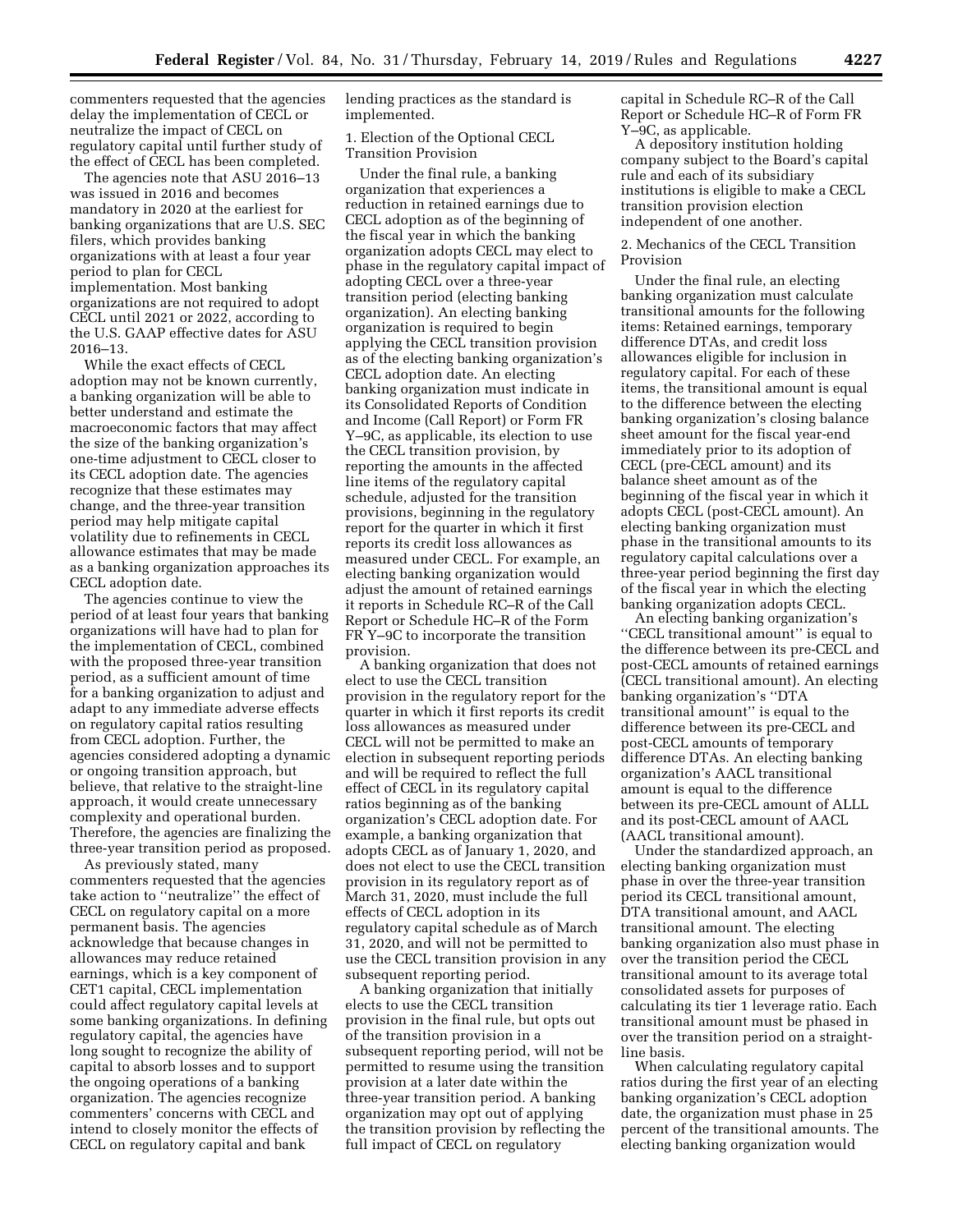phase in an additional 25 percent of the transitional amounts over each of the next two years so that a banking organization would have phased in 75

percent of the day-one adverse effects of adopting CECL during year three. At the beginning of the fourth year, the banking organization would have

completely reflected in regulatory capital the day-one effects of CECL. See Table 1 below for further details:

| TABLE 1-CECL TRANSITION AMOUNTS TO APPLY TO REGULATORY CAPITAL COMPONENTS |  |  |  |
|---------------------------------------------------------------------------|--|--|--|
|---------------------------------------------------------------------------|--|--|--|

|                                                                                                                                                                                                                                                                                 | Year 1 | Year 2 | Year 3 |
|---------------------------------------------------------------------------------------------------------------------------------------------------------------------------------------------------------------------------------------------------------------------------------|--------|--------|--------|
| Increase retained earnings and average total consolidated assets by the following percent-<br>Decrease temporary difference DTAs by the following percentages of the DTA transitional<br>amount.<br>Decrease AACL by the following percentages of the AACL transitional amount. | 75%    | 50%    | 25%    |

For example, consider a hypothetical electing banking organization that has a CECL effective date of January 1, 2020, and a 21 percent tax rate. On the closing balance sheet date immediately prior to adopting CECL (*i.e.,* December 31, 2019), the electing banking organization has \$10 million in retained earnings and \$1 million of ALLL. On the opening balance sheet date immediately after adopting CECL (*i.e.,* January 1, 2020), the electing banking organization has

\$1.2 million of AACL. The electing banking organization would recognize the adoption of CECL by recording an increase to AACL (credit) of \$200,000, with an offsetting increase in temporary difference DTAs of \$42,000 (debit), and a reduction in beginning retained earnings of \$158,000 (debit). For each of the quarterly reporting periods in year 1 of the transition period (*i.e.,* 2020), the electing banking organization would increase both retained earnings and

average total consolidated assets by  $$118,500$  (\$158,000  $\times$  75 percent), decrease temporary difference DTAs by \$31,500 (\$42,000  $\times$  75 percent), and decrease AACL by \$150,000 (\$200,000 × 75 percent) for purposes of calculating its regulatory capital ratios. The remainder of the transitional amounts will be transitioned into regulatory capital according to the schedule provided in Table 2.

# TABLE 2—EXAMPLE OF A CECL TRANSITION PROVISION SCHEDULE

|                                                                         | Transitional<br>amounts | Transitional amounts applicable during each<br>year of the transition period |                     |               |
|-------------------------------------------------------------------------|-------------------------|------------------------------------------------------------------------------|---------------------|---------------|
| In thousands                                                            | Column A                | Column B                                                                     | Column <sub>C</sub> | Column D      |
|                                                                         |                         | Year 1 at 75%                                                                | Year 2 at $50\%$    | Year 3 at 25% |
| Increase retained earnings and average total consolidated assets by the | \$158                   | \$118.50                                                                     | \$79                | \$39.50       |
| Decrease temporary difference DTAs by the DTA transitional amount       | 42<br>200               | 31.50<br>150                                                                 | 21<br>100           | 10.50<br>50   |

The result of the CECL transition provision for an electing banking organization is to phase in the effect of the adoption of CECL in its regulatory capital ratios in a uniform manner. The phase-in of the CECL transitional amount to retained earnings will mitigate the decrease in an electing banking organization's CET1 capital resulting from CECL adoption, and would increase the levels at which the capital rule's CET1 capital deduction thresholds would be triggered. The DTA transitional amount phases in the amount of an electing banking organization's temporary difference DTAs subject to the CET1 capital deduction thresholds and the amount of temporary difference DTAs included in risk-weighted assets. The AACL transitional amount phases in the amount of AACL that an electing banking organization may include in its tier 2 capital up to the limit of 1.25 percent of its standardized total riskweighted assets (excluding its

standardized market risk-weighted assets, if applicable). Finally, for purposes of an electing banking organization's tier 1 leverage ratio calculation, the addition of the CECL transitional amount to average total consolidated assets offsets the immediate decrease that would otherwise occur as a result of the adjustments to credit loss allowances and temporary difference DTAs resulting from the adoption of CECL.

Notwithstanding the CECL transition provision, all other aspects of the capital rule will continue to apply. Thus, all regulatory capital adjustments and deductions will continue to apply and an electing banking organization will continue to be limited in the amount of credit loss allowances that it could include in its tier 2 capital.19

### 3. Business Combinations

Under the proposal, during the period in which an electing banking organization is using the CECL transition provision, if the electing banking organization acquired another banking organization through a business combination (as determined under U.S. GAAP), the electing banking organization would have been able to continue to make use of its transitional amounts based on its calculation as of the date of its adoption of CECL. Business combinations would have covered mergers, acquisitions, and transactions in which two existing unrelated entities combine into a newly created third entity.

One commenter requested that the agencies allow transitional amounts of an acquired electing banking organization to flow through to the resulting banking organization. The agencies do not believe that such a treatment is appropriate, as any assets acquired and liabilities assumed will be

<sup>19</sup> 12 CFR 3.10(c)(3)(ii)(B), 12 CFR 3.20(d)(3) (OCC); 12 CFR 217.10(c)(3)(ii)(B), 12 CFR 217.20(d)(3) (Board); 12 CFR 324.10(c)(3)(ii)(B), 12 CFR 324.20(d)(3) (FDIC).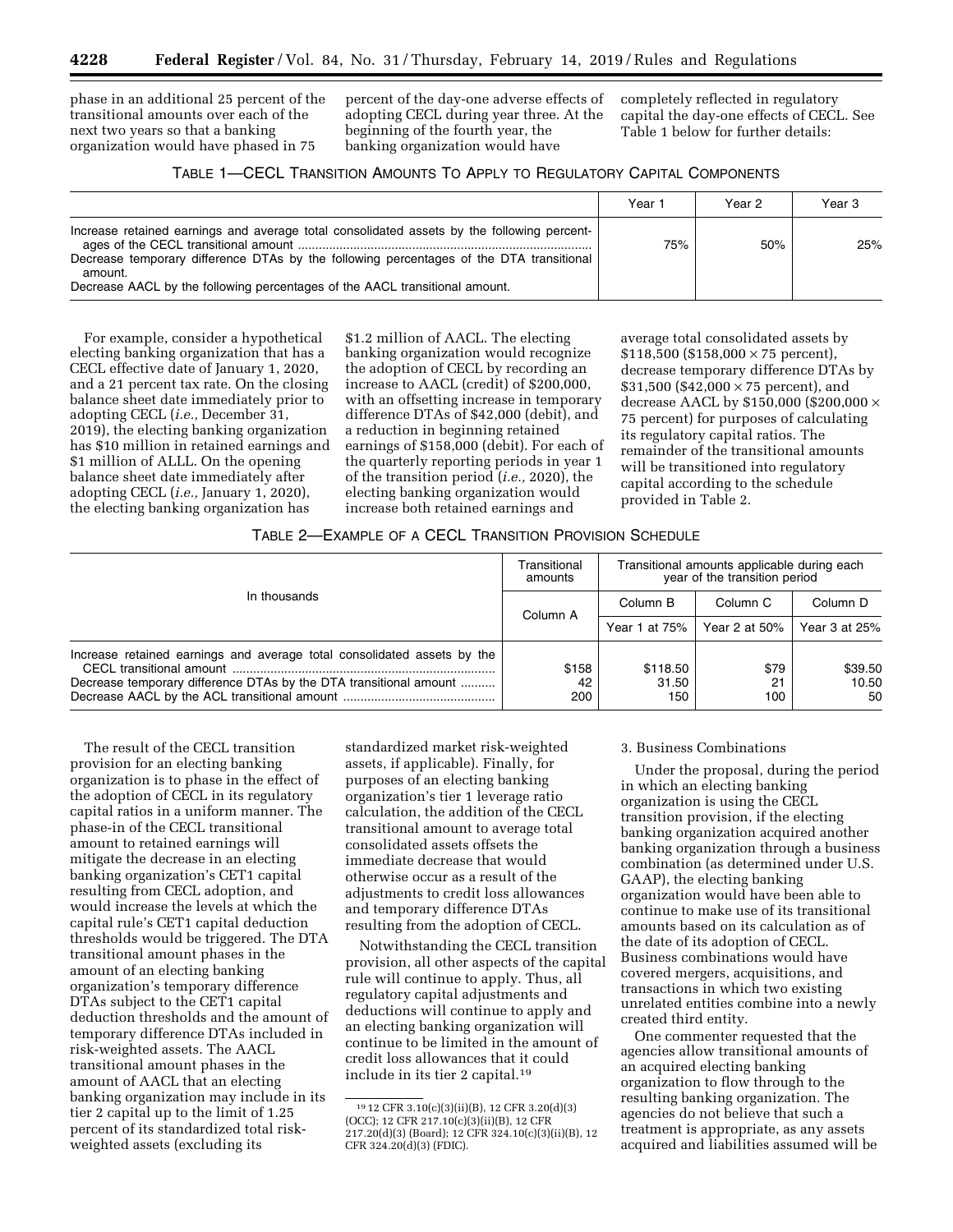measured at fair value as of the acquisition date under U.S. GAAP, and therefore the capital relief is no longer relevant for the acquired banking organizations. Thus, under the final rule, any transitional amounts of an acquired electing banking organization will not be eligible for inclusion in the calculation of the regulatory capital ratios of the resulting banking organization.20

### 4. Supervisory Oversight

For purposes of determining whether an electing banking organization is in compliance with its regulatory capital requirements (including capital buffer and prompt corrective action (PCA) requirements), the agencies will use the electing banking organization's regulatory capital ratios as adjusted by the CECL transition provision. Through the supervisory process, the agencies will continue to examine banking organizations' credit loss estimates and allowance balances regardless of whether the banking organization has elected to use the CECL transition provision. In addition, the agencies may examine whether electing banking

organizations will have adequate amounts of capital at the expiration of their CECL transition provision period.

# *C. Additional Requirements for Advanced Approaches Banking Organizations*

Under the capital rule, an advanced approaches banking organization 21 that has completed the parallel run process must include in its advancedapproaches-adjusted total capital any amount of eligible credit reserves that exceeds its regulatory expected credit losses to the extent that the excess reserve amount does not exceed 0.6 percent of the banking organization's credit risk-weighted assets.22 Consistent with the proposal, the agencies are revising the definition of eligible credit reserves to align with the definition of AACL in the final rule. Under the final rule, for an advanced approaches banking organization that has completed the parallel run process and that has adopted CECL, eligible credit reserves includes all general allowances that have been established through a charge against earnings or retained earnings to cover expected credit losses associated

with on- or off-balance sheet wholesale and retail exposures, including AACL associated with such exposures. Similar to the current definition of eligible credit reserves, the definition of eligible credit reserves applicable to banking organizations that have adopted CECL excludes allocated transfer risk reserves established pursuant to 12 U.S.C. 3904. In addition, the revised eligible credit reserves definition excludes expected credit losses on PCD assets and expected credit losses on AFS debt securities, and other specific reserves created against recognized losses. The definition of eligible credit reserves remains unchanged for an advanced approaches banking organization that has not adopted CECL.

For purposes of the supplementary leverage ratio (SLR), which is applicable to all advanced approaches banking organizations, the final rule maintains the current definition of total leverage exposure. Thus, total leverage exposure continues to include, among other items, the balance sheet carrying value of such a banking organization's onbalance sheet assets less amounts deducted from tier 1 capital.

### TABLE 3—CECL TRANSITION AMOUNTS FOR ADVANCED APPROACHES BANKING ORGANIZATIONS

|                                                                                                                                                                                                                                      | Year ' | Year 2 | Year 3 |
|--------------------------------------------------------------------------------------------------------------------------------------------------------------------------------------------------------------------------------------|--------|--------|--------|
| Increase total leverage exposure for SLR by the following percentages of the CECL transi-<br>tional amount<br>Decrease eligible credit reserves by the following percentages of the eligible credit reserves<br>transitional amount. | 75%    | 50%    | 25%    |

An advanced approaches banking organization that has completed the parallel run process is required to deduct the amount of expected credit losses that exceeds its eligible credit reserves (ECR shortfall) from its CET1 capital. Due to this requirement, an advanced approaches banking organization's CET1 capital immediately after CECL adoption may be greater than its CET1 capital immediately before CECL adoption.23 This is because, for a banking organization with an ECR shortfall, an increase in allowances resulting from CECL adoption can have a dual impact on CET1 capital: (1) A reduction in retained earnings (partially offset by DTAs) that may be less than (2) a concurrent reduction in the ECR

shortfall amount because while the CET1 capital reduction is net of DTAs, the reduction in ECR shortfall is not net of DTAs. The agencies were concerned that the use of the CECL transition provision could provide an undue benefit to a banking organization that has an ECR shortfall prior to its adoption of CECL and could undermine an objective of the CECL transition provision to provide relief to banking organizations that experience an immediate adverse impact to regulatory capital as a result of CECL adoption. The agencies received one comment that supported this aspect of the proposal, for the stated reasons above. The final rule, therefore, limits the CECL transitional amount that such an

electing advanced approaches banking organization can include in retained earnings.

Under the final rule and consistent with the proposal, an electing advanced approaches banking organization that (1) has completed the parallel run process, (2) has an ECR shortfall immediately prior to the adoption of CECL, and (3) would have an increase in CET1 capital as of the beginning of the fiscal year in which it adopts CECL after including the first year portion of the CECL transitional amount, is required to decrease its CECL transitional amount by its DTA transitional amount.24

<sup>20</sup>For combinations of banking organizations under common control the transitional amounts of each banking organization could be combined in the calculation of the regulatory capital ratios of the resulting banking organization.

<sup>21</sup>*See* footnote 13.

<sup>22</sup> 12 CFR 3.10(c)(3)(ii) (OCC); 12 CFR 217.10(c)(3)(ii) (Board); and 12 CFR 324.10(c)(3)(ii) (FDIC).

<sup>23</sup>*See* 12 CFR 3.121(d) (OCC); 12 CFR 217.121(d) (Board); and 12 CFR 324.121(d) (FDIC).

<sup>24</sup>For example, if a banking organization has completed the parallel run process, has an ECR shortfall immediately prior to the adoption of CECL, would have an increase in CET1 capital as of the beginning of the fiscal year in which it adopts CECL after including the first year portion of the CECL transitional amount, and, upon the adoption of

CECL, records an increase in AACL (credit) of \$200,000, with an offsetting increase in temporary difference DTAs of \$42,000 (debit), and a reduction in beginning retained earnings of \$158,000 (debit), then that banking organization would have a CECL transitional amount of \$116,000

<sup>(\$158,000 - \$42,000),</sup> and would apply \$87,000 in year 1, \$58,000 in year 2, \$29,000 in year 3 of the transition period.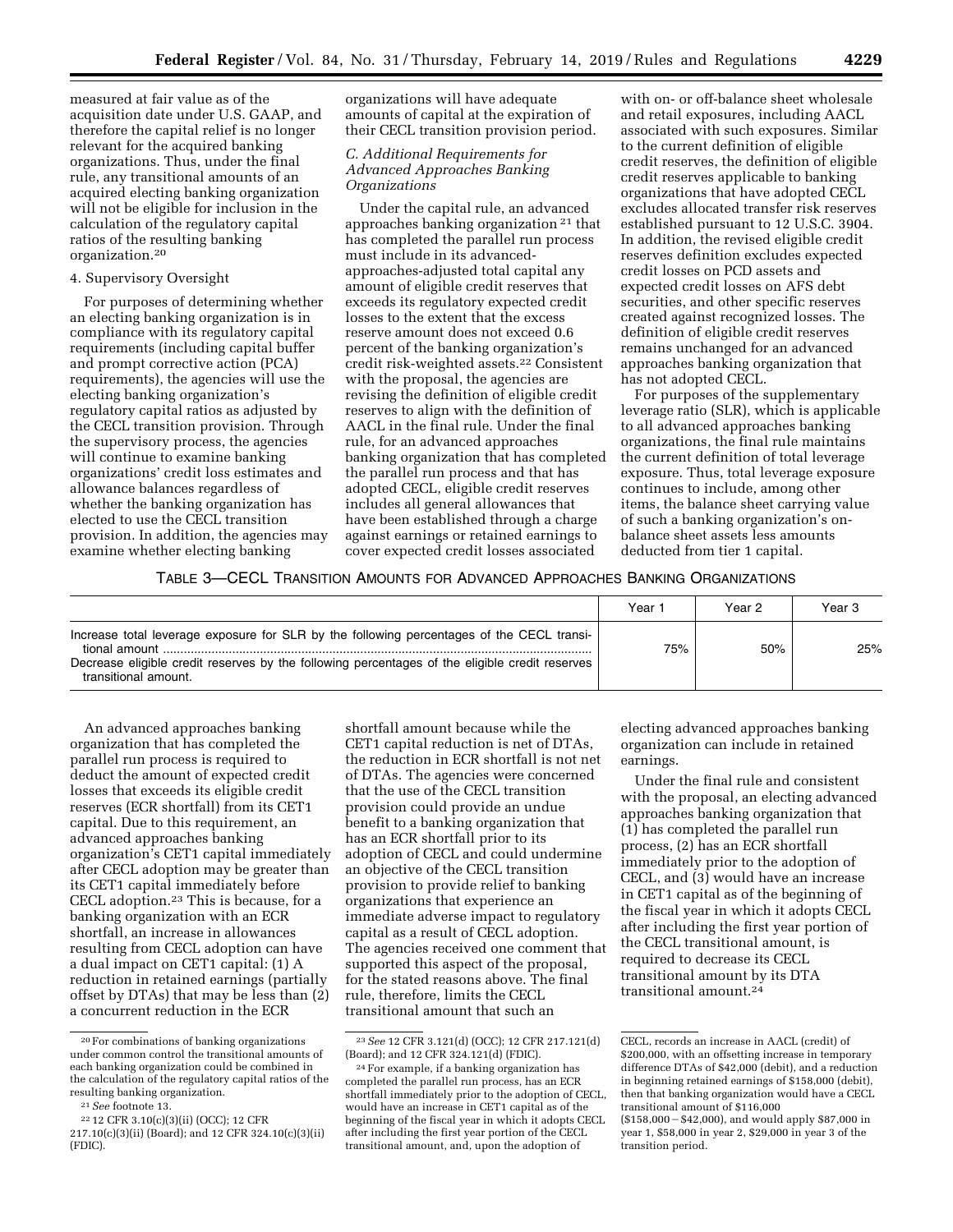# *D. Disclosures and Regulatory Reporting*

One commenter urged the agencies to consider requiring banking organizations to disclose the full effect of CECL. The agencies recognize that increased disclosures help to provide users of financial reports with additional information, but doing so can increase burden for banking organizations. The agencies have proposed revisions to certain regulatory reporting forms to reflect the changes in U.S. GAAP provided by ASU 2016–13 in a separate proposal.<sup>25</sup> The proposed revisions would specify how electing banking organizations report their transitional amounts for the affected line items in Schedule RC–R of the Call Report and Schedule HC–R of the FR Y– 9C.26 In addition, the agencies intend to update instructions for certain other reporting forms, including the FFIEC 101, to reflect the three-year CECL transition period.

In addition, under the final rule, banking organizations subject to the disclosure requirements in section 63 of the capital rule (*i.e.,* banking organizations with total consolidated assets of \$50 billion or more) would be required to update their disclosures to reflect the adoption of CECL. Such banking organizations would be required to disclose AACL instead of ALLL after CECL adoption.

For advanced approaches banking organizations, the final rule makes similar revisions to Tables 2, 3, and 5 in section 173 27 of the capital rule to reflect the adoption of CECL. In addition, the final rule revises those tables requiring electing advanced approaches banking organizations to disclose two sets of regulatory capital ratios. One set would reflect the banking organization's capital ratios with the CECL transition provision and the other set would reflect the banking

<sup>27</sup> 12 CFR 3.173 (OCC); 12 CFR 217.173 (Board); 12 CFR 324.173 (FDIC).

organization's capital ratios on a fully phased-in basis.

*E. Conforming Changes to Other Agency Regulations* 

# 1. OCC Regulations

In addition to the capital rule, seven provisions in other OCC regulations refer to ALLL, as defined in 12 CFR part 3, in calculating various statutory or regulatory limits. Specifically, ALLL is used in calculating limits on holdings of certain investment securities (12 CFR part 1); limits on ownership of bankers' bank stock (12 CFR 5.20); limits on investments in bank premises (12 CFR 5.37); limits on leasing of personal property (12 CFR 23.4); limits on certain community development investments (12 CFR 24.4); lending limits (12 CFR part 32); and, limits on improvements to other real estate owned (12 CFR part 34, subpart E).

The OCC has revised the calculations used in six of those sections that currently reference ALLL to reference AACL, once a banking organization has adopted the FASB standard. The revisions ensure that banking organizations will not experience a material decrease in any of the affected limits due to the adoption of CECL. With respect to limits on improvements to other real estate owned in 12 CFR part 34, subpart E, the OCC is withdrawing the proposed revision in anticipation of making comprehensive revisions to that subpart in the near future.

The OCC also made conforming edits to the terminology used in the stress testing regulation at 12 CFR part 46 to incorporate the new CECL methodology. Some commenters requested that the OCC mirror the Board and FDIC in adopting detailed CECL-specific provisions and effective dates in part 46. The OCC currently addresses these details through instructions to the stress tests and will continue to do so through amending the instructions instead of through rulemaking.

#### 2. Board Regulations

Certain Board regulations reflect the current practice of banking organizations establishing an ALLL under the incurred loss methodology to cover estimated credit losses on loans, lease financing receivables, or other extensions of credit. As discussed above, banking organizations that adopt CECL will hold AACL to cover expected credit losses on a broader array of financial assets than covered by the ALLL. As a result, the final rule makes conforming changes to those other regulations.

Specifically, the final rule amends the definition of ''capital stock and surplus'' in the Board's Regulation H, 12 CFR part 208, to include the balance of a member bank's AACL. Similarly, the final rule incorporates ''allowance for credit losses'' in the definition of ''capital stock and surplus'' in the Board's Regulation K, 12 CFR part 211; Regulation W, 12 CFR part 223; and Regulation Y, 12 CFR part 225. A related change will be made to the definition of unimpaired capital and unimpaired surplus in the Board's Regulation O, 12 CFR part 215.

The final rule makes a similar change to the Board's Regulation K relating to the establishment of allocated transfer risk reserve (ATRR). Specifically, the final rule replaces, for CECL adopters, all references to ALLL, in the section relating to the accounting treatment of ATRR, with AACL.

The final rule incorporates technical amendments to section 225.127 of the Board's Regulation Y to provide corrected reference citations to sections of Regulation Y that have been revised and renumbered.

Finally, the final rule amends the supervisory stress testing and companyrun stress testing rules in the Board's Regulation YY, 12 CFR part 252, to address the changes made in U.S. GAAP following the issuance of ASU 2016– 13.28 Several commenters requested that the Board delay incorporation of CECL into the Comprehensive Capital Analysis and Review (CCAR) given CECL's operational and governance challenges. In particular, some commenters requested a delay for incorporating CECL until the 2021 stress testing cycle, while one commenter requested a delay until the year following a banking organization's adoption of CECL and another commenter requested a delay until an industry standard practice regarding incorporating CECL into CCAR emerges. One commenter requested that the Board phase in CECL into CCAR over three years, consistent with the proposed transition provision.

The Board notes that the proposal did not address the incorporation of CECL into CCAR and instead addressed the incorporation of CECL into the Board's stress testing rules. As a result, the Board is addressing the comments in the context of incorporation of CECL in its stress testing rules. While CCAR and the capital plan rule are outside of the scope of this rulemaking, the Board is carefully considering the effect of CECL on key aspects of CCAR, including its assessment of a firm's post-stress capital

<sup>25</sup> 83 FR 49160 (September 28, 2018).

<sup>26</sup>On November 20, 2018, the agencies issued a notice of proposed rulemaking to implement Section 201 of the Economic Growth, Regulatory Relief, and Consumer Protection Act. Under the proposal, depository institutions and depository institution holding companies that have less than \$10 billion in total consolidated assets, meet riskbased qualifying criteria, and have a community bank leverage ratio (as defined in the proposal) of greater than 9 percent would be eligible to opt into a community bank leverage ratio (CBLR) framework. Banking organizations that use the CBLR framework would no longer be required to complete the current Schedule RC–R of the Call Report or Schedule HC–R of the FR Y–9C, as applicable. The agencies anticipate issuing for public comment a proposed alternative capital reporting schedule for such banking organizations.

<sup>&</sup>lt;sup>28</sup> See 12 CFR part 252, subparts B, E, and F.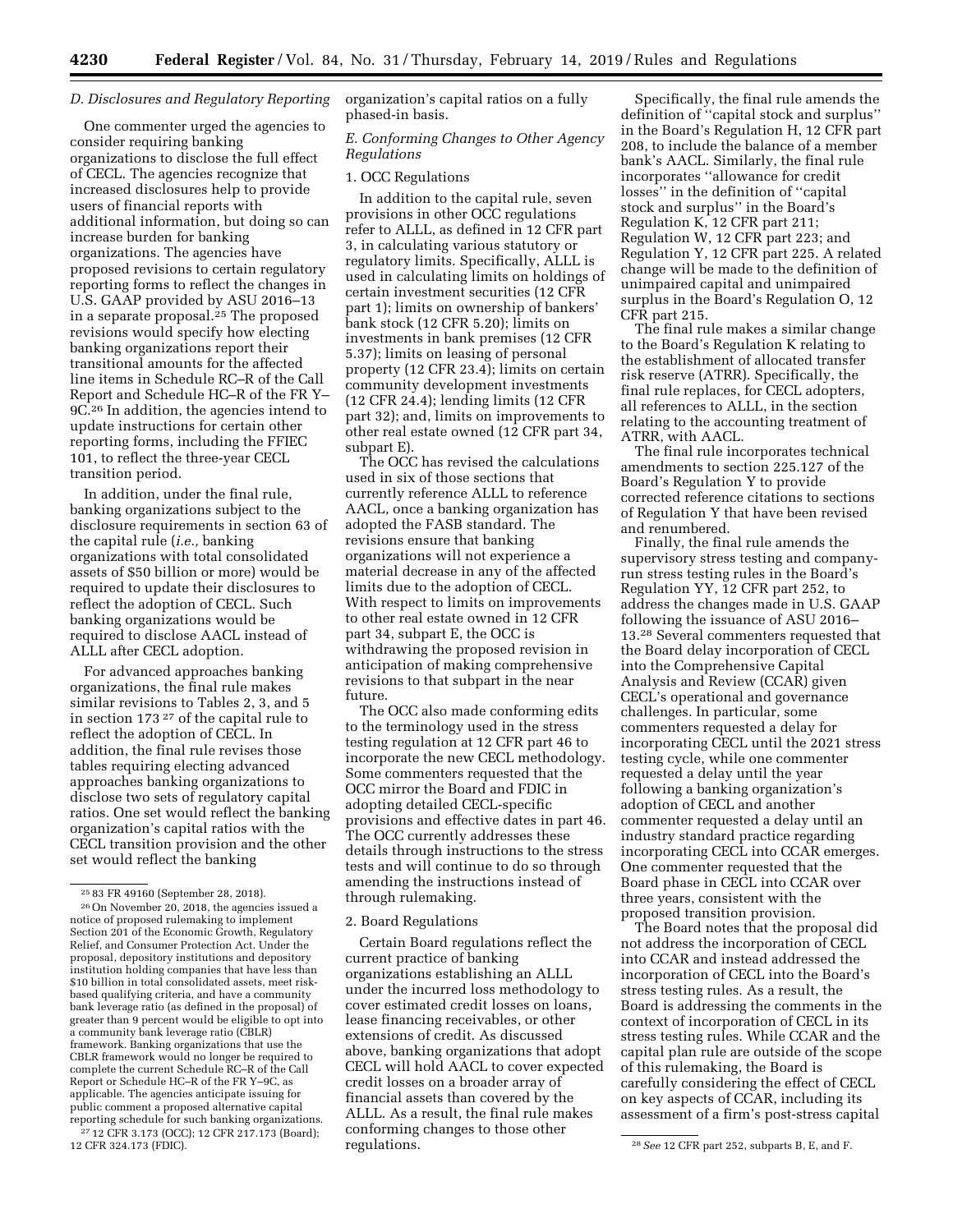adequacy and its supervision of a firm's internal capital planning practices. The Board will look to provide more information on the intersection of CECL and CCAR.

The Board acknowledges that incorporating CECL on a forwardlooking basis in the Board's supervisory stress testing and company-run stress testing rules involves additional challenges apart from those involved in financial reporting. However, in order to address the purpose of the stress testing rules—to assess whether banking organizations have sufficient capital to absorb losses as a result of adverse economic conditions—the Board expects that banking organizations implementing CECL for financial reporting will also reflect CECL in their stress testing processes starting in the same year. Otherwise, stress test projections may not reflect how the

banking organizations' balance sheets and regulatory capital ratios would evolve during stressful conditions. The Board also believes an extended phasein of CECL into the stress test rules would introduce undue complexity in the requirements. Such a transition would require estimating regulatory capital ratios under both the incurred loss method and CECL for three annual stress testing exercises.

For these reasons, the Board is finalizing the initial application of CECL in stress testing as proposed. As such, under the final rule, a banking organization that has adopted CECL will be required to include its provision for credit losses beginning in the 2020 stress test cycle, which would include provisions calculated under ASU 2016– 13, instead of its provision for loan and lease losses, in its stress testing methodologies and data and information

required to be submitted to the Board and that the disclosure of the results of those stress tests includes estimates of those provisions. To promote comparability of stress test results across firms, for the 2018 and 2019 stress test cycles, a banking organization will continue to use its provision for loan and lease losses, as would be calculated under the incurred loss methodology, even if the firm adopts CECL in 2019. Finally, under the final rule, a banking organization that does not adopt CECL until 2021 will not be required to include its provision for credit losses for these purposes until the 2021 stress test cycle. The following table describes the stress test cycles in which a banking organization will be required to use its provision for credit losses instead of the provision for loan and lease losses, based on the varying dates of adoption of ASU 2016–13.

TABLE 4—SUMMARY OF USE OF PROVISIONS IN 2019–2021 STRESS TEST CYCLES

| Year of adoption of<br>ASU 2016-13 | 2019 Stress test cycle                                                     | 2020 Stress test cycle                                                                                       | 2021 Stress test cycle                                                                       |
|------------------------------------|----------------------------------------------------------------------------|--------------------------------------------------------------------------------------------------------------|----------------------------------------------------------------------------------------------|
|                                    | Provision for loan and lease losses<br>Provision for loan and lease losses | Provision for credit losses   <br>Provision for loan and lease losses    Provision for loan and lease losses | Provision for credit losses.<br>Provision for credit losses.<br>Provision for credit losses. |

In addition, beginning in the 2020 stress test cycle, a banking organization that has adopted CECL will be required under the final rule to incorporate the effects of the maintenance of AACL when estimating the impact on pro forma regulatory capital levels and pro forma capital ratios.

#### 3. FDIC Regulations

The final rule makes conforming amendments to references to provisions or allowances for loan and lease losses in the FDIC's regulations. Specifically, the final rule would replace, for CECL adopters, all references to ALLL with AACL (as applicable) in the FDIC's capital rule codified at 12 CFR part 324, including in the definitions of ''identified losses'' and ''standardized total risk-weighted assets.'' The final rule also makes conforming changes to the FDIC regulations in 12 CFR parts 327 and 347 by replacing references to ALLL with allowance for credit losses (as determined in accordance with U.S. GAAP). The final rule also makes conforming changes to 12 CFR part 390 by adding provision for credit losses. Finally, consistent with the changes to the Board's stress testing rules, the final rule makes similar conforming changes to the FDIC's stress testing rules codified at 12 CFR part 325.

# **IV. Long Term Considerations With CECL**

Several commenters recommended that the agencies neutralize the effects of CECL in the capital rule as an alternative to the proposed phase-in approach. Several commenters requested that the agencies study CECL's effect on regulatory capital, including CECL's effects over the economic cycle; review the regulatory capital requirements with respect to allowances; and conduct cost-benefit analysis of CECL's implementation on small and medium-sized banking organizations. One commenter requested that the agencies ask the FASB to delay implementation of CECL until a study is conducted on CECL's effects on the overall stability of the banking sector and on the availability, accessibility, and affordability of credit. One commenter asked the agencies to engage with the FASB to make changes to CECL to minimize its effects on regulatory capital. Another commenter asked the agencies to consider issuing interpretative industry guidelines that will help narrow the range of potential practices. Additional comments were received on the interaction between CECL and stress testing. One commenter asked that any decision the Board makes regarding implementation of CECL to

depository institution holding companies that are engaged in significant insurance activities reflect the Building Block Approach to capital.

The agencies recognize commenters' concerns about CECL's effects on regulatory capital. The agencies are committed to closely monitoring the effects of CECL on regulatory capital and bank lending practices. This ongoing monitoring will include the review of data provided by banking organizations, as well as information observed from banking organizations' parallel runs before their adoption of CECL and their implementation of CECL.

### **V. Regulatory Analyses**

#### *A. Paperwork Reduction Act*

Certain provisions of the final rule contain ''collection of information'' requirements within the meaning of the Paperwork Reduction Act of 1995 (44 U.S.C. 3501–3521) (PRA). In accordance with the requirements of the PRA, the agencies may not conduct or sponsor, and a respondent is not required to respond to, an information collection unless it displays a currently valid Office of Management and Budget (OMB) control number. The agencies reviewed the final rule and determined that the final rule revises certain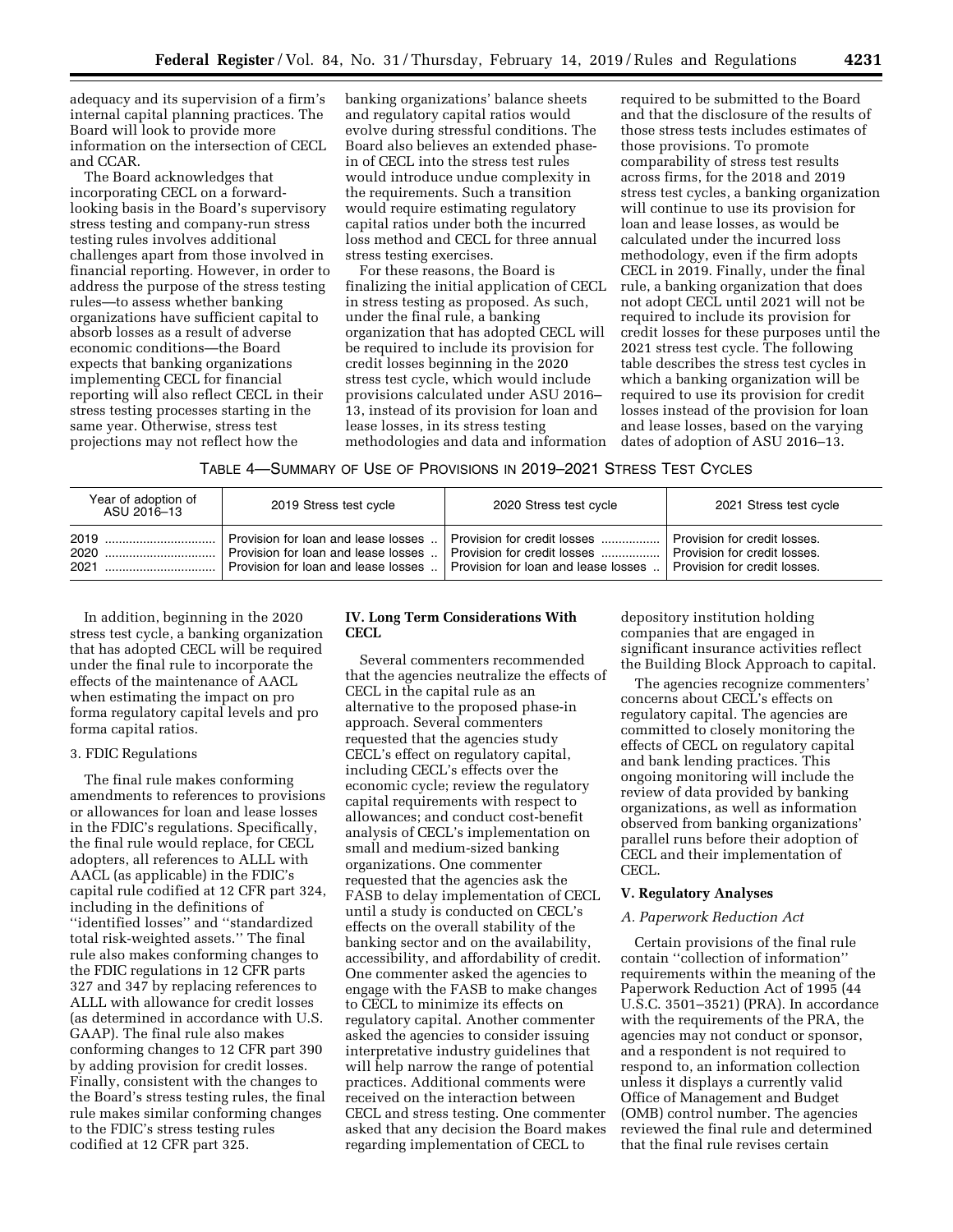disclosure and reporting requirements that have been previously cleared by the OMB under various control numbers. The agencies will revise and extend these information collections for three years. The information collections for the disclosure requirements contained in the final rulemaking have been submitted by the OCC and FDIC to OMB for review and approval under section 3507(d) of the PRA (44 U.S.C. 3507(d)) and section 1320.11 of the OMB's implementing regulations (5 CFR part 1320). The Board reviewed the final rule under the authority delegated to the Board by OMB.

Disclosure Burden—Advanced Approaches Banking Organizations

### Current Actions

Section 173 of the capital rule requires that advanced approaches banking organizations publicly disclose capital-related information as provided in a series of 13 tables. For advanced approaches banking organizations, the agencies made revisions to Tables 2, 3, and 5 in section 173 of the capital rule to reflect the adoption of CECL. In addition, the agencies made revisions to those tables for electing advanced approaches banking organizations to disclose two sets of regulatory capital ratios. One set reflects such banking organization's capital ratios with the CECL transition provision and the other set reflects the banking organization's capital ratios on a fully phased-in basis. This aspect of the final rule affects the below-listed information collections.

The changes in the disclosure requirements to Tables 2, 3, and 5 in section 173 of the capital rule result in an increase in the average hours per response per agency of 48 hours for the initial setup burden. In addition, the changes in the disclosure requirements to Tables 2, 3, and 5 in section 173 of the capital rule result in an increase in the average hours per response per agency of 6 hours for ongoing (quarterly) burden.29

Revision, With Extension, of the Following Information Collections OCC

*Title of Information Collection:* Risk-Based Capital Standards: Advanced Capital Adequacy Framework.

*Frequency:* Quarterly, annual. *Affected Public:* Businesses or other for-profit.

*Respondents:* National banks, state member banks, state nonmember banks, and state and federal savings associations.

*OMB control number:* 1557–0318. *Estimated number of respondents:* 

1,365 (of which 18 are advanced

approaches institutions).

*Estimated average hours per response: Minimum Capital Ratios*  Recordkeeping (Ongoing)—16. *Standardized Approach*  Recordkeeping (Initial setup)—122. Recordkeeping (Ongoing)—20. Disclosure (Initial setup)—226.25. Disclosure (Ongoing quarterly)—

131.25.

*Advanced Approach*  Recordkeeping (Initial setup)—460. Recordkeeping (Ongoing)—540.77. Recordkeeping (Ongoing quarterly)— 20.

Disclosure (Initial setup)—328. Disclosure (Ongoing)—5.78. Disclosure (Ongoing quarterly)—41. *Revisions estimated annual burden:*  432 hours.

*Estimated annual burden hours:* 1,088 hours initial setup, 66,017 hours for ongoing.

# Board

*Title of Information Collection:*  Recordkeeping and Disclosure Requirements Associated with Regulation Q.

*Frequency:* Quarterly, annual. *Affected Public:* Businesses or other for-profit.

*Respondents:* State member banks (SMBs), bank holding companies (BHCs), U.S. intermediate holding companies (IHCs), savings and loan holding companies (SLHCs), and global systemically important bank holding companies (GSIBs).

*Legal authorization and confidentiality:* This information collection is authorized by section 38(o) of the Federal Deposit Insurance Act (12 U.S.C. 1831o(c)), section 908 of the International Lending Supervision Act of 1983 (12 U.S.C. 3907(a)(1)), section 9(6) of the Federal Reserve Act (12 U.S.C. 324), and section 5(c) of the Bank Holding Company Act (12 U.S.C. 1844(c)). The obligation to respond to this information collection is mandatory. If a respondent considers the information to be trade secrets and/ or privileged such information could be withheld from the public under the authority of the Freedom of Information Act (5 U.S.C. 552(b)(4)). Additionally, to the extent that such information may be contained in an examination report such information could also be withheld from the public (5 U.S.C. 552(b)(8)). *Agency form number:* FR Q. *OMB control number:* 7100–0313. *Estimated number of respondents:*  1,431 (of which 17 are advanced approaches institutions). *Estimated average hours per response: Minimum Capital Ratios*  Recordkeeping (Ongoing)—16. *Standardized Approach*  Recordkeeping (Initial setup)—122. Recordkeeping (Ongoing)—20. Disclosure (Initial setup)—226.25. Disclosure (Ongoing quarterly)— 131.25. *Advanced Approach*  Recordkeeping (Initial setup)—460. Recordkeeping (Ongoing)—540.77. Recordkeeping (Ongoing quarterly)— 20. Disclosure (Initial setup)—328. Disclosure (Ongoing)—5.78. Disclosure (Ongoing quarterly)—41.

Disclosure (Table 13 quarterly)—5. *Risk-based Capital Surcharge for GSIBs* 

Recordkeeping (Ongoing)—0.5. *Revisions estimated annual burden:*  456 hours.

*Estimated annual burden hours:* 1,136 hours initial setup, 78,591 hours for ongoing.

### FDIC

*Title of Information Collection:*  Regulatory Capital Rule.

*Frequency:* Quarterly, annual. *Affected Public:* Businesses or other for-profit.

*Respondents:* State nonmember banks, state savings associations, and certain subsidiaries of those entities.

*OMB control number:* 3064–0153.

*Estimated number of respondents:*  3,575 (of which 2 are advanced

approaches institutions).

*Estimated average hours per response:* 

*Minimum Capital Ratios* 

Recordkeeping (Ongoing)—16.

*Standardized Approach* 

Recordkeeping (Initial setup)—122.

Recordkeeping (Ongoing)—20. Disclosure (Initial setup)—226.25.

Disclosure (Ongoing quarterly)— 131.25.

*Advanced Approach*  Recordkeeping (Initial setup)—460. Recordkeeping (Ongoing)—540.77. Recordkeeping (Ongoing quarterly)—

20.

Disclosure (Initial setup)—328. Disclosure (Ongoing)—5.78.

<sup>29</sup> In an effort to provide transparency, the total cumulative burden for each agency is shown. In addition, as stated in the Notice of Proposed Rulemaking, Simplifications to the Capital Rule Pursuant to the Economic Growth and Regulatory Paperwork Reduction Act of 1996, 82 FR 49984 (October 27, 2017), in order to be consistent across the agencies, the agencies are also applying a conforming methodology for calculating the burden estimates.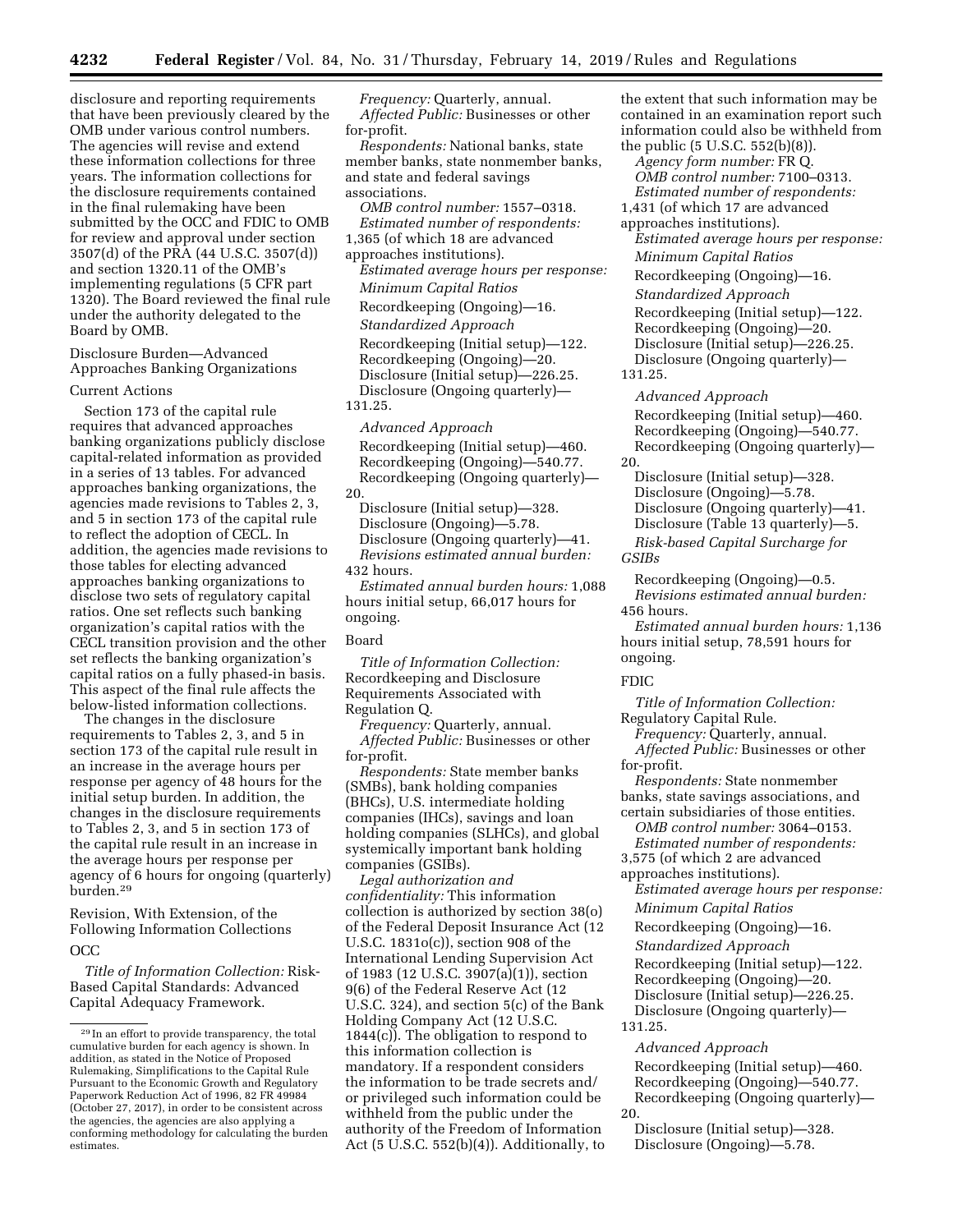Disclosure (Ongoing quarterly)—41. *Revisions estimated annual burden:*  96 hours.

*Estimated annual burden hours:* 1,136 hours initial setup, 130,806 hours for ongoing.

# Reporting Burden—FFIEC and Board Forms

# Current Actions

The agencies also plan to make changes to certain FFIEC and Board reporting forms and/or their related instructions as a result of the issuance of ASU 2016–13. In particular, the forms and/or related instructions for the following FFIEC reports could be affected: Consolidated Reports of Condition and Income (Call Reports) (FFIEC 031, FFIEC 041, and FFIEC 051; OMB No. 1557–0081, 7100–0036, and 3064–0052), Report of Assets and Liabilities of U.S. Branches and Agencies of Foreign Banks (FFIEC 002; OMB No. 7100–0032), Report of Assets and Liabilities of a Non-U.S. Branch that is Managed or Controlled by a U.S. Branch or Agency of a Foreign (Non-U.S.) Bank (FFIEC 002S; OMB No. 7100–0032), Foreign Branch Report of Condition (FFIEC 030; OMB No. 1557– 0099, 7100–0071, and 3064–0011), Abbreviated Foreign Branch Report of Condition (FFIEC 030S; OMB No. 1557– 0099, 7100–0071, and 3064–0011), and Regulatory Capital Reporting for Institutions Subject to the Advanced Capital Adequacy Framework (FFIEC 101; OMB No. 1557–0239, 7100–0319, and 3064–0159). As a result of the proposal, a separate 60-day **Federal Register** notice 30 addressed these changes to the FFIEC forms and/or instructions. These changes will also be addressed in separate 30-day **Federal Register** notice.

The forms and/or related instructions for the following Board reports could be affected: Financial Statements of Foreign Subsidiaries of U.S. Banking Organizations (FR 2314; OMB No. 7100– 0073), Domestic Finance Company Report of Consolidated Assets and Liabilities (FR 2248; OMB No. 7100– 0005), Weekly Report of Selected Assets and Liabilities of Domestically Chartered Commercial Banks and U.S. Branches and Agencies of Foreign Banks (FR 2644; OMB No. 7100–0075), Consolidated Report of Condition and Income for Edge and Agreement Corporations (FR 2886b; OMB No. 7100–0086), Financial Statements of U.S. Nonbank Subsidiaries Held by Foreign Banking Organizations (FR Y– 7N; 7100–0125), Consolidated Financial

Statements for Holding Companies (FR Y–9C; OMB No. 7100–0128), Parent Company Only Financial Statements for Large Holding Companies (FR Y–9LP; OMB No. 7100–0128), Parent Company Only Financial Statements for Small Holding Companies (FR Y–9SP; OMB No. 7100–0128), Financial Statements of U.S. Nonbank Subsidiaries of U.S. Holding Companies (FR Y–11; OMB No. 7100–0244), Capital Assessments and Stress Testing (FR Y–14; OMB No. 7100–0341), and Banking Organization Systemic Risk Report (FR Y–15; OMB No. 7100- 0352). These changes to the FFIEC forms and/or instructions as well as the Board forms and/or instructions would be addressed in separate **Federal Register** notices.

### *B. Regulatory Flexibility Act*

*OCC:* The Regulatory Flexibility Act, 5 U.S.C. 601 *et seq.,* (RFA), requires an agency, in connection with a final rule, to prepare an initial regulatory flexibility analysis describing the impact of the rule on small entities (defined by the Small Business Administration (SBA) for purposes of the RFA to include commercial banks and savings institutions with total assets of \$550 million or less and trust companies with total revenue of \$38.5 million or less) or to certify that the final rule would not have a significant economic impact on a substantial number of small entities. As of December 31, 2017, the OCC supervised 886 small entities. The final rule would apply to all OCC supervised entities, and thus potentially affects a substantial number of small entities. To determine whether a final rule would have a significant effect on those small entities, the OCC considers whether the economic impact associated with the final rule is greater than or equal to either 5 percent of a small entity's total annual salaries and benefits or 2.5 percent of a small entity's total noninterest expense. The OCC estimates the final rule would not generate any costs for affected small entities. The final rule may generate a benefit for those small entities that elect the transition. The benefit ranges between approximately \$4,800 to \$30,000 per electing small entity, depending on the year the entity adopts the transition and the amount of increase in the entity's loan loss reserves. This estimate is based on the potential savings to small entities from not needing to raise additional capital related to CECL implementation due to the regulatory capital transition. The estimated benefit is not significant in relation to the measures described above. Therefore, the OCC certifies that the final rule would not have a

significant economic impact on a substantial number of OCC-supervised small entities.

*Board:* The Regulatory Flexibility Act (RFA), 5 U.S.C. 601 *et seq.,* generally requires that, in connection with a proposed rulemaking, an agency prepare and make available for public comment an initial regulatory flexibility analysis (IRFA).31 The Board solicited public comment on this proposal in a notice of proposed rulemaking 32 and has since considered the potential impact of this proposal on small entities in accordance with section 604 of the RFA. Based on the Board's analysis, and for the reasons stated below, the Board believes the final rule will not have a significant economic impact on a substantial number of small entities.

The RFA requires an agency to prepare a final regulatory flexibility analysis (FRFA) unless the agency certifies that the rule will not, if promulgated, have a significant economic impact on a substantial number of small entities.33 The FRFA must contain: (1) A statement of the need for, and objectives of, the rule; (2) a statement of the significant issues raised by the public comments in response to the IRFA, a statement of the agency's assessment of such issues, and a statement of any changes made in the proposed rule as a result of such comments; (3) the response of the agency to any comments filed by the Chief Counsel for Advocacy of the Small Business Administration in response to the proposed rule, and a detailed statement of any changes made to the proposed rule in the final rule as a result of the comments; (4) a description of an estimate of the number of small entities to which the rule will apply or an explanation of why no such estimate is available; (5) a description of the projected reporting, recordkeeping and other compliance requirements of the rule, including an estimate of the classes of small entities which will be subject to the requirement and the type of professional skills necessary for preparation of the report or record; and (6) a description of the steps the agency has taken to minimize the significant economic impact on small entities, including a statement for selecting or rejecting the other significant

<sup>30</sup> 83 FR 49160 (September 28, 2018).

<sup>31</sup>*See* 5 U.S.C. 603, 604 and 605. 32 83 FR 22312 (May 14, 2018). 33Under regulations issued by the Small Business Administration, a small entity includes a depository institution, bank holding company, or savings and loan holding company with total assets of \$550 million or less and trust companies with total assets of \$38.5 million or less. As of December 31, 2017, there were approximately 3,384 small bank holding companies, 230 small savings and loan holding companies, and 559 small state member banks.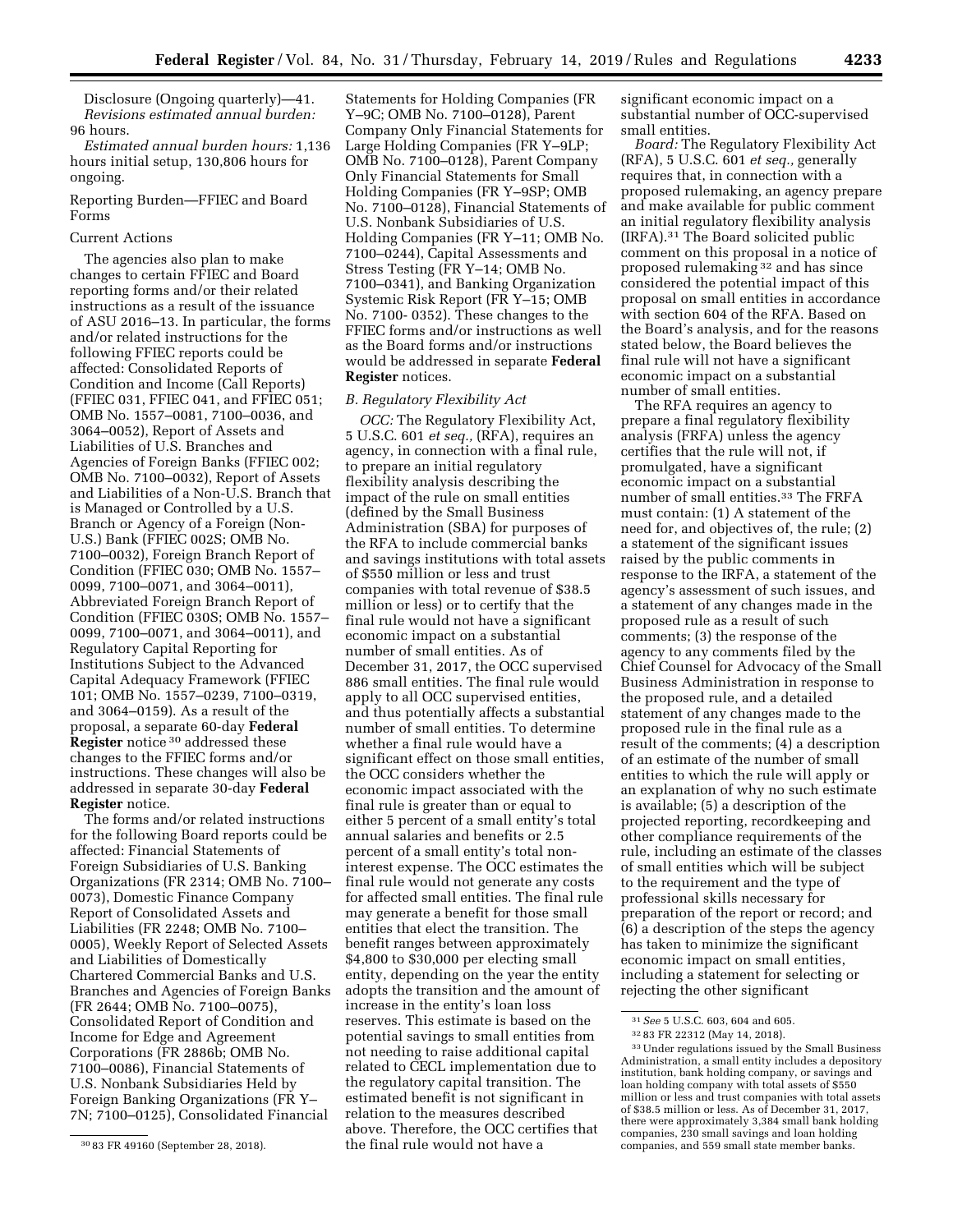alternatives to the rule considered by the agency.

*Statement of the need for, and objectives of, the final rule.* 

As discussed in detail above, the final rule identifies which credit loss allowances under ASU 2016–13 are eligible for inclusion in regulatory capital and provides banking organizations an optional three-year transition period to phase in the immediate effect on regulatory capital that may result from adoption of this accounting standard (ASU 2016–13). The final rule also makes conforming amendments to other regulations.

The Board has authority under the International Lending Supervision Act (ILSA) 34 and the PCA provisions of the Federal Deposit Insurance Act 35 to establish regulatory capital requirements for the institutions it regulates. For example, ILSA directs each Federal banking agency to cause banking institutions to achieve and maintain adequate capital by establishing minimum capital requirements as well as by other means that the agency deems appropriate.36 The PCA provisions of the Federal Deposit Insurance Act direct each Federal banking agency to specify, for each relevant capital measure, the level at which an insured depository institution is well capitalized, adequately capitalized, undercapitalized, and significantly undercapitalized.37 In addition, the Board has authority to establish regulatory capital standards for bank holding companies under ILSA 38 and the Bank Holding Company Act 39 and for savings and loan holding companies under the Home Owners Loan Act.40

All banking organizations will be required to adopt ASU 2016–13, which will likely result in an increase in credit loss allowances. An increase in a banking organization's credit loss allowances will reduce the firm's retained earnings and therefore its CET1 capital. The final rule identifies those credit loss allowances under ASU 2016– 13 that are eligible for inclusion in regulatory capital. Further, the final rule introduces a three-year transition period, which allows a banking organization to phase in the immediate impact of adoption of ASU 2016–13. During the transition period, a banking organization that elects to use the phase-

- 37 12 U.S.C. 1831*o*(c)(2).
- 38*See* 12 U.S.C. 3907.

in will report higher capital than it otherwise would under the current capital rule.

The final rule also makes conforming amendments to certain of the Board's other regulations. In particular, certain other regulations of the Board include a definition of ''capital stock and surplus,'' which reflect the current practice of banking organizations establishing ALLL to cover estimated credit losses on loans, lease financing receivables, or other extensions of credit. The final rule allows banking organizations that are subject to these regulations to also include in the definition of ''capital stock and surplus'' those credit loss allowances under ASU 2016–13 that would be eligible for inclusion in regulatory capital.

*A discussion of the significant issues raised by public comments in response to the IRFA, and the Board's response to any comments filed by the Chief Counsel for Advocacy of the Small Business Administration in response to the proposed rule.* 

The Board did not receive any comments on the IRFA that it published in connection with the proposal. In addition, the Chief Counsel for Advocacy of the Small Business Administration did not file any comments in response to the proposal. Accordingly, no changes were made to the proposal as a result of RFA-related comments.

*Description and estimate of the number of small entities to which the rule will apply.* 

Most aspects of the final rule apply to all state member banks, as well as generally all bank holding companies and savings and loan holding companies that are subject to the Board's capital rule. As of December 31, 2017, there were approximately 3,384 bank holding companies, 230 savings and loan holding companies, and 559 state member banks that qualified as small entities. The final rule revises the Board's capital rule, which applies to bank holding companies and savings and loan holding companies with greater than \$1 billion in total assets. Therefore, virtually all bank holding companies and savings and loan holding companies that would be subject to the final rule do not qualify as small entities. The final rule will apply to state member banks that qualify as small entities.

*Description of the projected reporting, recordkeeping and other compliance requirements of the rule.* 

The final rule will impose some small recordkeeping, reporting, and compliance requirements on Boardregulated institutions. Specifically, the

final rule would change certain disclosure requirements for advancedapproaches institutions, which include banking organizations with consolidated assets of at least \$250 billion or consolidated on-balance sheet foreign exposures of at least \$10 billion or if the banking organization. These requirements would not apply to small entities, and there are no other expected compliance requirements associated with the final rule. The agencies are separately updating the relevant reporting forms.

*Description of the steps taken to minimize any significant economic impact on small entities.* 

The Board does not believe that the final rule will impose significant costs on small entities. With respect to Boardregulated institutions that do qualify as small entities, the final rule's revisions to the Board's capital rule should allow institutions to include additional credit loss allowances into regulatory capital than they otherwise would be able to under the current capital rule. However, there is uncertainty as to the amount of the benefit that institutions will accrue, given that the impact of CECL will depend on the economic environment at the time a firm adopts CECL. The Board does not believe there are significant alternatives to the final rule that have less economic impact on small entities but the Board is committed to closely monitoring the effects of CECL on regulatory capital and bank lending practices. In addition, the Board does not believe that the final rule duplicates, overlaps, or conflicts with any other Federal Rules.

*FDIC:* The Regulatory Flexibility Act (RFA), 5 U.S.C. 601 *et seq.,* generally requires an agency, in connection with a final rule, to prepare and make available a final regulatory flexibility analysis that describes the impact of a final rule on small entities.41 However, a regulatory flexibility analysis is not required if the agency certifies that the rule will not have a significant economic impact on a substantial number of small entities. The Small Business Administration (SBA) has defined ''small entities'' to include banking organizations with total assets of less than or equal to \$550 million who are independently owned and operated or owned by a holding company with less than \$550 million in total assets.42

<sup>34</sup> 12 U.S.C. 3901–3911.

<sup>35</sup> 12 U.S.C. 1831*o.* 

<sup>36</sup> 12 U.S.C. 3907(a)(1).

<sup>39</sup>*See* 12 U.S.C. 1844.

<sup>40</sup>*See* 12 U.S.C. 1467a(g)(1).

<sup>41</sup> 5 U.S.C. 601 *et seq.* 

<sup>42</sup>The SBA defines a small banking organization as having \$550 million or less in assets, where ''a financial institution's assets are determined by averaging the assets reported on its four quarterly financial statements for the preceding year.'' See 13 CFR 121.201 (as amended, effective December 2,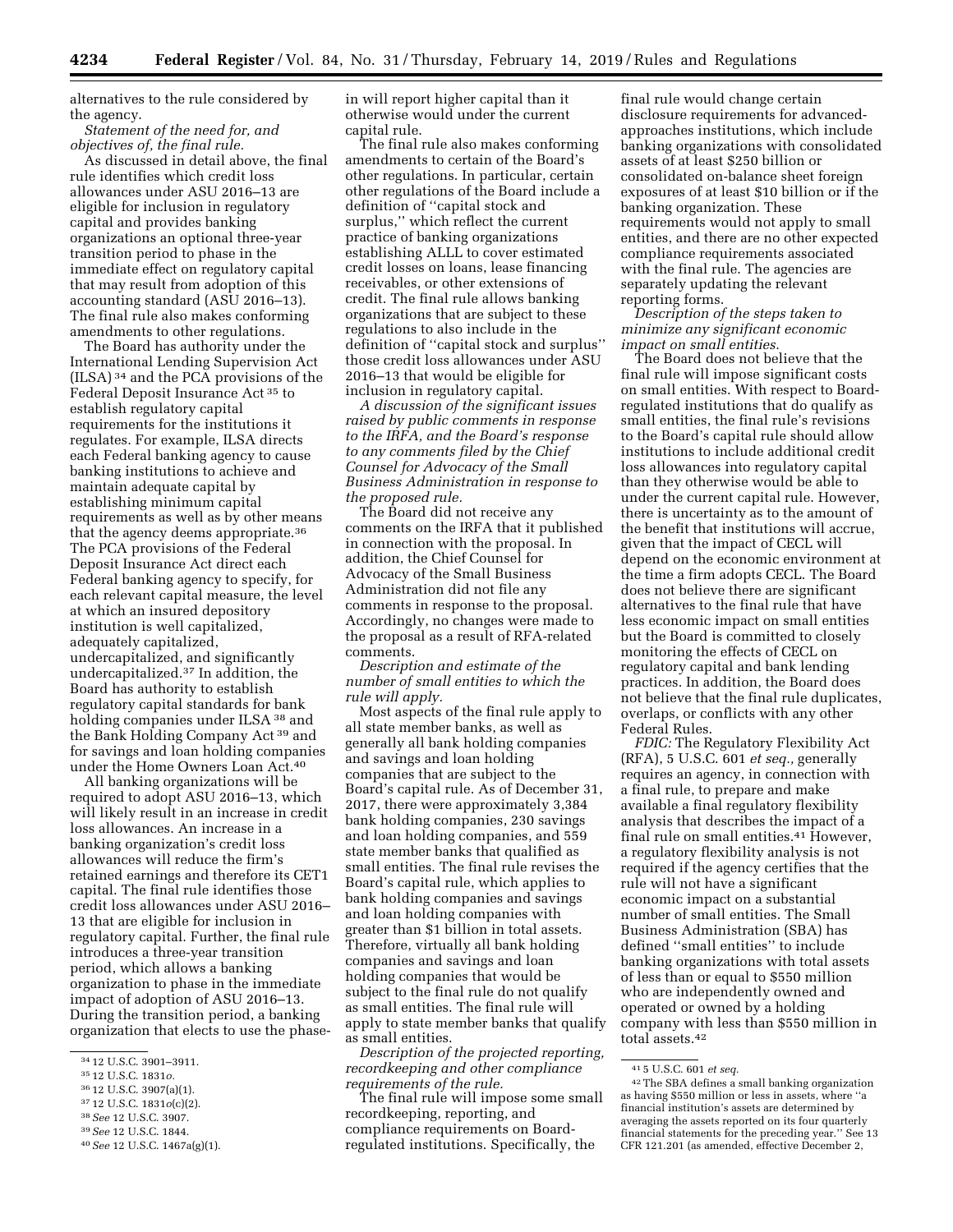Description of Need and Policy **Objectives** 

In June 2016, the FASB issued ASU 2016–13, which revises the accounting for credit losses under U.S. GAAP. CECL differs from the incurred loss methodology currently implemented by institutions in several key respects. CECL requires banking organizations to recognize lifetime expected credit losses for financial assets measured at amortized cost, not just those credit losses that are probable of having been incurred as of the reporting date. In addition to maintaining the current requirement for banking organizations to consider past events and current conditions, CECL requires the incorporation of reasonable and supportable forecasts in developing an estimate of lifetime expected credit losses.

Upon adoption of CECL, a banking organization will record a one-time adjustment to its allowance for credit losses as of the beginning of its fiscal year of adoption equal to the difference, if any, between the amount of credit loss allowances required under the incurred loss methodology and the amount of credit loss allowances required under the CECL methodology. Changes to retained earnings, DTAs, and credit loss allowances affect a banking organization's calculation of regulatory capital.43 To address changes made in U.S. GAAP following the FASB's issuance of ASU 2106–13, the FDIC is amending its capital rule 44 to give banking organizations the option to phase in the immediate, potentially adverse effects of CECL adoption over a three-year period.

### Description of the Final Rule

A description of the rule is presented Section III: Final Rule. Please refer to it for further information.

#### Other Federal Rules

The FDIC has not identified any likely duplication, overlap, and/or potential conflicts between the final rule and any other federal rule.

Response to Comments Regarding the Regulatory Flexibility Act

The FDIC did not receive any public comments on the supporting information it presented in the Regulatory Flexibility Act section of the Notice of Proposed Rulemaking.

The Agencies did receive public comments on the proposed rulemaking. A summary of those comments, and the Agencies' consideration of them, is presented in Section II.B. The vast majority of public comments on the NPR related to the implementation of CECL rather than the economic impacts of the proposed transition period.

Several commenters requested that the FDIC increase the transition period from the proposed three-year transition in the NPR to five years in order to develop and validate the necessary data and models. One commenter opposed expansion of the transition period, claiming that the three-year phase in is already generous given the advance notice banks have had of the new accounting standards, and that the new capital requirements reflect the socially optimal level of capital. Upon consideration of the comments, the FDIC has chosen to maintain the proposed three-year transition period. The FDIC believes that the three-year CECL transition provision will adequately address banking organizations' challenges in capital planning for CECL implementation, while reducing the likelihood of a coincidence of rising capital requirements during a future downturn in the business cycle which could reduce the benefits of the rule and have deleterious effects on lending activity .

#### Economic Impacts on Small Entities

The final rule applies to all FDICsupervised small entities. The FDIC supervises 3,575 depository institutions, of which 2,763 are defined as small banking entities by the terms of the RFA.45 However, the number of small entities that will elect to utilize the three-year transition schedule is difficult to estimate with available information. Utilization will likely depend on an institution's business model, the preferences of senior management or ownership, the assets held by the institution, and reasonable expectations of future macroeconomic conditions, among other things.

As described in the overview section, the adoption of CECL will result in earlier recognition of credit losses when compared to the current incurred loss methodology. Therefore, the rule is

intended to provide relief to covered institutions for certain adverse effects associated with the timing difference in provisioning for such losses, should they elect to utilize the option that this rule provides. The final rule will benefit small, FDIC-supervised institutions that adopt the three year transition schedule by allowing them to phase-in any needed increases in capital associated with the implementation of CECL over that time, thereby reducing costs by the time value of money. It is difficult to accurately estimate the potential benefit for small institutions with available data because it depends on the assets held by small institutions, their provision activity, future economic conditions, and the decisions of senior management. However, institutions will ultimately need to raise the same amount of capital whether they use the phase-in option or not. The rule allows banks to spread the cost of raising additional capital over three years rather than incurring that cost right away, should they choose to do so. The value of that option depends on the discount rate, which is generally assumed to be near the risk-free interest rate, so the benefits of the rule are unlikely to constitute a significant economic impact.

The final rule would pose some small regulatory costs for small, FDICsupervised institutions that opt to utilize the three-year transition schedule. However, the small regulatory costs associated with implementing the three-year transition schedule will be less than the benefits posed by utilizing the schedule for those institutions that opt to utilize it.

### Alternatives Considered

As an alternative to the final rule, the FDIC considered allowing CECL to go into effect with no accompanying action by the financial regulators. However, this alternative would likely result in higher costs for small entities. The FDIC considered a longer transition period of up to five years, as some commenters requested. While this alternative might reduce the costs of adopting CECL more than the proposed alternative, it also heightens the risk of capital increases coinciding with a potential future downturn in the business cycle. The coincidence of rising capital requirements during a future downturn in the business cycle could reduce the benefits of the proposed rule and have deleterious effects on lending activity.

A few commenters suggested allowing dynamic amortization whereby differences in allowances from an incurred loss estimate after the effective date could be amortized over the

<sup>2014). &#</sup>x27;'SBA counts the receipts, employees, or other measure of size of the concern whose size is at issue and all of its domestic and foreign affiliates.'' See 13 CFR 121.103. Following these regulations, the FDIC uses a covered entity's affiliated and acquired assets, averaged over the preceding four quarters, to determine whether the covered entity is ''small'' for the purposes of RFA. 43 12 CFR 3.20 (OCC); 12 CFR 217.20 (Board); 12

CFR 324.20 (FDIC).

<sup>44</sup>Under section 37 of the Federal Deposit Insurance Act, the accounting principles applicable to reports or statements required to be filed with the agencies by all insured depository institutions must be uniform and consistent with U.S. GAAP. See 12<br>U.S.C. 1831n(a)(2)(A).

<sup>45</sup> Call Report data, June 30 2018.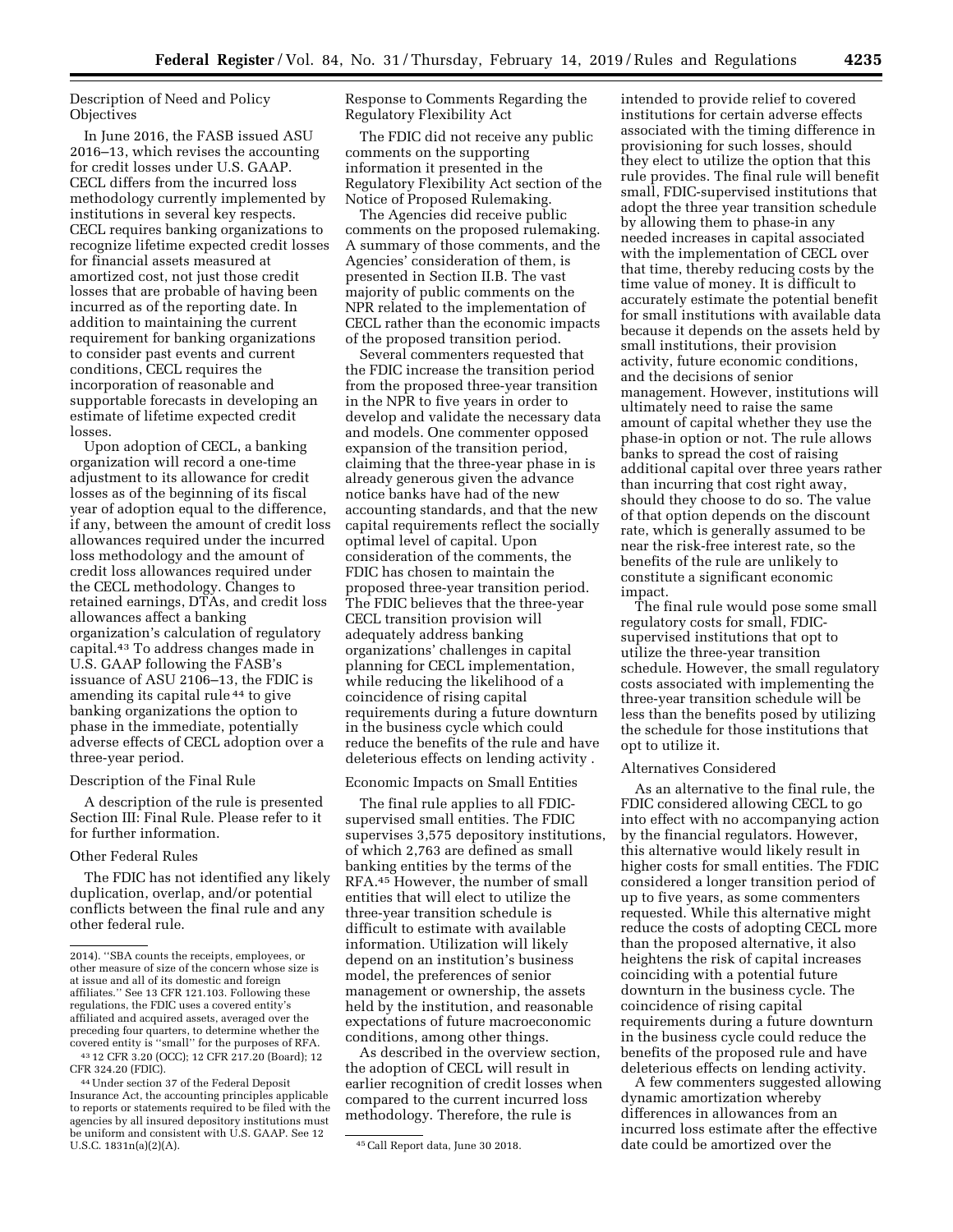remaining transition period in order to address the volatility in the CECL allowance from a downturn in economic forecasts. The FDIC responded that, while there may be difficulties for capital planning due to the uncertainty of the economic environment at the time of CECL adoption, the extended transition period will mitigate any dayone adverse effects. The straight-line approach adopted by the FDIC avoids unnecessary complexity and operational burdens.

# Certification

Based on the information presented above, the FDIC certifies that this rule will not have a significant economic impact on a substantial number of small entities.

### *C. Plain Language*

Section 722 of the Gramm-Leach-Bliley Act 46 requires the Federal banking agencies to use plain language in all proposed and final rules published after January 1, 2000. The agencies have sought to present the final rule in a simple and straightforward manner and did not receive any comments on the use of plain language.

### *D. OCC Unfunded Mandates Reform Act of 1995*

The OCC analyzed the final rule under the factors set forth in the Unfunded Mandates Reform Act of 1995 (UMRA) (2 U.S.C. 1532). Under this analysis, the OCC considered whether the final rule includes a Federal mandate that may result in the expenditure by State, local, and Tribal governments, in the aggregate, or by the private sector, of \$100 million or more in any one year (adjusted for inflation). The OCC has determined that this final rule would not result in expenditures by State, local, and Tribal governments, or the private sector, of \$100 million or more in any one year. Accordingly, the OCC has not prepared a written statement to accompany this proposal.

# *E. Small Business Regulatory Enforcement Fairness Act of 1996 (SBREFA)*

For purposes of SBREFA, the OMB makes a determination as to whether a final rule constitutes a ''major'' rule. If a rule is deemed a ''major rule'' by the OMB, SBREFA generally provides that the rule may not take effect until at least 60 days following its publication.47 Notwithstanding any potential delay related to the OMB's pending

47 5 U.S.C. 801(a)(3).

determination, banking organizations subject to this final rule will be permitted to elect to comply with it as of January 1, 2019.

SBREFA defines a ''major rule'' as any rule that the Administrator of the Office of Information and Regulatory Affairs of the OMB finds has resulted in or is likely to result in—(A) an annual effect on the economy of \$100,000,000 or more; (B) a major increase in costs or prices for consumers, individual industries, Federal, State, or local government agencies or geographic regions, or (C) significant adverse effects on competition, employment, investment, productivity, innovation, or on the ability of United States-based enterprises to compete with foreignbased enterprises in domestic and export markets.48 As required by SBREFA, the agencies will submit the final rule and other appropriate reports to Congress and the Government Accountability Office for review.

### *F. Administrative Procedure Act and Riegle Community Development and Regulatory Improvement Act of 1994*

The Administrative Procedure Act (APA) requires that a final rule be published in the **Federal Register** no less than 30 days before its effective date unless, among other exceptions, the final rule relieves a restriction.49

Pursuant to section 302(a) of the Riegle Community Development and Regulatory Improvement Act (''RCDRIA''),50 in determining the effective date and administrative compliance requirements for a new regulation that imposes additional reporting, disclosure, or other requirements on insured depository institutions, each Federal banking agency must consider, consistent with principles of safety and soundness and the public interest, any administrative burdens that such regulations would place on depository institutions, including small depository institutions, and customers of depository institutions, as well as the benefits of such regulations. In addition, section 302(b) of RCDRIA requires new regulations and amendments to regulations that impose additional reporting, disclosure, or other new requirements on insured depository institutions generally to take effect on the first day of a calendar quarter that begins on or after the date on which the regulations are published in final form.51

In accordance with these provisions, the agencies considered any administrative burdens, as well as benefits, that the final rule would place on depository institutions and their customers in determining the effective date and administrative compliance requirements of the final rule. The final rule provides regulatory capital transition provisions for banking organizations that early adopt CECL beginning after December 15, 2018, and thus relieves those banking organizations from compliance with certain stricter capital requirements that would otherwise have taken effect on January 1, 2019. However, the final rule also imposes new disclosure requirements for institutions that opt to utilize the three-year transition period. Therefore, in accordance with RCDRIA and the APA, the final rule will be effective no earlier than the first day of the calendar quarter following 30 days from the date on which the final rule is published in the **Federal Register**. Notwithstanding, banking organizations subject to this final rule will be permitted to elect to comply with it as of January 1, 2019.

### **List of Subjects**

# *12 CFR Part 1*

Banks, Banking, National banks, Reporting and recordkeeping requirements, Securities.

### *12 CFR Part 3*

Administrative practice and procedure, Capital, National banks, Risk.

# *12 CFR Part 5*

Administrative practice and procedure, Federal savings associations, National banks, Reporting and recordkeeping requirements, Securities.

### *12 CFR Part 23*

Banks, Banking, National banks, Lease financing transactions, Leasing, Reporting and recordkeeping requirements.

# *12 CFR Part 24*

Affordable housing, Community development, Credit, Investments, Economic development and job creation, Low- and moderate-income areas, Low and moderate income housing, National banks, Public welfare investments, Reporting and recordkeeping requirements, Rural areas, Small businesses, Tax credit investments.

### *12 CFR Part 32*

National banks, Reporting and recordkeeping requirements.

<sup>46</sup>Public Law 106–102, section 722, 113 Stat. 1338, 1471 (1999).

<sup>48</sup> 5 U.S.C. 804(2).

<sup>49</sup> 5 U.S.C. 553(d)(1).

<sup>50</sup> 12 U.S.C. 4802(a).

<sup>51</sup> 12 U.S.C. 4802.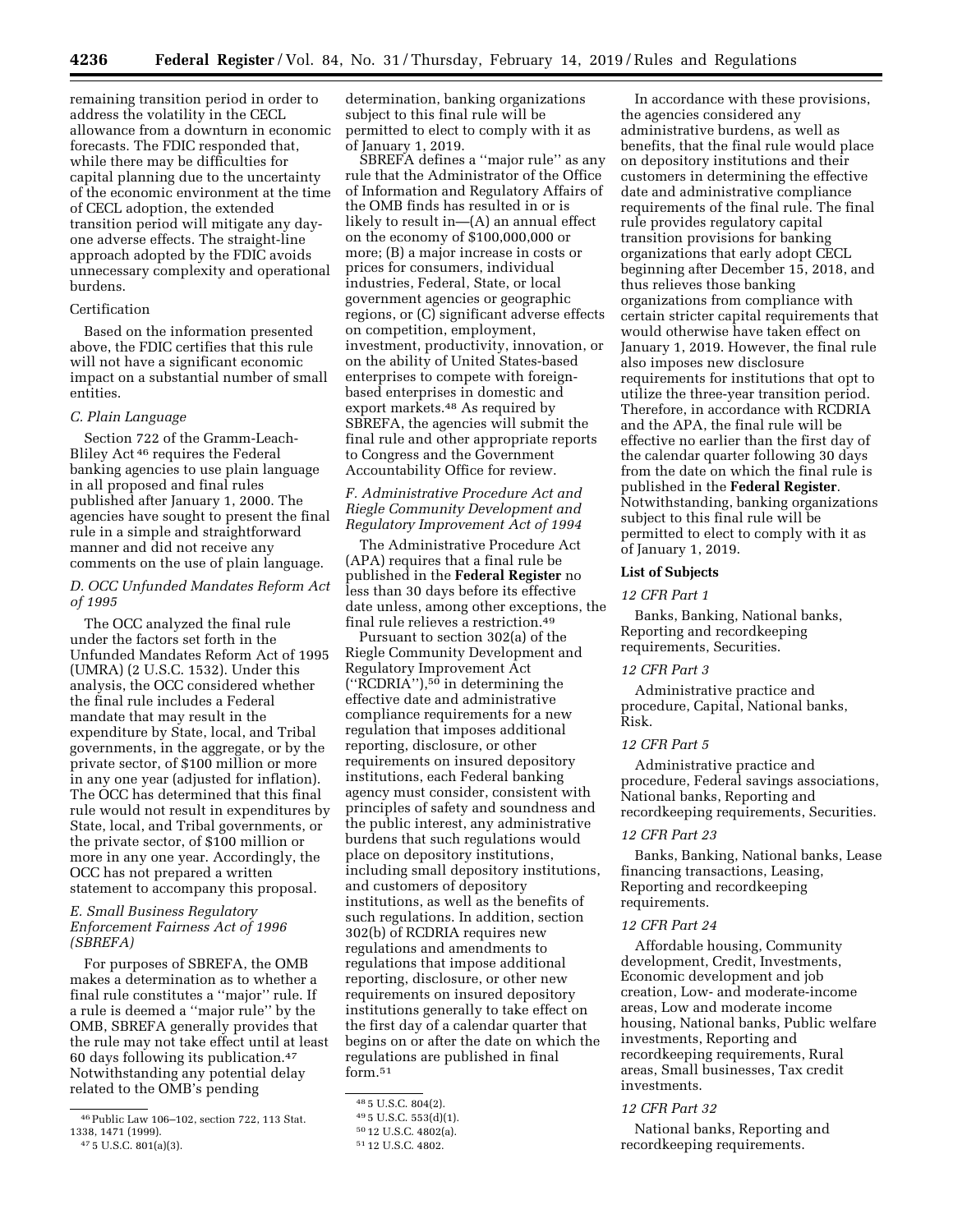### *12 CFR Part 46*

Banking, Banks, Capital, Disclosures, National banks, Recordkeeping, Risk, Savings associations, Stress test.

# *12 CFR Part 208*

Confidential business information, Crime, Currency, Federal Reserve System, Mortgages, Reporting and recordkeeping requirements, Securities.

#### *12 CFR Part 211*

Exports, Federal Reserve System, Foreign banking, Holding companies, Investments, Reporting and recordkeeping requirements.

### *12 CFR Part 215*

Credit, Penalties, Reporting and recordkeeping requirements.

### *12 CFR Part 217*

Administrative practice and procedure, Banks, Banking, Capital, Federal Reserve System, Holding companies, Reporting and recordkeeping requirements, Risk, Securities.

### *12 CFR Part 223*

Banks, Banking, Federal Reserve System.

#### *12 CFR Part 225*

Administrative practice and procedure, Banks, Banking, Federal Reserve System, Holding companies, Reporting and recordkeeping requirements, Securities.

# *12 CFR Part 252*

Administrative practice and procedure, Banks, Banking, Federal Reserve System, Holding companies, Reporting and recordkeeping requirements, Securities.

#### *12 CFR Part 324*

Administrative practice and procedure, Banks, Banking, Reporting and recordkeeping requirements, Savings associations.

### *12 CFR Part 325*

Banks, Banking, Reporting and recordkeeping requirements.

### *12 CFR Part 327*

Bank deposit insurance, Banks, Banking, Savings associations.

#### *12 CFR Part 347*

Authority delegation (Government agencies), Bank deposit insurance, Banks, Banking, Credit, Foreign banking, Investments, Reporting and recordkeeping requirements, U.S. Investments abroad.

### *12 CFR Part 390*

Administrative practice and procedure, Advertising, Aged, Civil rights, Conflict of interests, Credit, Crime, Equal employment opportunity, Fair housing, Government employees, Individuals with disabilities, Reporting and recordkeeping requirements, Savings associations.

### **Office of the Comptroller of the Currency**

For the reasons set out in the joint preamble, the OCC proposes to amend 12 CFR chapter I as follows.

# **PART 1—INVESTMENT SECURITIES**

■ 1. The authority citation for part 1 continues to read as follows:

**Authority:** 12 U.S.C. 1 *et seq.,* 12 U.S.C. 24 (Seventh), and 12 U.S.C. 93a.

■ 2. Section 1.2 is amended by revising paragraph (a)(2) to read as follows:

# **§ 1.2 Definitions.**

 $(a) * * * *$ 

(2) The balance of a bank's allowance for loan and lease losses or adjusted allowances for credit losses, as applicable, not included in the bank's Tier 2 capital, for purposes of the calculation of risk-based capital described in paragraph (a)(1) of this section, as reported in the bank's Call Report.

\* \* \* \* \*

# **PART 3—CAPITAL ADEQUACY STANDARDS**

■ 3. The authority citation for part 3 continues to read as follows:

**Authority:** 12 U.S.C. 93a, 161, 1462, 1462a, 1463, 1464, 1818, 1828(n), 1828 note, 1831n note, 1835, 3907, 3909, and 5412(b)(2)(B).

■ 4. Section 3.2 is amended by:

■ a. Adding in alphabetical order a definition for ''adjusted allowances for credit losses (AACL)'';

■ b. Revising the definitions of ''carrying value'';

■ c. Adding in alphabetical order a definition for ''current expected credit losses (CECL)''; and

■ d. Revising the definition for "eligible credit reserves'' and paragraph (2) of the definition of ''standardized total riskweighted assets''.

The additions and revisions read as follows:

### **§ 3.2 Definitions.**

\* \* \* \* \* *Adjusted allowances for credit losses (AACL)* means, with respect to a national bank or Federal savings

association that has adopted CECL, valuation allowances that have been established through a charge against earnings or retained earnings for expected credit losses on financial assets measured at amortized cost and a lessor's net investment in leases that have been established to reduce the amortized cost basis of the assets to amounts expected to be collected as determined in accordance with GAAP. For purposes of this part, adjusted allowances for credit losses include allowances for expected credit losses on off-balance sheet credit exposures not accounted for as insurance as determined in accordance with GAAP. Adjusted allowances for credit losses exclude ''allocated transfer risk reserves'' and allowances created that reflect credit losses on purchased credit deteriorated assets and available-for-sale debt securities.

\* \* \* \* \* *Carrying value* means, with respect to an asset, the value of the asset on the balance sheet of the national bank or Federal savings association as determined in accordance with GAAP. For all assets other than available-forsale debt securities or purchased credit deteriorated assets, the carrying value is not reduced by any associated credit loss allowance that is determined in accordance with GAAP. \* \* \* \* \*

*Current Expected Credit Losses (CECL)* means the current expected credit losses methodology under GAAP.

\* \* \* \* \* *Eligible credit reserves* means: (1) For a national bank or Federal savings association that has not adopted CECL, all general allowances that have been established through a charge against earnings to cover estimated credit losses associated with on- or offbalance sheet wholesale and retail exposures, including the ALLL associated with such exposures, but excluding allocated transfer risk reserves established pursuant to 12 U.S.C. 3904 and other specific reserves created against recognized losses; and

(2) For a national bank or Federal savings association that has adopted CECL, all general allowances that have been established through a charge against earnings or retained earnings to cover expected credit losses associated with on- or off-balance sheet wholesale and retail exposures, including AACL associated with such exposures. Eligible credit reserves exclude allocated transfer risk reserves established pursuant to 12 U.S.C. 3904, allowances that reflect credit losses on purchased credit deteriorated assets and available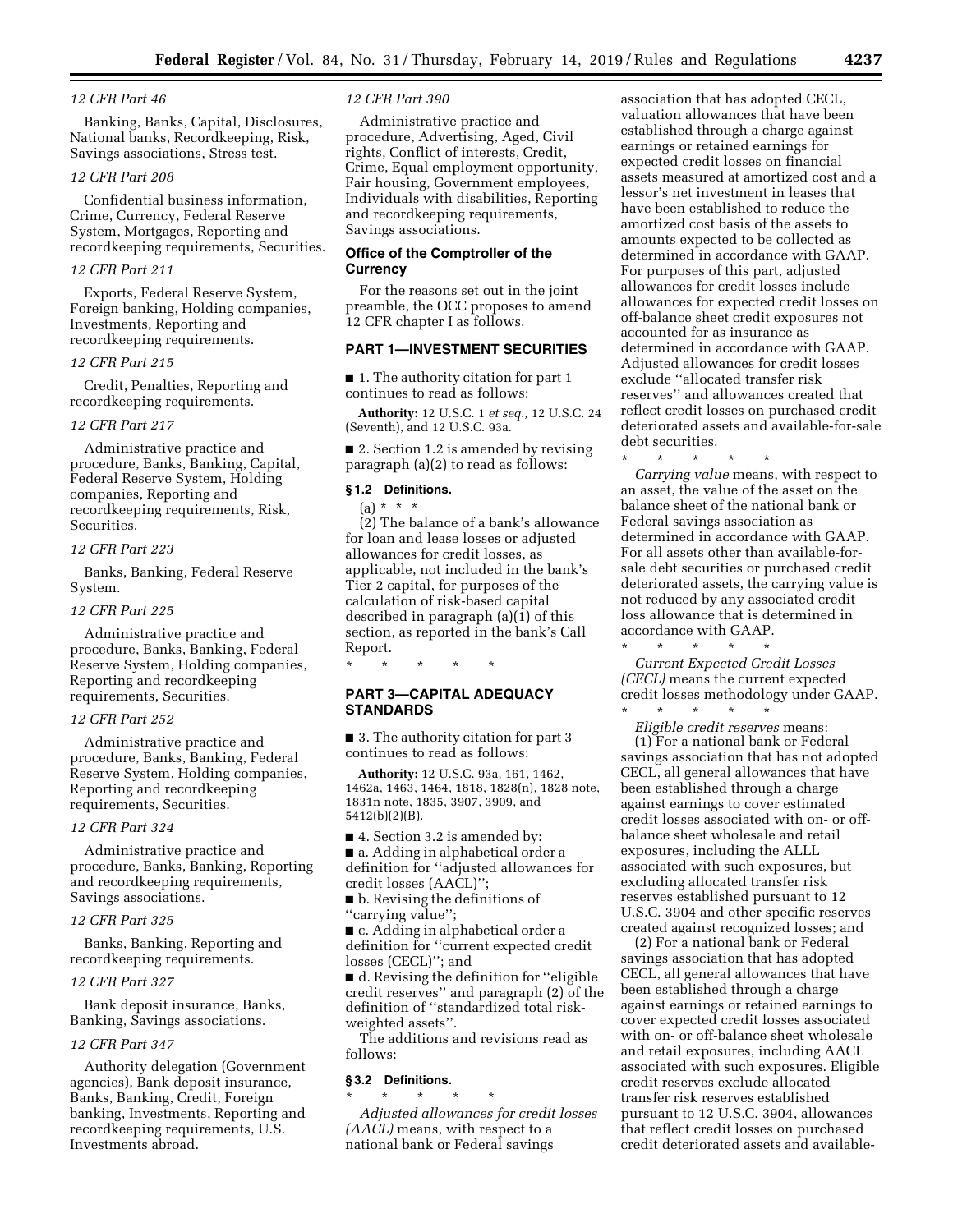for-sale debt securities, and other specific reserves created against recognized losses.

\* \* \* \* \* *Standardized total risk-weighted assets* means:

\* \* \* \* \* (2) Any amount of a national bank's or Federal savings association's allowance for loan and lease losses or adjusted allowance for credit losses, as applicable, that is not included in tier 2 capital and any amount of ''allocated transfer risk reserves.''

\* \* \* \* \*

# **§ 3.10 [Amended]**

■ 5. Section 3.10 is amended in paragraph (c)(3)(ii)(A) by removing the words ''allowance for loan and lease losses'' and adding in their place the words ''allowance for loan and lease losses or adjusted allowance for credit losses, as applicable,''.

### **§ 3.20 [Amended]**

■ 6a. In § 3.20, in paragraph  $(d)(3)$ , remove first occurrence of the word ''ALLL'' and adding in its place the words ''ALLL or AACL, as applicable,'' and in the second occurrence ''ALLL or AACL, as applicable'' is added in its place.

### **§ 3.22 [Amended]**

■ 6b. In § 3.22, in footnote 23 at the paragraph (c) subject heading, remove the word ''ALLL'' and add in its place the words ''ALLL or AACL, as applicable,''.

#### **§ 3.63 [Amended]**

■ 7a. In § 3.63, Table 5 is amended in its paragraphs (a)(5) and (e)(5) by removing the phrase ''allowance for loan and lease losses,'' and adding in its place wherever it appears the phrase ''allowance for loan and lease losses or adjusted allowance for credit losses, as applicable,'' and in its paragraph (g) by removing the word ''ALLL'' and adding in its place the words ''ALLL or AACL, as applicable''.

#### **§ 3.124 [Amended]**

■ 7b. In § 3.124, in paragraph (a) remove

the words ''ALLL or AACL, as applicable,'' and in paragraph (b)(2) remove the word ''ALLL'' and add in its place ''ALLL or AACL, as applicable''.

### **§ 3.173 [Amended]**

■ 8. Section 3.173 is amended:

■ a. In Table 2 by adding a paragraph (e);

■ b. In Table 3, by revising its paragraph (e), redesignating paragraph (f) as paragraph (g), and adding a new paragraph (f); and

■ c. In Table 5 by:

■ i. Removing the phrase "allowance for loan and lease losses,'' and adding in its place the phrase ''allowance for loan and lease losses or adjusted allowance for credit losses, as applicable,'' in its paragraph (a)(5); and

■ ii. Revising its paragraph (g).

The additions and revisions read as follows:

**§ 3.173 Disclosures by certain advanced approaches national banks or Federal savings associations.** 

\* \* \* \* \*

# TABLE 2 TO § 3.173—CAPITAL STRUCTURE

the word ''ALLL'' and add in its place

\*\*\*\*\*\*\* (e) (1) Whether the national bank or Federal savings association has elected to phase in recognition of the transitional amounts as defined in § 3.301. (2) The national bank's or Federal savings association's common equity tier 1 capital, tier 1 capital, and total capital without including the transitional amounts. TABLE 3 TO § 3.173—CAPITAL ADEQUACY \*\*\*\*\*\*\* (e) (1) Common equity tier 1, tier 1 and total risk-based capital ratios reflecting the transition provisions described in § 3.301: (A) For the top consolidated group; and (2) For each depository institution subsidiary. Common equity tier 1, tier 1 and total risk-based capital ratios reflecting the full adoption of CECL: (1) For the top consolidated group; and (2) For each depository institution subsidiary. \*\*\*\*\*\*\* \* \* \* \* \*

# TABLE 5 TO § 3.173—CREDIT RISK: GENERAL DISCLOSURES

| (g) Reconciliation of changes in ALLL or AACL, as applicable. <sup>6</sup> |  |  |  |  |  |  |  |
|----------------------------------------------------------------------------|--|--|--|--|--|--|--|
|                                                                            |  |  |  |  |  |  |  |
|                                                                            |  |  |  |  |  |  |  |

<sup>6</sup>The reconciliation should include the following: A description of the allowance; the opening balance of the allowance; charge-offs taken against the allowance during the period; amounts provided (or reversed) for estimated probable loan losses during the period; any other adjustments (for example, exchange rate differences, business combinations, acquisitions and disposals of subsidiaries), including transfers between allowances; and the closing balance of the allowance. Charge-offs and recoveries that have been recorded directly to the income statement should be disclosed separately.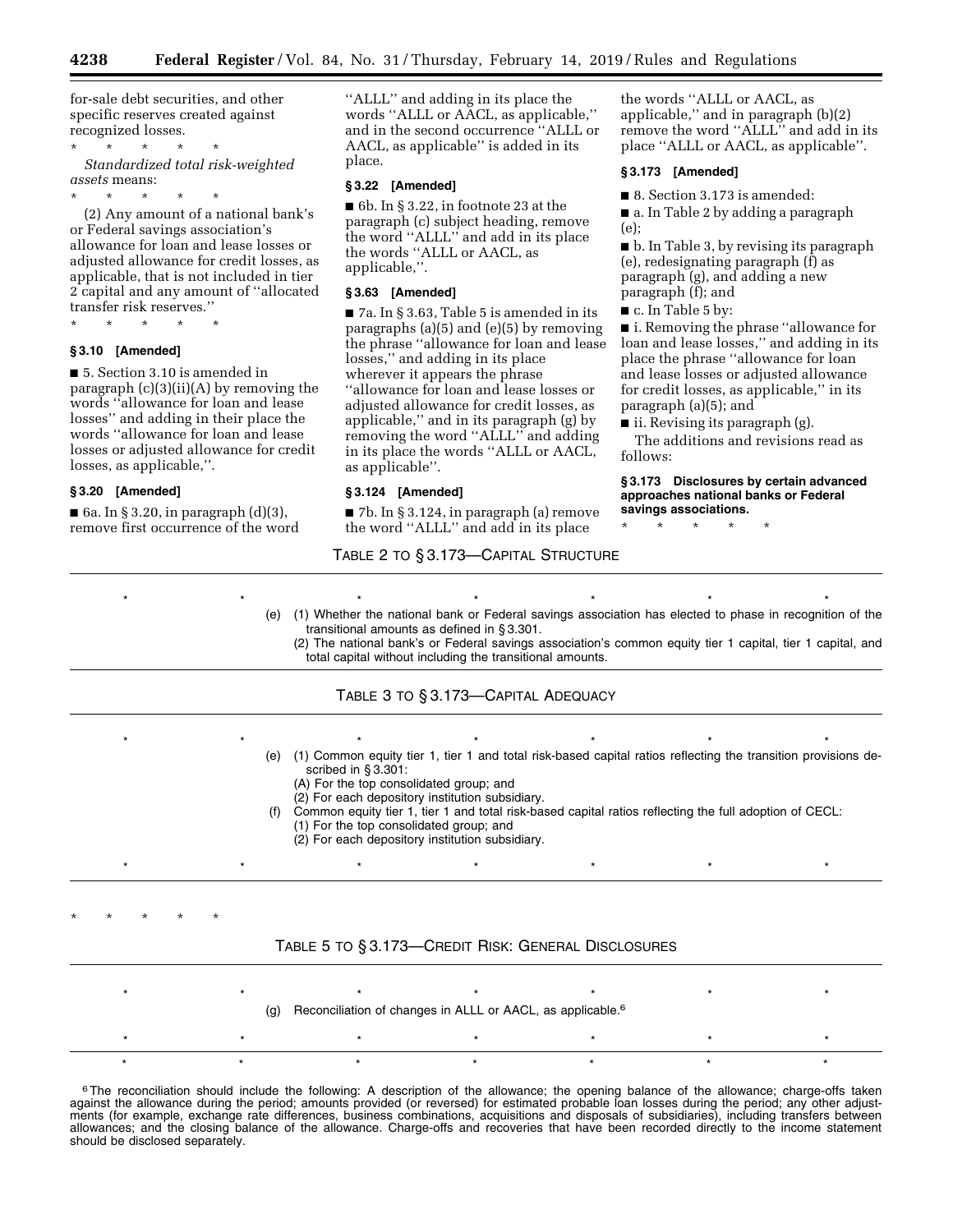# \* \* \* \* \*

# **Subpart G—Transition Provisions**

■ 9. Section 3.301 is added to subpart G to read as follows:

# **§ 3.301 Current Expected Credit Losses (CECL) Transition.**

(a) *CECL transition provision criteria.*  A national bank or Federal savings association may elect to use a CECL transition provision pursuant to this section only if the national bank or Federal savings association records a reduction in retained earnings due to the adoption of CECL as of the beginning of the fiscal year in which the national bank or Federal savings association adopts CECL.

(2) A national bank or Federal savings association that elects to use the CECL transition provision must use the CECL transition provision in the first Call Report filed by the national bank or Federal savings association after it adopts CECL.

(3) A national bank or Federal savings association that does not elect to use the CECL transition provision as of the first Call Report filed as described in paragraph (a)(2) of this section may not elect to use the CECL transition provision in subsequent reporting periods.

(b) *Definitions.* For purposes of this section, the following definitions apply:

(1) *Transition period* means the threeyear period beginning the first day of the fiscal year in which a national bank or Federal savings association adopts CECL.

(2) *CECL transitional amount* means the decrease net of any DTAs, in the amount of a national bank's or Federal savings association's retained earnings as of the beginning of the fiscal year in which the national bank or Federal savings association adopts CECL from the amount of the national bank's or Federal savings association's retained earnings as of the closing of the fiscal year-end immediately prior to the national bank's or Federal savings association's adoption of CECL.

(3) *DTA transitional amount* means the increase in the amount of a national bank's or Federal savings association's DTAs arising from temporary differences as of the beginning of the fiscal year in which the national bank or Federal savings association adopts CECL from the amount of the national bank's or Federal savings association's DTAs arising from temporary differences as of the closing of the fiscal year-end immediately prior to the national bank's or Federal savings association's adoption of CECL.

(4) *AACL transitional amount* means the difference in the amount of a national bank's or Federal savings association's AACL as of the beginning of the fiscal year in which the national bank or Federal savings association adopts CECL and the amount of the national bank's or Federal savings association's ALLL as of the closing of the fiscal year-end immediately prior to the national bank's or Federal savings association's adoption of CECL.

(5) *Eligible credit reserves transitional amount* means the increase in the amount of a national bank's or Federal savings association's eligible credit reserves as of the beginning of the fiscal year in which the national bank or Federal savings association adopts CECL from the amount of the national bank's or Federal savings association's eligible credit reserves as of the closing of the fiscal year-end immediately prior to the national bank's or Federal savings association's adoption of CECL.

(c) *Calculation of CECL transition provision.* (1) For purposes of the election described in paragraph (a)(1) of this section, a national bank or Federal savings association must make the following adjustments in its calculation of regulatory capital ratios:

(i) Increase retained earnings by seventy-five percent of its CECL transitional amount during the first year of the transition period, increase retained earnings by fifty percent of its CECL transitional amount during the second year of the transition period, and increase retained earnings by twentyfive percent of its CECL transitional amount during the third year of the transition period;

(ii) Decrease amounts of DTAs arising from temporary differences by seventyfive percent of its DTA transitional amount during the first year of the transition period, decrease amounts of DTAs arising from temporary differences by fifty percent of its DTA transitional amount during the second year of the transition period, and decrease amounts of DTAs arising from temporary differences by twenty-five percent of its DTA transitional amount during the third year of the transition period;

(iii) Decrease amounts of AACL by seventy-five percent of its AACL transitional amount during the first year of the transition period, decrease amounts of AACL by fifty percent of its AACL transitional amount during the second year of the transition period, and decrease amounts of AACL by twentyfive percent of its AACL transitional amount during the third year of the transition period;

(iv) Increase average total consolidated assets as reported on the Call Report for purposes of the leverage ratio by seventy-five percent of its CECL transitional amount during the first year of the transition period, increase average total consolidated assets as reported on the Call Report for purposes of the leverage ratio by fifty percent of its CECL transitional amount during the second year of the transition period, and increase average total consolidated assets as reported on the Call Report for purposes of the leverage ratio by twentyfive percent of its CECL transitional amount during the third year of the transition period;

(2) For purposes of the election described in paragraph (a)(1) of this section, an advanced approaches national bank or Federal savings association must make the following additional adjustments to its calculation of regulatory capital ratios:

(i) Increase total leverage exposure for purposes of the supplementary leverage ratio by seventy-five percent of its CECL transitional amount during the first year of the transition period, increase total leverage exposure for purposes of the supplementary leverage ratio by fifty percent of its CECL transitional amount during the second year of the transition period, and increase total leverage exposure for purposes of the supplementary leverage ratio by twentyfive percent of its CECL transitional amount during the third year of the transition period; and

(ii) An advanced approaches national bank or Federal savings association that has completed the parallel run process and that has received notification from the OCC pursuant to § 3.121(d) must decrease amounts of eligible credit reserves by seventy-five percent of its eligible credit reserves transitional amount during the first year of the transition period, decrease amounts of eligible credit reserves by fifty percent of its eligible credit reserves transitional amount during the second year of the transition provision, and decrease amounts of eligible credit reserves by twenty-five percent of its eligible credit reserves transitional amount during the third year of the transition provision.

(3) An advanced approaches national bank or Federal savings association that has completed the parallel run process and that has received notification from the OCC pursuant to § 3.121(d), and whose amount of expected credit loss exceeded its eligible credit reserves immediately prior to the adoption of CECL, and that this has an increase in common equity tier 1 capital as of the beginning of the fiscal year in which it adopts CECL after including the first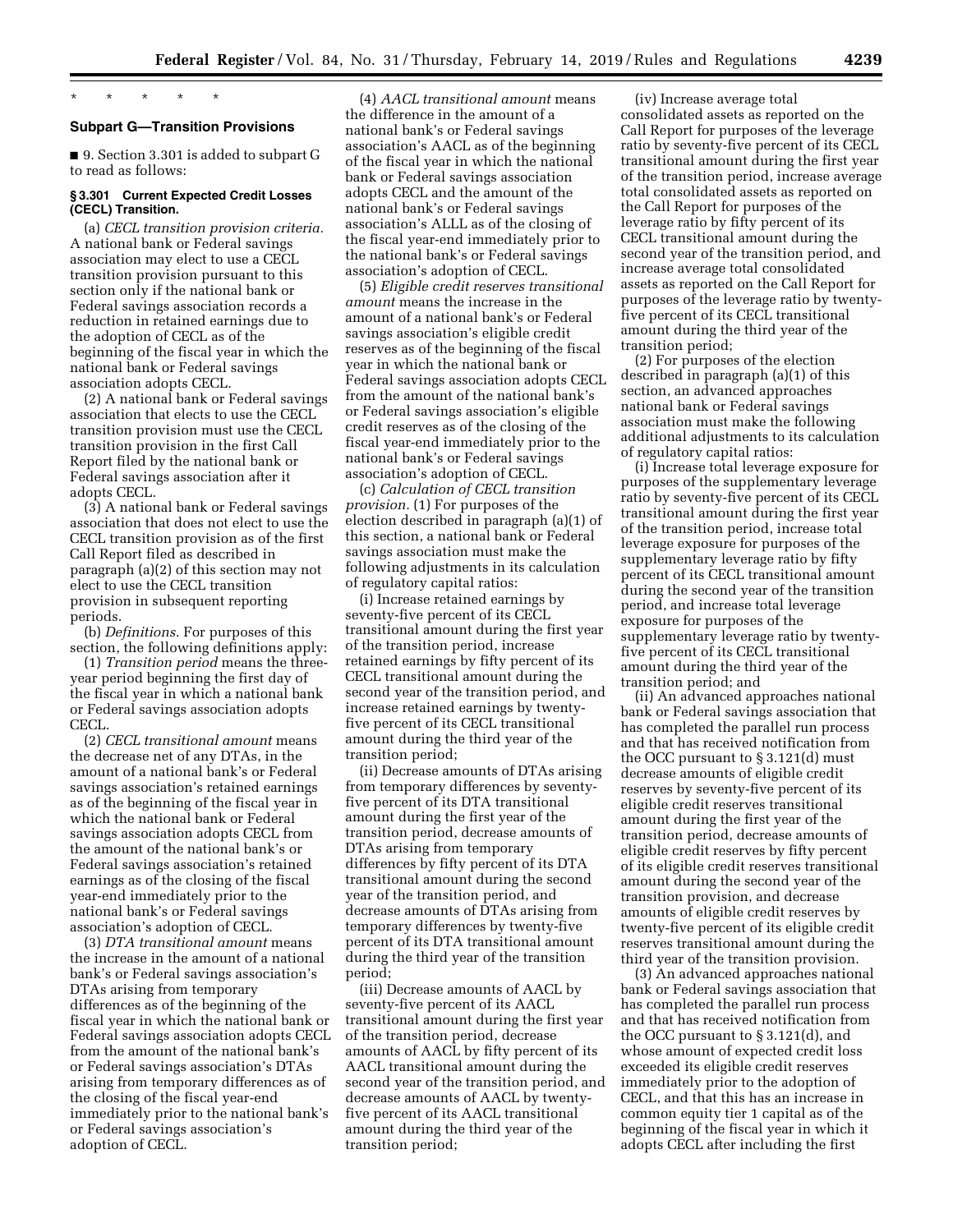year portion of the CECL transitional amount must decrease its CECL transitional amount used in paragraph (c) of this section by the full amount of its DTA transitional amount.

(4) Notwithstanding any other requirement in this section, for purposes of this paragraph, in the event of a business combination involving a national bank or Federal savings association where one or both of the national banks or Federal savings associations have elected the treatment described in this section:

(i) If the acquirer national bank or Federal savings association (as determined under GAAP) elected the treatment described in this section, the acquirer national bank or Federal savings association must continue to use the transitional amounts (unaffected by the business combination) that it calculated as of the date that it adopted CECL through the end of its transition period.

(ii) If the acquired insured depository institution (as determined under GAAP) elected the treatment described in this section, any transitional amount of the acquired insured depository institution does not transfer to the resulting national bank or Federal savings association.

# **PART 5—RULES, POLICIES, AND PROCEDURES FOR CORPORATE ACTIVITIES**

■ 10. The authority citation for part 5 continues to read as follows:

**Authority:** 12 U.S.C. 1 *et seq.,* 24a, 93a, 215a–2, 215a–3, 481, 1462a, 1463, 1464, 2901 *et seq.,* 3907, and 5412(b)(2)(B).

■ 11. Section 5.3 is amended by revising paragraph (e)(2) to read as follows:

### **§ 5.3 Definitions.**

\* \* \* \* \*

(e) \* \* \*

(2) The balance of a national bank's or Federal savings association's allowance for loan and lease losses or adjusted allowance for credit losses, as applicable, not included in the bank's Tier 2 capital, for purposes of the calculation of risk-based capital described in paragraph (e)(1) of this section, as reported in the Call Report. \* \* \* \* \*

■ 12. Section 5.37 is amended by revising paragraph (c)(3)(ii) to read as follows:

# **§ 5.37 Investment in national bank or Federal savings association premises.**

- \* \* \* \* \* (c) \* \* \*
- $(3) * * * *$

(ii) The balance of a national bank's or Federal savings association's allowance for loan and lease losses or adjusted allowance for credit losses, as applicable, not included in the bank's Tier 2 capital, for purposes of the calculation of risk-based capital described in paragraph (c)(3)(i) of this section, as reported in the Call Report. \* \* \* \* \*

### **PART 23—LEASING**

■ 13. The authority citation for part 23 continues to read as follows:

**Authority:** 12 U.S.C. 1 *et seq.,* 24(Seventh), 24(Tenth), and 93a.

■ 14. Section 23.2 is amended by revising paragraph (b)(2) to read as follows:

### **§ 23.2 Definitions.**

# $\star$   $\star$

(b) \* \* \*

(2) The balance of a bank's allowance for loan and lease losses or adjusted allowance for credit losses, as applicable, not included in the bank's Tier 2 capital, for purposes of the calculation of risk-based capital described in paragraph (b)(1) of this section, as reported in the bank's Call Report.

\* \* \* \* \*

# **PART 24—COMMUNITY AND ECONOMIC DEVELOPMENT ENTITIES, COMMUNITY DEVELOPMENT PROJECTS, AND OTHER PUBLIC WELFARE INVESTMENTS**

■ 15. The authority citation for part 24 continues to read as follows:

**Authority:** 12 U.S.C. 24(Eleventh), 93a, 481 and 1818.

■ 16. Section 24.2 is amended by revising paragraph (b)(2) to read as follows:

# **§ 24.2 Definitions.**

\* \* \* \* \*

(b) \* \* \*

(2) The balance of a bank's allowance for loan and lease losses or adjusted allowance for credit losses, as applicable, not included in the bank's Tier 2 capital, for purposes of the calculation of risk-based capital described in paragraph (b)(1) of this section, as reported in the bank's Call Report.

\* \* \* \* \*

# **PART 32—LENDING LIMITS**

■ 17. The authority citation for part 32 continues to read as follows:

**Authority:** 12 U.S.C. 1 *et seq.,* 12 U.S.C. 84, 93a, 1462a, 1463, 1464(u), 5412(b)(2)(B), and 15 U.S.C. 1639h.

■ 18. Section 32.2 is amended by revising paragraph (c)(2) to read as follows:

### **§ 32.2 Definitions**

- \* \* \* \* \*
- (c) \* \* \*

(2) The balance of a national bank's or savings association's allowance for loan and lease losses or adjusted allowance for credit losses, as applicable, not included in the bank's Tier 2 capital, for purposes of the calculation of risk-based capital described in paragraph (c)(1) of this section, as reported in the bank's Call Report.

\* \* \* \* \*

#### **PART 46—ANNUAL STRESS TEST**

■ 21. The authority citation for part 46 continues to read as follows:

**Authority:** 12 U.S.C. 93a; 1463(a)(2); 5365(i)(2); and 5412(b)(2)(B).

### **§ 46.8 [Amended]**

■ 22. Section 46.8 is amended by removing the phrase ''loan and lease'' and adding in its place ''credit'' in paragraphs (c)(3) and (d)(1). \* \* \* \* \*

# **Board of Governors of the Federal Reserve System**

### **12 CFR Chapter II**

### **Authority and Issuance**

For the reasons set forth in the preamble, chapter II of title 12 of the Code of Federal Regulations is proposed to be amended as follows:

# **PART 208—MEMBERSHIP OF STATE BANKING INSTITUTIONS IN THE FEDERAL RESERVE SYSTEM (REGULATION H)**

■ 23. The authority citation for part 208 continues to read as follows:

**Authority:** 12 U.S.C. 24, 36, 92a, 93a, 248(a), 248(c), 321–338a, 371d, 461, 481–486, 601, 611, 1814, 1816, 1818, 1820(d)(9), 1833(j), 1828(o), 1831, 1831o, 1831p–1, 1831r–1, 1831w, 1831x, 1835a, 1882, 2901– 2907, 3105, 3310, 3331–3351, 3905–3909, and 5371; 15 U.S.C. 78b, 78I(b), 78l(i), 780– 4(c)(5), 78q, 78q–1, and 78w, 1681s, 1681w, 6801, and 6805; 31 U.S.C. 5318; 42 U.S.C. 4012a, 4104a, 4104b, 4106 and 4128.

■ 24. In § 208.2, paragraph (d) is revised to read as follows:

#### **§ 208.2 Definitions.**

\* \* \* \* \* (d) *Capital stock and surplus* means, unless otherwise provided in this part, or by statute: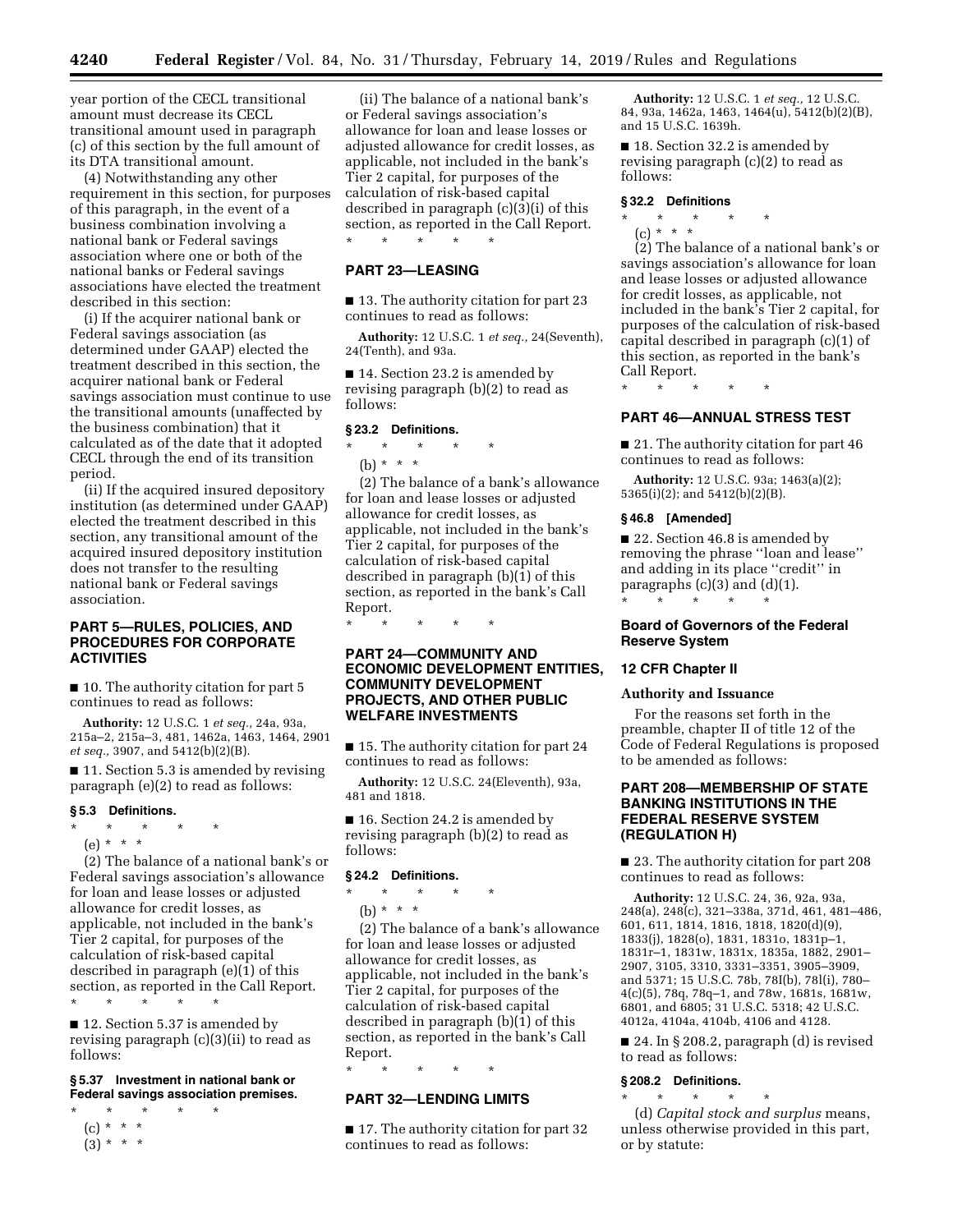(1) Tier 1 and tier 2 capital included in a member bank's risk-based capital (as defined in § 217.2 of Regulation Q); and

(2) The balance of a member bank's allowance for loan and lease losses or adjusted allowance for credit losses, as applicable, not included in its tier 2 capital for calculation of risk-based capital, based on the bank's most recent Report of Condition and Income filed under 12 U.S.C. 324.

\* \* \* \* \*

# **PART 211—INTERNATIONAL BANKING OPERATIONS (REGULATION K)**

■ 25. The authority citation for part 211 continues to read as follows:

**Authority:** 12 U.S.C. 221 *et seq.,* 1818, 1835a, 1841 *et seq.,* 3101 *et seq.,* 3901 *et seq.,*  and 5101 *et seq.;* 15 U.S.C. 1681s, 1681w, 6801 and 6805.

### **Subpart A—International Operations of U.S. Banking Organizations**

■ 26. In § 211.2, revise paragraph  $(c)(1)$ to read as follows:

# **§ 211.2 Definitions.**

\* \* \* \* \*  $(c) * * *$ 

(1) For organizations subject to Regulation Q:

(i) Tier 1 and tier 2 capital included in an organization's risk-based capital (under Regulation Q); and

(ii) The balance of allowance for loan and lease losses or adjusted allowance for credit losses, as applicable, not included in an organization's tier 2 capital for calculation of risk-based capital, based on the organization's most recent consolidated Report of Condition and Income.

**Subpart D—International Lending Supervision** 

\* \* \* \* \*

 $\blacksquare$  27. In § 211.43, revise paragraph (c)(4) to read as follows:

#### **§ 211.43 Allocated transfer risk reserve.**

\* \* \* \* \*

(c) \* \* \* (4) *Alternative accounting treatment.*  A banking institution is not required to establish an ATRR if it writes down in the period in which the ATRR is required, or has written down in prior periods, the value of the specified international assets in the requisite amount for each such asset. For purposes of this paragraph, international assets may be written down by a charge to the Allowance for

Loan and Lease Losses or the allowance

for credit losses, as applicable, to the extent permitted under U.S. generally accepted accounting principles, or a reduction in the principal amount of the asset by application of interest payments or other collections on the asset. However, the Allowance for Loan and Lease Losses or allowance for credit losses, as applicable, must be replenished in such amount necessary to restore it to a level which adequately provides for the estimated losses inherent in the banking institution's loan portfolio.

\* \* \* \* \*

# **PART 215—LOANS TO EXECUTIVE OFFICERS, DIRECTORS, AND PRINCIPAL SHAREHOLDERS OF MEMBER BANKS (REGULATION O)**

■ 28. The authority citation for part 215 continues to read as follows:

**Authority:** 12 U.S.C. 248(a), 375a(10), 375b(9) and (10), 1468, 1817(k), 5412; and Pub. L. 102–242, 105 Stat. 2236 (1991).

■ 29. In § 215.2, revise paragraph (i) to read as follows:

#### **§ 215.2 Definitions.**

\* \* \* \* \* (i) *Lending limit.* The lending limit for a member bank is an amount equal to the limit of loans to a single borrower established by section 5200 of the Revised Statutes,52 12 U.S.C. 84. This amount is 15 percent of the bank's unimpaired capital and unimpaired surplus in the case of loans that are not fully secured, and an additional 10 percent of the bank's unimpaired capital and unimpaired surplus in the case of loans that are fully secured by readily marketable collateral having a market value, as determined by reliable and continuously available price quotations, at least equal to the amount of the loan. The lending limit also includes any higher amounts that are permitted by section 5200 of the Revised Statutes for the types of obligations listed therein as exceptions to the limit. A member bank's unimpaired capital and unimpaired surplus equals:

(1) The bank's tier 1 and tier 2 capital included in the bank's risk-based capital under the capital rule of the appropriate Federal banking agency, based on the bank's most recent consolidated report of condition filed under 12 U.S.C. 1817(a)(3); and

(2) The balance of the bank's allowance for loan and lease losses or adjusted allowance for credit losses, as applicable, not included in the bank's tier 2 capital for purposes of the calculation of risk-based capital under the capital rule of the appropriate Federal banking agency, based on the bank's most recent consolidated reports of condition filed under 12 U.S.C. 1817(a)(3).

\* \* \* \* \*

# **PART 217—CAPITAL ADEQUACY OF BANK HOLDING COMPANIES, SAVINGS AND LOAN HOLDING COMPANIES, AND STATE MEMBER BANKS (REGULATION Q)**

■ 30. The authority citation for part 217 continues to read as follows:

**Authority:** 12 U.S.C. 248(a), 321–338a, 481–486, 1462a, 1467a, 1818, 1828, 1831n, 1831o, 1831p–l, 1831w, 1835, 1844(b), 1851, 3904, 3906–3909, 4808, 5365, 5368, 5371.

■ 31. In § 217.2,

■ a. Add in alphabetical order a definition for ''adjusted allowances for credit losses (AACL)'';

■ b. Revise the definition of "carrying value'';

■ c. Add in alphabetical order a definition for ''current expected credit losses (CECL)''; and

■ d. Revise the definitions of "eligible credit reserves'' and paragraph (2) or the definition of ''standardized total riskweighted assets''.

The additions and revisions read as follows:

# **§ 217.2 Definitions.**

\* \* \* \* \* *Adjusted allowances for credit losses (AACL)* means, with respect to a Boardregulated institution that has adopted CECL, valuation allowances that have been established through a charge against earnings or retained earnings for expected credit losses on financial assets measured at amortized cost and a lessor's net investment in leases that have been established to reduce the amortized cost basis of the assets to amounts expected to be collected as determined in accordance with GAAP. For purposes of this part, adjusted allowances for credit losses include allowances for expected credit losses on off-balance sheet credit exposures not accounted for as insurance as determined in accordance with GAAP. Adjusted allowances for credit losses exclude ''allocated transfer risk reserves'' and allowances created that reflect credit losses on purchased credit deteriorated assets and available-for-sale debt securities.

\* \* \* \* \*

*Carrying value* means, with respect to an asset, the value of the asset on the

<sup>52</sup>Where State law establishes a lending limit for a State member bank that is lower than the amount permitted in section 5200 of the Revised Statutes, the lending limit established by applicable State laws shall be the lending limit for the State member bank.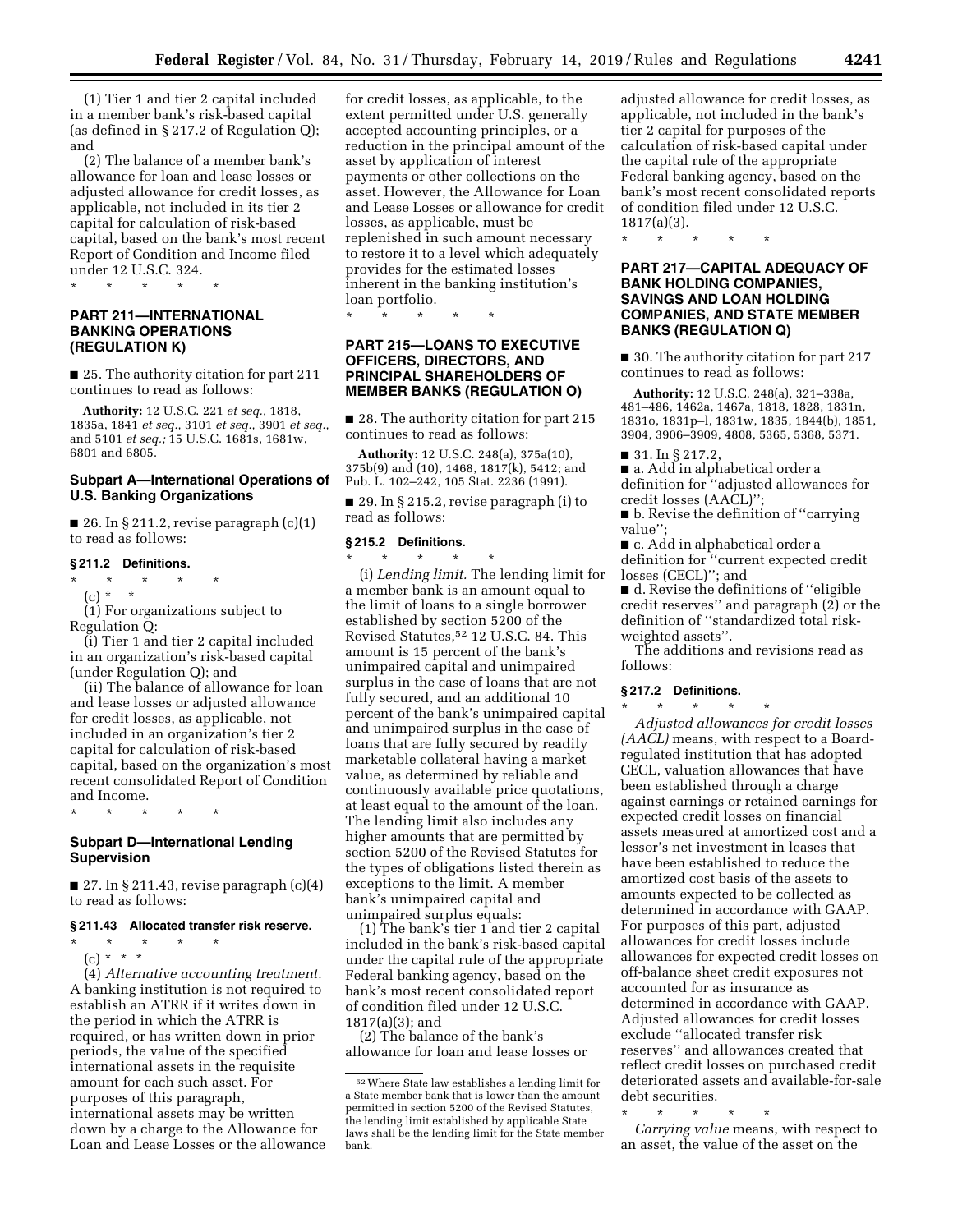balance sheet of a Board-regulated institution as determined in accordance with GAAP. For all assets other than available-for-sale debt securities or purchased credit deteriorated assets, the carrying value is not reduced by any associated credit loss allowance that is determined in accordance with GAAP. \* \* \* \* \*

*Current Expected Credit Losses* 

*(CECL)* means the current expected credit losses methodology under GAAP.

\* \* \* \* \* *Eligible credit reserves* means:

(1) For a Board-regulated institution that has not adopted CECL, all general allowances that have been established through a charge against earnings to cover estimated credit losses associated with on- or off-balance sheet wholesale and retail exposures, including the ALLL associated with such exposures, but excluding allocated transfer risk reserves established pursuant to 12 U.S.C. 3904 and other specific reserves created against recognized losses; and

(2) For a Board-regulated institution that has adopted CECL, all general allowances that have been established through a charge against earnings or retained earnings to cover expected credit losses associated with on- or offbalance sheet wholesale and retail exposures, including AACL associated with such exposures. Eligible credit reserves exclude allocated transfer risk reserves established pursuant to 12

U.S.C. 3904, allowances that reflect credit losses on purchased credit deteriorated assets and available-for-sale debt securities, and other specific reserves created against recognized losses.

\* \* \* \* \*

*Standardized total risk-weighted assets* means:

\* \* \* \* \*

(2) Any amount of the Boardregulated institution's allowance for loan and lease losses or adjusted allowance for credit losses, as applicable, that is not included in tier 2 capital and any amount of ''allocated transfer risk reserves.''

\* \* \* \* \*

#### **§ 217.10 [Amended]**

 $\blacksquare$  32. In § 217.10, in paragraph  $(c)(3)(ii)(A)$ , remove the words ''allowance for loan and lease losses'' and add, in their place, the words ''allowance for loan and lease losses or adjusted allowance for credit losses, as applicable,''.

### **§ 217.20 [Amended]**

■ 33a. In § 217.20, in paragraph  $(d)(3)$ , remove the first occurrence of the word ''ALLL'' and add in its place the words ''ALLL or AACL, as applicable,'' and in the second occurrence ''ALLL or AACL, as applicable'' is added in its place.

TABLE 2 TO § 217.173—CAPITAL STRUCTURE

#### **§ 217.22 [Amended]**

■ 33b. In § 217.22, in footnote 23 at the paragraph (c) subject heading, remove the word ''ALLL'' and add in its place the words ''ALLL or AACL, as applicable,''.

### **§ 217.63 [Amended]**

■ 34a. In Table 5 to § 217.63, remove the words ''allowance for loan and lease losses'' and add, in their place, the words ''allowance for loan and lease losses or adjusted allowance for credit losses, as applicable,'' and remove the word ''ALLL'' and add, in its place, the words ''ALLL or AACL, as applicable''.

# **§ 217.124 [Amended]**

■ 34b. In § 217.124, in paragraph (a) remove the word ''ALLL'' and add in its place the words ''ALLL or AACL, as applicable,'' and in paragraph (b)(2) remove the word ''ALLL'' and add in its place ''ALLL or AACL, as applicable''.

■ 35. Amend § 217.173 as follows:

■ a. In Table 2, add paragraph (e);

■ b. In Table 3, revise paragraph (e),

redesignate paragraph (f) as paragraph (g), and add a new paragraph (f); and

■ c. In Table 5, revise paragraphs (a), (e), and (g).

The additions and revisions read as follows.

**§ 217.173 Disclosures by certain advanced approaches Board-regulated institutions.** 

- \* \* \* \* \*
- \*\*\*\*\*\*\* (e) (1) Whether the Board-regulated institution has elected to phase in recognition of the transitional amounts as defined in § 217.300(f).

(2) The Board-regulated institution's common equity tier 1 capital, tier 1 capital, and total capital without including the transitional amounts as defined in § 217.300(f).

\*\*\*\*\*\*\*

(e) (1) Common equity tier 1, tier 1 and total risk-based capital ratios reflecting the transition provisions described in § 217.300(f):

(A) For the top consolidated group; and

- (2) For each depository institution subsidiary.
- Common equity tier 1, tier 1 and total risk-based capital ratios reflecting the full adoption of CECL:
- (1) For the top consolidated group; and
- (2) For each depository institution subsidiary.

TABLE 51 TO § 217.173—CREDIT RISK: GENERAL DISCLOSURES

\*\*\*\*\*\*\*

\* \* \* \* \*

Qualitative disclosures ... (a) The general qualitative disclosure requirement with respect to credit risk (excluding counterparty credit risk disclosed in accordance with Table 7 to § 217.173), including: (1) Policy for determining past due or delinquency status;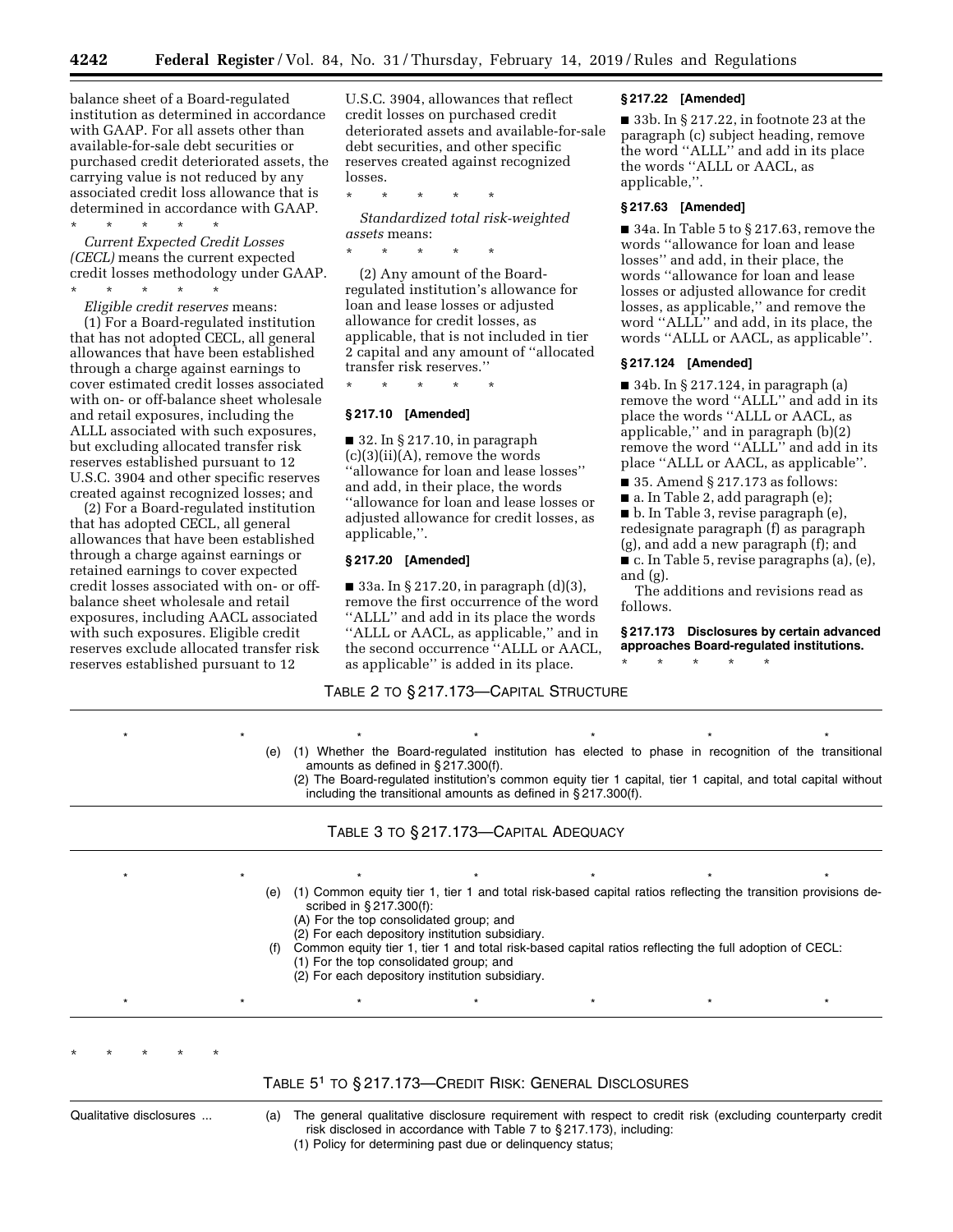# TABLE 51 TO § 217.173—CREDIT RISK: GENERAL DISCLOSURES—Continued

- (2) Policy for placing loans on nonaccrual; (3) Policy for returning loans to accrual status; (4) Definition of and policy for identifying impaired loans (for financial accounting purposes). (5) Description of the methodology that the entity uses to estimate its allowance for loan and lease losses or adjusted allowance for credit losses, as applicable, including statistical methods used where applicable; (6) Policy for charging-off uncollectible amounts; and (7) Discussion of the Board-regulated institution's credit risk management policy. \* \* \* \* \* \* \* \* \* \* \* \* \* \* \* (e) By major industry or counterparty type: (1) Amount of impaired loans for which there was a related allowance under GAAP; (2) Amount of impaired loans for which there was no related allowance under GAAP; (3) Amount of loans past due 90 days and on nonaccrual; (4) Amount of loans past due 90 days and still accruing; 4 (5) The balance in the allowance for loan and lease losses or adjusted allowance for credit losses, as applicable, at the end of each period, disaggregated on the basis of the entity's impairment method. To disaggregate the information required on the basis of impairment methodology, an entity shall separately disclose the amounts based on the requirements in GAAP; and (6) Charge-offs during the period. \* \* \* \* \* \* \* \* \* \* \* \* \* \* \*
	- (g) Reconciliation of changes in ALLL or AACL, as applicable.<sup>6</sup>

1Table 5 to § 217.173 does not cover equity exposures, which should be reported in Table 9.

2See, for example, ASC Topic 815–10 and 210–20, as they may be amended from time to time.

<sup>3</sup>Geographical areas may comprise individual countries, groups of countries, or regions within countries. A Board-regulated institution might choose to define the geographical areas based on the way the company's portfolio is geographically managed. The criteria used to allocate the<br>Ioans to geographical areas must be specified.

\* \* \* \* \* \* \* \* \* \* \* \* \* \* \*

<sup>4</sup> A Board-regulated institution is encouraged also to provide an analysis of the aging of past-due loans.

5The portion of the general allowance that is not allocated to a geographical area should be disclosed separately.

<sup>6</sup>The reconciliation should include the following: A description of the allowance; the opening balance of the allowance; charge-offs taken against the allowance during the period; amounts provided (or reversed) for estimated probable loan losses during the period; any other adjustments (for example, exchange rate differences, business combinations, acquisitions and disposals of subsidiaries), including transfers between allowances; and the closing balance of the allowance. Charge-offs and recoveries that have been recorded directly to the income statement should be disclosed separately.

### \* \* \* \* \*

# **Subpart G—Transition Provisions**

■ 36. Add § 217.301 to subpart G to read as follows:

### **§ 217.301 Current expected credit losses (CECL) transition.**

(a) *CECL transition provision.* (1) A Board-regulated institution may elect to use a CECL transition provision pursuant to this section only if the Board-regulated institution records a reduction in retained earnings due to the adoption of CECL as of the beginning of the fiscal year in which the Board-regulated institution adopts CECL.

(2) A Board-regulated institution that elects to use the CECL transition provision must use the CECL transition provision in the first Call Report or FR Y–9C that includes CECL filed by the Board-regulated institution after it adopts CECL.

(3) A Board-regulated institution that does not elect to use the CECL transition provision as of the first Call Report or FR Y–9C that includes CECL filed as described in paragraph (a)(2) of this section may not elect to use the CECL

transition provision in subsequent reporting periods.

(b) *Definitions.* For purposes of this section, the following definitions apply:

(1) *Transition period* means the threeyear period beginning the first day of the fiscal year in which a Boardregulated institution adopts CECL.

(2) *CECL transitional amount* means the decrease net of any DTAs in the amount of a Board-regulated institution's retained earnings as of the beginning of the fiscal year in which the Board-regulated institution adopts CECL from the amount of the Board-regulated institution's retained earnings as of the closing of the fiscal year-end immediately prior to the Boardregulated institution's adoption of CECL.

(3) *DTA transitional amount* means the increase in the amount of a Boardregulated institution's DTAs arising from temporary differences as of the beginning of the fiscal year in which the Board-regulated institution adopts CECL from the amount of the Board-regulated institution's DTAs arising from temporary differences as of the closing of the fiscal year-end immediately prior to the Board-regulated institution's adoption of CECL.

(4) *AACL transitional amount* means the difference in the amount of a Boardregulated institution's AACL as of the beginning of the fiscal year in which the Board-regulated institution adopts CECL and the amount of the Board-regulated institution's ALLL as of the closing of the fiscal year-end immediately prior to the Board-regulated institution's adoption of CECL.

(5) *Eligible credit reserves transitional amount* means the increase in the amount of a Board-regulated institution's eligible credit reserves as of the beginning of the fiscal year in which the Board-regulated institution adopts CECL from the amount of the Boardregulated institution's eligible credit reserves as of the closing of the fiscal year-end immediately prior to the Board-regulated institution's adoption of CECL.

(c) *Calculation of CECL transition provision.* (1) For purposes of the election described in paragraph (a)(1) of this section, a Board-regulated institution must make the following adjustments in its calculation of regulatory capital ratios:

(i) Increase retained earnings by seventy-five percent of its CECL transitional amount during the first year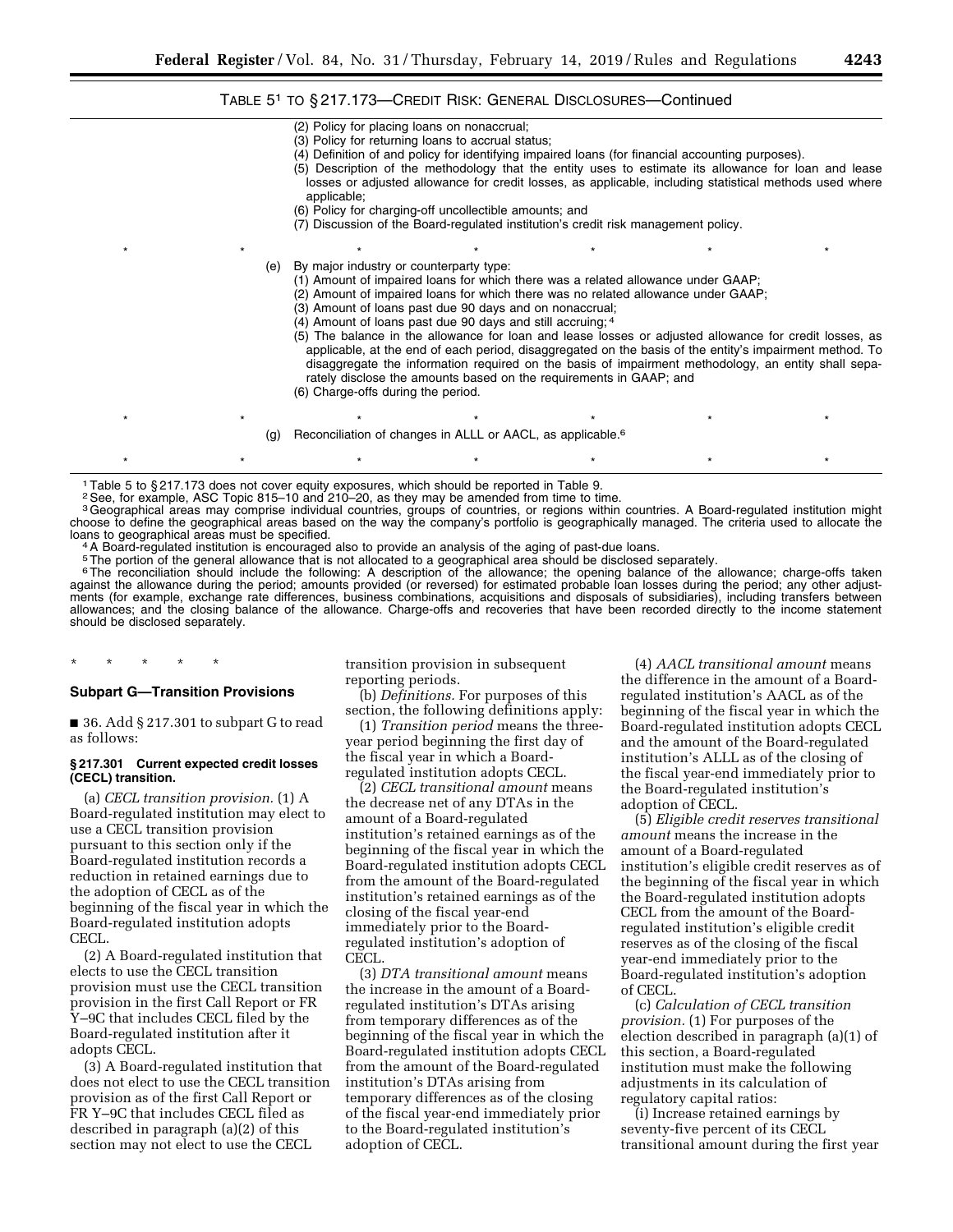of the transition period, increase retained earnings by fifty percent of its CECL transitional amount during the second year of the transition period, and increase retained earnings by twentyfive percent of its CECL transitional amount during the third year of the transition period;

(ii) Decrease amounts of DTAs arising from temporary differences by seventyfive percent of its DTA transitional amount during the first year of the transition period, decrease amounts of DTAs arising from temporary differences by fifty percent of its DTA transitional amount during the second year of the transition period, and decrease amounts of DTAs arising from temporary differences by twenty-five percent of its DTA transitional amount during the third year of the transition period;

(iii) Decrease amounts of AACL by seventy-five percent of its AACL transitional amount during the first year of the transition period, decrease amounts of AACL by fifty percent of its AACL transitional amount during the second year of the transition period, and decrease amounts of AACL by twentyfive percent of its AACL transitional amount during the third year of the transition period;

(iv) Increase average total consolidated assets as reported on the Call Report or FR Y–9C for purposes of the leverage ratio by seventy-five percent of its CECL transitional amount during the first year of the transition period, increase average total consolidated assets as reported on the Call Report or FR Y–9C for purposes of the leverage ratio by fifty percent of its CECL transitional amount during the second year of the transition period, and increase average total consolidated assets as reported on the Call Report or FR Y–9C for purposes of the leverage ratio by twenty-five percent of its CECL transitional amount during the third year of the transition period;

(2) For purposes of the election described in paragraph (a)(1) of this section, an advanced approaches Boardregulated institution must make the following additional adjustments to its calculation of regulatory capital ratios:

(i) Increase total leverage exposure for purposes of the supplementary leverage ratio by seventy-five percent of its CECL transitional amount during the first year of the transition period, increase total leverage exposure for purposes of the supplementary leverage ratio by fifty percent of its CECL transitional amount during the second year of the transition period, and increase total leverage exposure for purposes of the supplementary leverage ratio by twentyfive percent of its CECL transitional amount during the third year of the transition period; and

(ii) An advanced approaches Boardregulated institution that has completed the parallel run process and has received notification from the Board pursuant to § 217.121(d) must decrease amounts of eligible credit reserves by seventy-five percent of its eligible credit reserves transitional amount during the first year of the transition period, decrease amounts of eligible credit reserves by fifty percent of its eligible credit reserves transitional amount during the second year of the transition provision, and decrease amounts of eligible credit reserves by twenty-five percent of its eligible credit reserves transitional amount during the third year of the transition period.

(3) An advanced approaches Boardregulated institution that has completed the parallel run process and has received notification from the Board pursuant to § 217.121(d), whose amount of expected credit loss exceeded its eligible credit reserves immediately prior to the adoption of CECL, and that has an increase in common equity tier 1 capital as of the beginning of the fiscal year in which it adopts CECL after including the first year portion of the CECL transitional amount must decrease its CECL transitional amount used in paragraph (c) of this section by the full amount of its DTA transitional amount.

(4) Notwithstanding any other requirement in this section, for purposes of this paragraph, in the event of a business combination involving a Board-regulated institution where one or both Board-regulated institutions have elected the treatment described in this section:

(i) If the acquirer Board-regulated institution (as determined under GAAP) elected the treatment described in this section, the acquirer Board-regulated institution must continue to use the transitional amounts (unaffected by the business combination) that it calculated as of the date that it adopted CECL through the end of its transition period.

(ii) If the acquired company (as determined under GAAP) elected the treatment described in this section, any transitional amount of the acquired company does not transfer to the resulting Board-regulated institution.

# **PART 223—TRANSACTIONS BETWEEN MEMBER BANKS AND THEIR AFFILIATES (REGULATION W)**

■ 37. The authority citation for part 223 continues to read as follows:

**Authority:** 12 U.S.C. 371c(b)(1)(E), (b)(2)(A), and (f), 371c–1(e), 1828(j), 1468(a), and section 312(b)(2)(A) of the Dodd Frank Wall Street Reform and Consumer Protection Act (12 U.S.C. 5412).

### **Subpart A—Introduction and Definitions**

■ 38. In § 223.3, revise paragraph (d) to read as follows:

### **§ 223.3 What are the meanings of the other terms used in sections 23A and 23B and this part?**

\* \* \* \* \*

(d) *Capital stock and surplus* means the sum of:

(1) A member bank's tier 1 and tier 2 capital under the capital rule of the appropriate Federal banking agency, based on the member bank's most recent consolidated Report of Condition and Income filed under 12 U.S.C. 1817(a)(3);

(2) The balance of a member bank's allowance for loan and lease losses or adjusted allowance for credit losses, as applicable, not included in its tier 2 capital under the capital rule of the appropriate Federal banking agency, based on the member bank's most recent consolidated Report of Condition and Income filed under 12 U.S.C. 1817(a)(3); and

(3) The amount of any investment by a member bank in a financial subsidiary that counts as a covered transaction and is required to be deducted from the member bank's capital for regulatory capital purposes.

# \* \* \* \* \*

# **PART 225—BANK HOLDING COMPANIES AND CHANGE IN BANK CONTROL (REGULATION Y)**

■ 39. The authority citation for part 225 continues to read as follows:

**Authority:** 12 U.S.C. 1817(j)(13), 1818, 1828(o), 1831i, 1831p–1831i, 1843(c)(8), 1844(b), 1972(1), 3106, 3108, 3310, 3331– 3351, 3906, 3907 and 3909; 15 U.S.C. 1681s, 1681w, 6801 and 6805.

- 40. In § 225.127,
- $\blacksquare$  a. Remove "§ 225.25(b)(6)" wherever it appears and add in its place
- ''§ 225.28(b)(12)'' and remove

''§ 225.23'' in paragraphs (a) and (d) and add in its place ''§ 225.23 or § 225.24''; and

■ b. Revise paragraph (h). The revision reads as follows:

**§ 225.127 Investments in corporations or projects designed primarily to promote community welfare.** 

\* \* \* \* \* (h) For purposes of paragraph (f) of this section, five percent of the total consolidated capital stock and surplus of a bank holding company includes its total investment in projects described in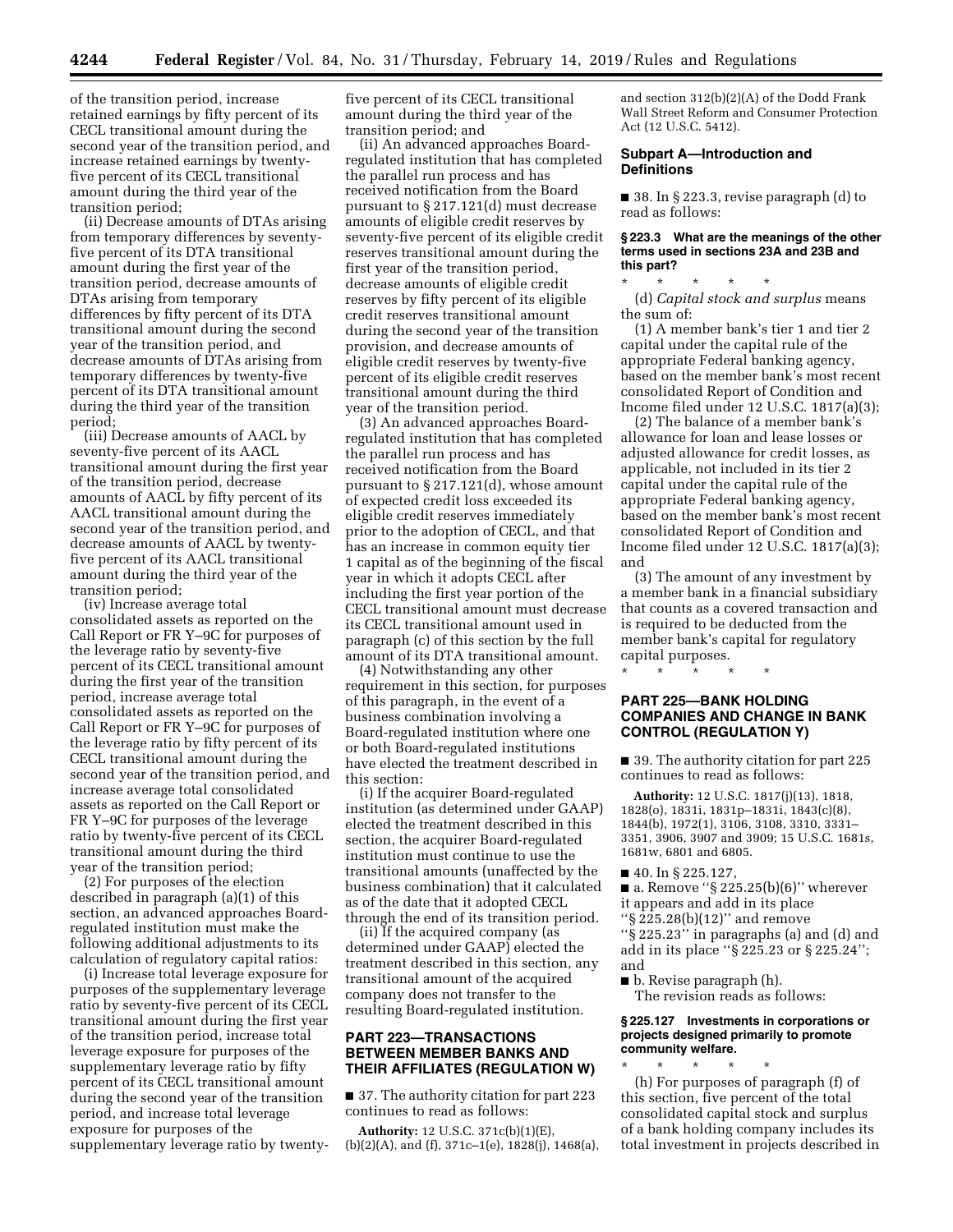paragraph (f) of this section, when aggregated with similar types of investments made by depository institutions controlled by the bank holding company. The term total consolidated capital stock and surplus of the bank holding company means total equity capital and the allowance for loan and lease losses or adjusted allowance for credit losses, as applicable, based on the bank holding company's most recent FR Y–9C (Consolidated Financial Statements for Holding Companies) or FR Y–9SP (Parent Company Only Financial Statements for Small Holding Companies).

# **PART 252—ENHANCED PRUDENTIAL STANDARDS (REGULATION YY)**

■ 41. The authority citation for part 252 continues to read as follows:

**Authority:** 12 U.S.C. 321–338a, 481–486, 1467a, 1818, 1828, 1831n, 1831o, 1831p–l, 1831w, 1835, 1844(b), 1844(c), 3101 *et seq.,*  3101 note, 3904, 3906–3909, 4808, 5361, 5362, 5365, 5366, 5367, 5368, 5371.

# **Subpart B—Company-Run Stress Test Requirements for Certain U.S. Banking Organizations With Total Consolidated Assets Over \$10 Billion and Less Than \$50 Billion**

 $\blacksquare$  42. In § 252.12, revise paragraph  $(m)$ to read as follows:

### **§ 252.12 Definitions.**

\* \* \* \* \* (m) *Provision for credit losses* means: (1) Until December 31, 2019:

(i) With respect to a bank holding company, savings and loan holding company, or state member bank that has not adopted the current expected credit losses methodology under U.S. generally accepted accounting principles (GAAP), the provision for loan and lease losses as reported on the FR Y–9C (and as would be reported on the FR Y–9C or Call Report, as appropriate, in the current stress test cycle); and,

(ii) With respect to a bank holding company, savings and loan holding company, or state member bank that has adopted the current expected credit losses methodology under GAAP, the provision for loan and lease losses, as would be calculated and reported on the FR Y–9C or Call Report, as appropriate, by a bank holding company, savings and loan holding company, or state member bank that has not adopted the current expected credit losses methodology under GAAP; and

(2) Beginning January 1, 2020: (i) With respect to a covered company

that has adopted the current expected

credit losses methodology under GAAP, the provision for credit losses, as would be reported by the bank holding company, savings and loan holding company, or state member bank on the FR Y–9C or Call Report, as appropriate, in the current stress test cycle; and

(ii) With respect to a bank holding company, savings and loan holding company, or state member bank that has not adopted the current expected credit losses methodology under GAAP, the provision for loan and lease losses as would be reported by the bank holding company, savings and loan holding company, or state member bank on the FR Y-9C or Call Report, as appropriate, in the current stress test cycle. \* \* \* \* \*

 $\blacksquare$  43. In § 252.15, revise paragraph (a)(1) and (2) to read as follows:

# **§ 252.15 Methodologies and practices.**   $(a) * * * *$

(1) Losses, pre-provision net revenue, provision for credit losses, and net income; and

(2) The potential impact on the regulatory capital levels and ratios applicable to the covered bank, and any other capital ratios specified by the Board, incorporating the effects of any capital action over the planning horizon and maintenance of an allowance for loan losses or adjusted allowance for credit losses, as appropriate, for credit exposures throughout the planning horizon.

 $\blacksquare$  44. In § 252.16, revise paragraph (b)(3) to read as follows:

# **§ 252.16 Reports of stress test results.**

\* \* \* \* \* (b) \* \* \*

\* \* \* \* \*

(3) For each quarter of the planning horizon, estimates of aggregate losses, pre-provision net revenue, provision for credit losses, net income, and regulatory capital ratios;

\* \* \* \* \* ■ 45. In § 252.17, revise paragraphs  $(b)(1)(iii)(C), (b)(3)(iii)(C), and (c)(1)$  to read as follows:

### **§ 252.17 Disclosure of stress test results.**

\* \* \* \* \* (b) \* \* \*  $(1)^*$  \* \* \*  $(iii) * * * *$ (C) Provision for credit losses; \* \* \* \* \* (3) \* \* \*  $(iii) * * * *$ (C) Provision for credit losses; \* \* \* \* \*

(c) \* \* \*

(1) The disclosure of aggregate losses, pre-provision net revenue, provision for credit losses, and net income that is required under paragraph (b) of this section must be on a cumulative basis over the planning horizon.

\* \* \* \* \*

**Subpart E—Supervisory Stress Test Requirements for U.S. Bank Holding Companies with \$50 Billion or More in Total Consolidated Assets and Nonbank Financial Companies Supervised by the Board** 

■ 46. In § 252.42, revise paragraph (l) to read as follows:

### **§ 252.42 Definitions.**

\* \* \* \* \*

(l) *Provision for credit losses* means:

(1) Until December 31, 2019:

(i) With respect to a covered company that has not adopted the current expected credit losses methodology under U.S. generally accepted accounting principles (GAAP), the provision for loan and lease losses as reported on the FR Y–9C (and as would be reported on the FR Y–9C in the current stress test cycle); and

(ii) With respect to a covered company that has adopted the current expected credit losses methodology under GAAP, the provision for loan and lease losses, as would be calculated and reported on the FR Y–9C by a covered company that has not adopted the current expected credit losses methodology under GAAP; and

(2) Beginning January 1, 2020:

(i) With respect to a covered company that has adopted the current expected credit losses methodology under GAAP, the provision for credit losses, as would be reported by the covered company on the FR Y–9C in the current stress test cycle; and,

(ii) With respect to a covered company that has not adopted the current expected credit losses methodology under GAAP, the provision for loan and lease losses as would be reported by the covered company on the FR Y–9C in the current stress test cycle.

\* \* \* \* \*

 $\blacksquare$  47. In § 252.45, revise paragraph (b)(2) to read as follows:

**§ 252.45 Data and information required to be submitted in support of the Board's analyses.** 

\* \* \* \* \*

(b) \* \* \*

(2) Project a company's pre-provision net revenue, losses, provision for credit losses, and net income; and pro forma capital levels, regulatory capital ratios, and any other capital ratio specified by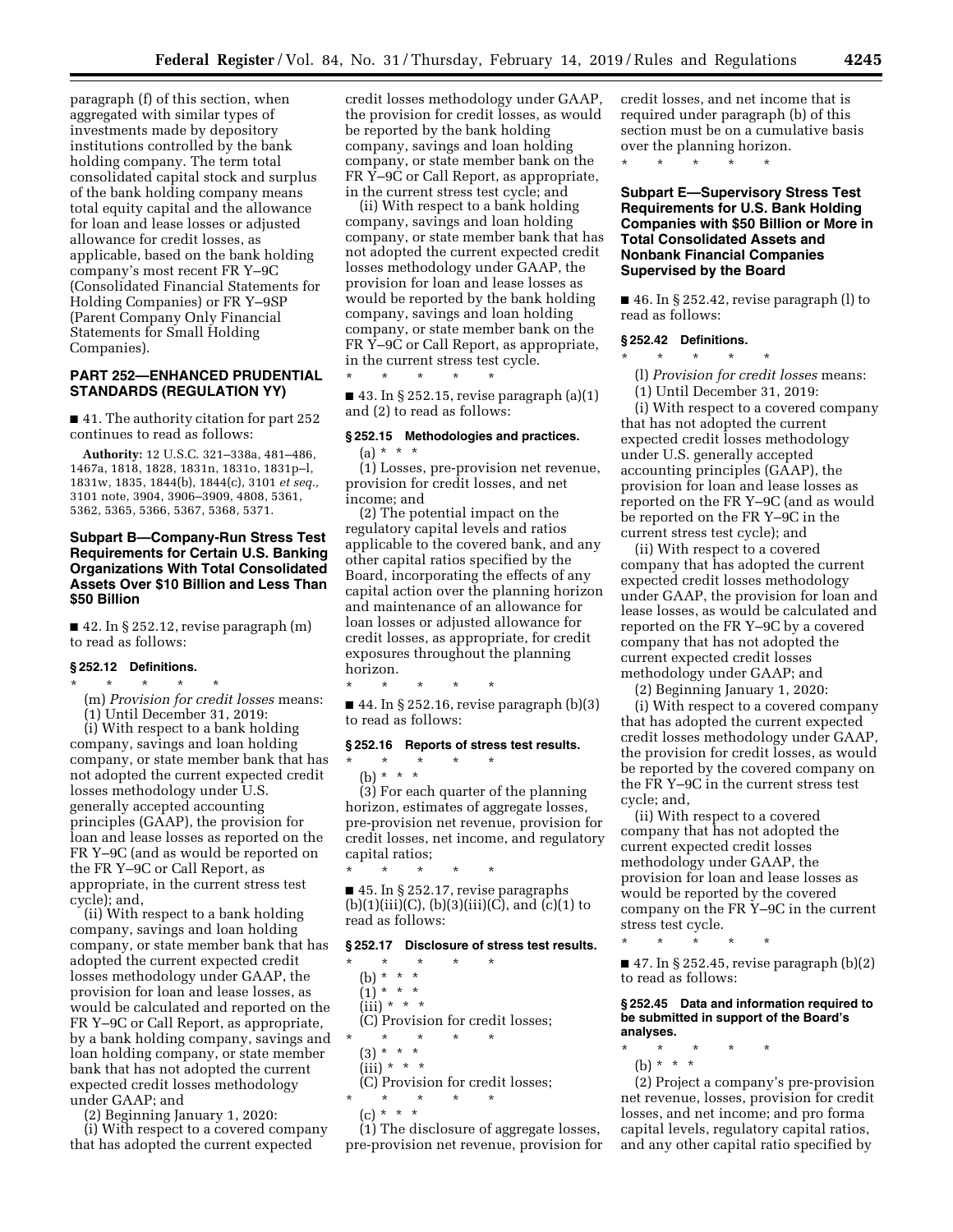the Board under the scenarios described in § 252.44(b).

\* \* \* \* \*

# **Subpart F—Company-Run Stress Test Requirements for U.S. Bank Holding Companies with \$50 Billion or More in Total Consolidated Assets and Nonbank Financial Companies Supervised by the Board**

■ 48. In § 252.52, revise paragraph (m) to read as follows:

# **§ 252.52 Definitions.**

\* \* \* \* \* (m) *Provision for credit losses* means: (1) Until December 31, 2019:

(i) With respect to a covered company that has not adopted the current expected credit losses methodology under GAAP, the provision for loan and lease losses as reported on the FR Y–9C (and as would be reported on the FR Y– 9C in the current stress test cycle); and

(ii) With respect to a covered company that has adopted the current expected credit losses methodology under GAAP, the provision for loan and lease losses, as would be calculated and reported on the FR Y–9C by a covered company that has not adopted the current expected credit losses methodology under GAAP; and

(2) Beginning January 1, 2020:

(i) With respect to a covered company that has adopted the current expected credit losses methodology under GAAP, the provision for credit losses, as would be reported by the covered company on the FR Y–9C in the current stress test cycle; and

(ii) With respect to a covered company that has not adopted the current expected credit losses methodology under GAAP, the provision for loan and lease losses as would be reported by the covered company on the FR Y–9C in the current stress test cycle.

\* \* \* \* \*

 $\blacksquare$  49. In § 252.56, revise paragraph (a)(1) and (2) to read as follows:

### **§ 252.56 Methodologies and practices.**

 $(a) * * * *$ 

(1) Losses, pre-provision net revenue, provision for credit losses, and net income; and

(2) The potential impact on the regulatory capital levels and ratios applicable to the covered bank, and any other capital ratios specified by the Board, incorporating the effects of any capital action over the planning horizon and maintenance of an allowance for loan losses or adjusted allowance for credit losses, as appropriate, for credit

exposures throughout the planning horizon.

\* \* \* \* \* ■ 50. In § 252.58, revise paragraphs  $(b)(2)$ ,  $(b)(3)(ii)$ , and  $(c)(1)(ii)$  to read as follows:

### **§ 252.58 Disclosure of stress test results.**  \* \* \* \* \*

(b) \* \* \*

(2) A general description of the methodologies used in the stress test, including those employed to estimate losses, revenues, provision for credit losses, and changes in capital positions over the planning horizon.  $(3) * *$ 

(ii) Provision for credit losses, realized losses or gains on available-forsale and held-to-maturity securities, trading and counterparty losses or gains;

- \* \* \* \* \* (c) \* \* \*
	- $(1) * * * *$
	- $(i)$  \* \* \*

(ii) Provision for credit losses, realized losses/gains on available-forsale and held-to-maturity securities, trading and counterparty losses, and other losses or gain;

# **FEDERAL DEPOSIT INSURANCE CORPORATION**

#### **12 CFR Chapter III**

#### **Authority and Issuance**

\* \* \* \* \*

For the reasons stated in the preamble, the Federal Deposit Insurance Corporation proposes to amend chapter III of Title 12, Code of Federal Regulations as follows:

# **PART 324—CAPITAL ADEQUACY OF FDIC-SUPERVISED INSTITUTIONS**

■ 51. The authority citation for part 324 continues to read as follows:

**Authority:** 12 U.S.C. 1815(a), 1815(b), 1816, 1818(a), 1818(b), 1818(c), 1818(t), 1819(Tenth), 1828(c), 1828(d), 1828(i), 1828(n), 1828(o), 1831o, 1835, 3907, 3909, 4808; 5371; 5412; Pub. L. 102–233, 105 Stat. 1761, 1789, 1790 (12 U.S.C. 1831n note); Pub. L. 102–242, 105 Stat. 2236, 2355, as amended by Pub. L. 103–325, 108 Stat. 2160, 2233 (12 U.S.C. 1828 note); Pub. L. 102–242, 105 Stat. 2236, 2386, as amended by Pub. L. 102–550, 106 Stat. 3672, 4089 (12 U.S.C. 1828 note); Pub. L. 111–203, 124 Stat. 1376, 1887 (15 U.S.C. 78o–7 note).

■ 52. Section 324.2 is amended by: ■ a. Adding in alphabetical order a definition for ''adjusted allowances for credit losses (AACL)'';

■ b. Revising the definition of "carrying" value'';

■ c. Adding in alphabetical order a definition for ''Current Expected Credit Losses (CECL)''; and

■ d. Revising the definitions of "eligible credit reserves'' and ''identified losses'' and paragraph (2) of the definition of ''standardized total risk-weighted assets''.

The additions and revisions read as follows:

### **§ 324.2 Definitions.**

\* \* \* \* \* *Adjusted allowances for credit losses (AACL)* means, with respect to an FDICsupervised institution that has adopted CECL, valuation allowances that have been established through a charge against earnings or retained earnings for expected credit losses on financial assets measured at amortized cost and a lessor's net investment in leases that have been established to reduce the amortized cost basis of the assets to amounts expected to be collected as determined in accordance with GAAP. For purposes of this part, adjusted allowances for credit losses include allowances for expected credit losses on off-balance sheet credit exposures not accounted for as insurance as determined in accordance with GAAP. Adjusted allowances for credit losses exclude ''allocated transfer risk reserves'' and allowances created that reflect credit losses on purchased credit deteriorated assets and available-for-sale debt securities.

\* \* \* \* \*

*Carrying value* means, with respect to an asset, the value of the asset on the balance sheet of the FDIC-supervised institution as determined in accordance with GAAP. For all assets other than available-for-sale debt securities or purchased credit deteriorated assets, the carrying value is not reduced by any associated credit loss allowance that is determined in accordance with GAAP.

\* \* \* \* \* *Current Expected Credit Losses (CECL)* means the current expected credit losses methodology under GAAP. \* \* \* \* \*

*Eligible credit reserves* means: (1) For an FDIC-supervised institution that has not adopted CECL, all general allowances that have been established through a charge against earnings to cover estimated credit losses associated with on- or off-balance sheet wholesale and retail exposures, including the ALLL associated with such exposures, but excluding allocated transfer risk reserves established pursuant to 12 U.S.C. 3904 and other specific reserves created against recognized losses; and

(2) For an FDIC-supervised institution that has adopted CECL, all general allowances that have been established through a charge against earnings or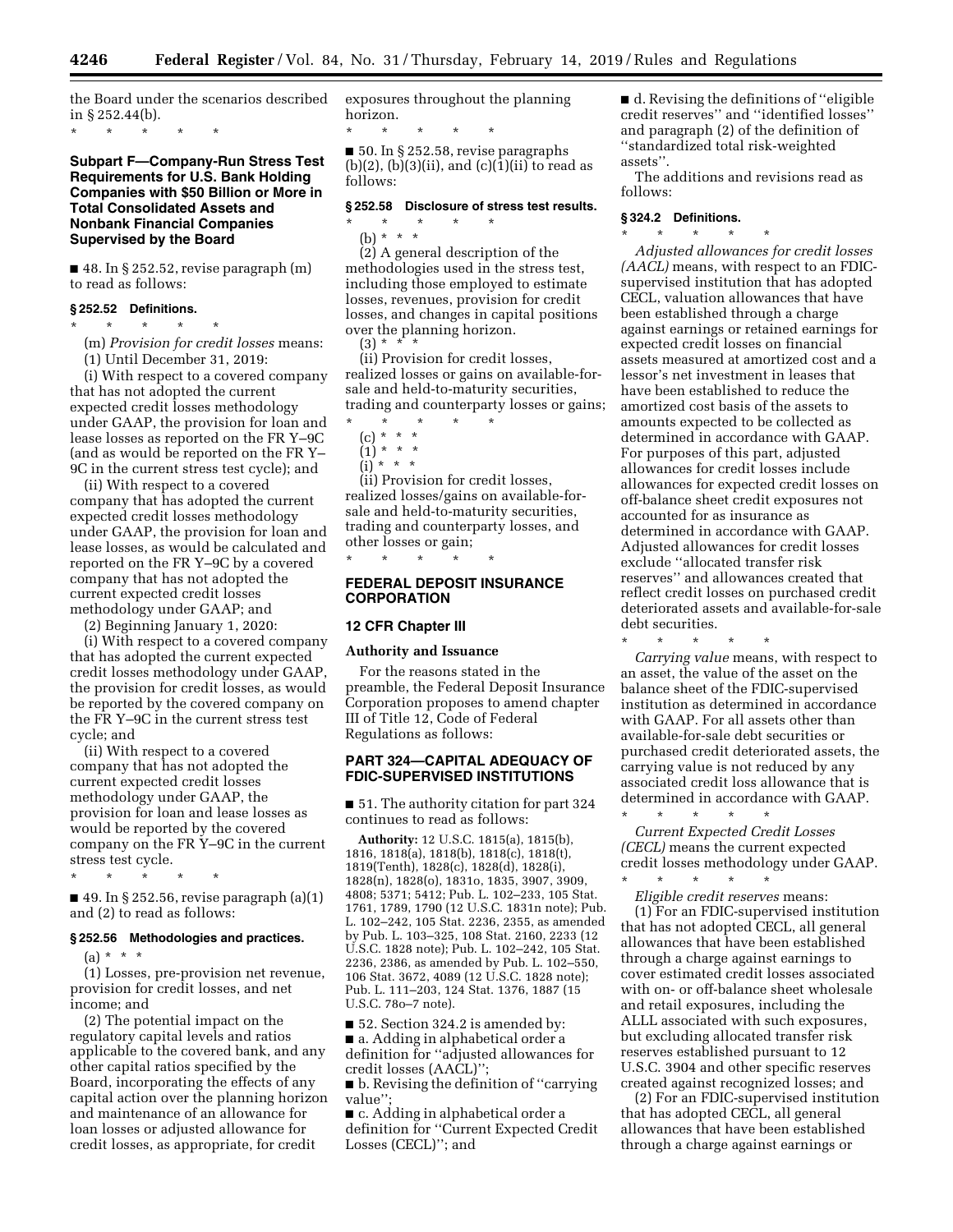retained earnings to cover expected credit losses associated with on- or offbalance sheet wholesale and retail exposures, including AACL associated with such exposures. Eligible credit reserves exclude allocated transfer risk reserves established pursuant to 12 U.S.C. 3904, allowances that reflect credit losses on purchased credit deteriorated assets and available-for-sale debt securities, and other specific reserves created against recognized losses.

\* \* \* \* \*

*Identified losses* means:

(1) When measured as of the date of examination of an FDIC-supervised institution, those items that have been determined by an evaluation made by a state or Federal examiner as of that date to be chargeable against income, capital and/or general valuation allowances such as the allowances for loan and lease losses (examples of identified losses would be assets classified loss, off-balance sheet items classified loss, any provision expenses that are necessary for the FDIC-supervised institution to record in order to replenish its general valuation allowances to an adequate level, liabilities not shown on the FDICsupervised institution's books, estimated losses in contingent liabilities, and differences in accounts which represent shortages) or the adjusted allowances for credit losses; and

(2) When measured as of any other date, those items:

(i) That have been determined—

(A) By an evaluation made by a state or Federal examiner at the most recent examination of an FDIC-supervised institution to be chargeable against

income, capital and/or general valuation allowances; or

(B) By evaluations made by the FDICsupervised institution since its most recent examination to be chargeable against income, capital and/or general valuation allowances; and

(ii) For which the appropriate accounting entries to recognize the loss have not yet been made on the FDICsupervised institution's books nor has the item been collected or otherwise settled.

\* \* \* \* \* *Standardized total risk-weighted assets* \* \* \*

(2) Any amount of the FDICsupervised institution's allowance for loan and lease losses or adjusted allowance for credit losses, as applicable, that is not included in tier 2 capital and any amount of ''allocated transfer risk reserves.''

\* \* \* \* \*

# **§ 324.10 [Amended]**

 $\blacksquare$  53. Section 324.10(c)(3)(ii)(A) is amended by removing the words ''allowance for loan and lease losses'' and adding in their place the words ''allowance for loan and lease losses or adjusted allowance for credit losses, as applicable,''.

# **§ 324.20 [Amended]**

 $\blacksquare$  54a. In § 324.20, in paragraph  $(d)(3)$ , remove the first occurrence of the word ''ALLL'' and add in its place the words ''ALLL or AACL, as applicable,'' and in the second occurrence ''ALLL or AACL, as applicable'' is added in its place.

# **§ 324.22 [Amended]**

■ 54b. In § 324.22, in footnote 23 at the paragraph (c) subject heading, remove the word ''ALLL'' and add in its place

TABLE 2 TO § 324.173—CAPITAL STRUCTURE

the words ''ALLL or AACL, as applicable,''.

# **§ 324.63 [Amended]**

■ 55a. In Table 5 to § 324.63, in paragraph (a)(5), remove the phrase ''allowance for loan and lease losses,'' and in paragraph (e)(5) remove the phrase ''allowance for loan and lease losses'' and add in their place ''allowance for loan and lease losses or adjusted allowance for credit losses, as applicable,'' and in paragraph (g) by removing ''ALLL'' and adding in its place ''ALLL or AACL, as applicable''.

### **§ 324.124 [Amended]**

■ 55b. In § 324.124, in paragraph (a), remove the word ''ALLL'' and add in its place the words ''ALLL or AACL, as applicable,'' and in paragraph (b) remove the word ''ALLL'' and add in its place ''ALLL or AACL, as applicable''.

■ 56. Section 324.173 is amended:

 $\blacksquare$  a. In Table 2, by adding paragraph (e); ■ b. In Table 3, by revising paragraph (e), redesignating paragraph (f) as paragraph (g), and adding a new paragraph (f); and

■ c. In Table 5 to § 324.173, in paragraph (a)(5), remove the phrase ''allowance for loan and lease losses,'' and in paragraph (e)(5) remove the phrase ''allowance for loan and lease losses'' and add in their place ''allowance for loan and lease losses or adjusted allowance for credit losses, as applicable,'' and in paragraph (g) by removing ''ALLL'' and adding in its place ''ALLL or AACL, as applicable''.

The additions and revisions read as set forth below.

**§ 324.173 Disclosures by certain advanced approaches FDIC-supervised institutions.** 

\* \* \* \* \*

\*\*\*\*\*\*\*

(e) (1) Whether the FDIC-supervised institution has elected to phase in recognition of the transitional amounts as defined in  $\S$  324.300(f). (2) The FDIC-supervised institution's common equity tier 1 capital, tier 1 capital, and total capital without

including the transitional amounts as defined in § 324.300(f).

# TABLE 3 TO § 324.173—CAPITAL ADEQUACY

\*\*\*\*\*\*\*

- \*\*\*\*\*\*\* (e) (1) Common equity tier 1, tier 1 and total risk-based capital ratios reflecting the transition provisions described in § 324.300(f):
	- (A) For the top consolidated group; and
	- (2) For each depository institution subsidiary.
	- Common equity tier 1, tier 1 and total risk-based capital ratios reflecting the full adoption of CECL: (1) For the top consolidated group; and
		- (2) For each depository institution subsidiary.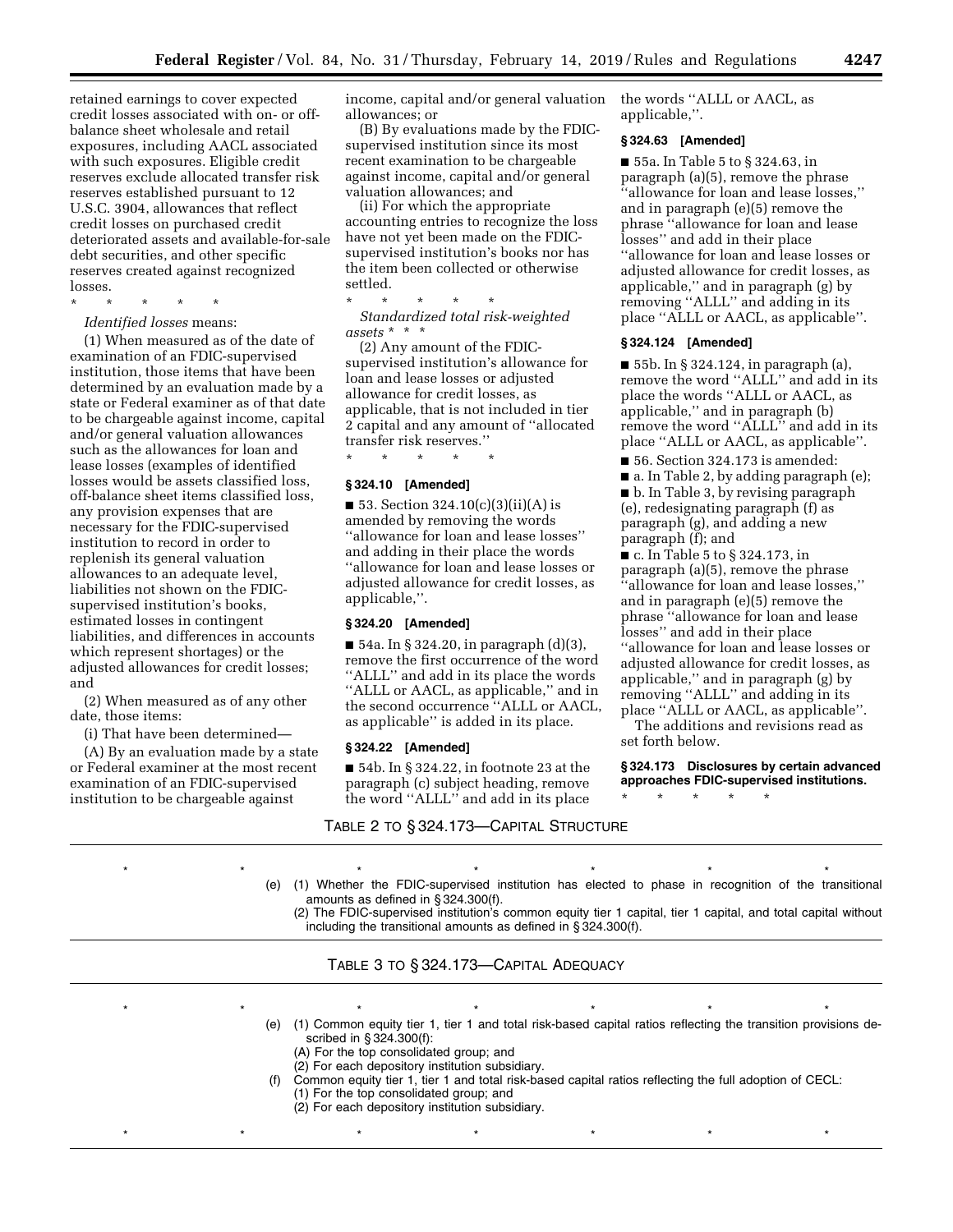\* \* \* \* \*

# **Subpart G—Transition Provisions**

■ 58. Add § 324.301 to subpart G to read as follows:

# **§ 324.301 Current expected credit losses (CECL) transition.**

(a) *CECL transition provision criteria.*  (1) An FDIC-supervised institution may elect to use a CECL transition provision pursuant to this section only if the FDIC-supervised institution records a reduction in retained earnings due to the adoption of CECL as of the beginning of the fiscal year in which the FDIC-supervised institution adopts CECL.

(2) An FDIC-supervised institution that elects to use the CECL transition provision must use the CECL transition provision in the first Call Report filed by the FDIC-supervised institution after it adopts CECL.

(3) An FDIC-supervised institution that does not elect to use the CECL transition provision as of the first Call Report filed as described in paragraph (a)(2) of this section may not elect to use the CECL transition provision in subsequent reporting periods.

(b) *Definitions.* For purposes of this section, the following definitions apply:

(1) *Transition period* means the threeyear period beginning the first day of the fiscal year in which an FDICsupervised institution adopts CECL.

(2) *CECL transitional amount* means the decrease net of any DTAs in the amount of an FDIC-supervised institution's retained earnings as of the beginning of the fiscal year in which the FDIC-supervised institution adopts CECL from the amount of the FDICsupervised institution's retained earnings as of the closing of the fiscal year-end immediately prior to the FDICsupervised institution's adoption of CECL.

(3) *DTA transitional amount* means the increase in the amount of an FDICsupervised institution's DTAs arising from temporary differences as of the beginning of the fiscal year in which the FDIC-supervised institution adopts CECL from the amount of the FDICsupervised institution's DTAs arising from temporary differences as of the closing of the fiscal year-end immediately prior to the FDICsupervised institution's adoption of CECL.

(4) *AACL transitional amount* means the difference in the amount of an FDICsupervised institution's AACL as of the beginning of the fiscal year in which the FDIC-supervised institution adopts CECL and the amount of the FDIC-

supervised institution's ALLL as of the closing of the fiscal year-end immediately prior to the FDICsupervised institution's adoption of CECL.

(5) *Eligible credit reserves transitional amount* means the increase in the amount of a FDIC-supervised institution's eligible credit reserves as of the beginning of the fiscal year in which the FDIC-supervised institution adopts CECL from the amount of the FDICsupervised institution's eligible credit reserves as of the closing of the fiscal year-end immediately prior to the FDICsupervised institution's adoption of CECL.

(c) *Calculation of CECL transition provision.* (1) For purposes of the election described in paragraph (a)(1) of this section, an FDIC-supervised institution must make the following adjustments in its calculation of regulatory capital ratios:

(i) Increase retained earnings by seventy-five percent of its CECL transitional amount during the first year of the transition period, increase retained earnings by fifty percent of its CECL transitional amount during the second year of the transition period, and increase retained earnings by twentyfive percent of its CECL transitional amount during the third year of the transition period;

(ii) Decrease amounts of DTAs arising from temporary differences by seventyfive percent of its DTA transitional amount during the first year of the transition period, decrease amounts of DTAs arising from temporary differences by fifty percent of its DTA transitional amount during the second year of the transition period, and decrease amounts of DTAs arising from temporary differences by twenty-five percent of its DTA transitional amount during the third year of the transition period;

(iii) Decrease amounts of AACL by seventy-five percent of its AACL transitional amount during the first year of the transition period, decrease amounts of AACL by fifty percent of its AACL transitional amount during the second year of the transition period, and decrease amounts of AACL by twentyfive percent of its AACL transitional amount during the third year of the transition period;

(iv) Increase average total consolidated assets as reported on the Call Report for purposes of the leverage ratio by seventy-five percent of its CECL transitional amount during the first year of the transition period, increase average total consolidated assets as reported on the Call Report for purposes of the leverage ratio by fifty percent of its

CECL transitional amount during the second year of the transition period, and increase average total consolidated assets as reported on the Call Report for purposes of the leverage ratio by twentyfive percent of its CECL transitional amount during the third year of the transition period;

(2) For purposes of the election described in paragraph (a)(1) of this section, an advanced approaches FDICsupervised institution must make the following additional adjustments to its calculation of regulatory capital ratios:

(i) Increase total leverage exposure for purposes of the supplementary leverage ratio by seventy-five percent of its CECL transitional amount during the first year of the transition period, increase total leverage exposure for purposes of the supplementary leverage ratio by fifty percent of its CECL transitional amount during the second year of the transition period, and increase total leverage exposure for purposes of the supplementary leverage ratio by twentyfive percent of its CECL transitional amount during the third year of the transition period; and

(ii) An advanced approaches FDICsupervised institution that has completed the parallel run process and has received notification from the FDIC pursuant to § 324.121(d) must decrease amounts of eligible credit reserves by seventy-five percent of its eligible credit reserves transitional amount during the first year of the transition period, decrease amounts of eligible credit reserves by fifty percent of its eligible credit reserves transitional amount during the second year of the transition provision, and decrease amounts of eligible credit reserves by twenty-five percent of its eligible credit reserves transitional amount during the third year of the transition period.

(3) An advanced approaches FDICsupervised institution that has completed the parallel run process and has received notification from the FDIC pursuant to § 324.121(d), whose amount of expected credit loss exceeded its eligible credit reserves immediately prior to the adoption of CECL, and that has an increase in common equity tier 1 capital as of the beginning of the fiscal year in which it adopts CECL after including the first year portion of the CECL transitional amount must decrease its CECL transitional amount used in paragraph (c) of this section by the full amount of its DTA transitional amount.

(4) Notwithstanding any other requirement in this section, for purposes of this paragraph, in the event of a business combination involving an FDIC-supervised institution where one or both FDIC-supervised institutions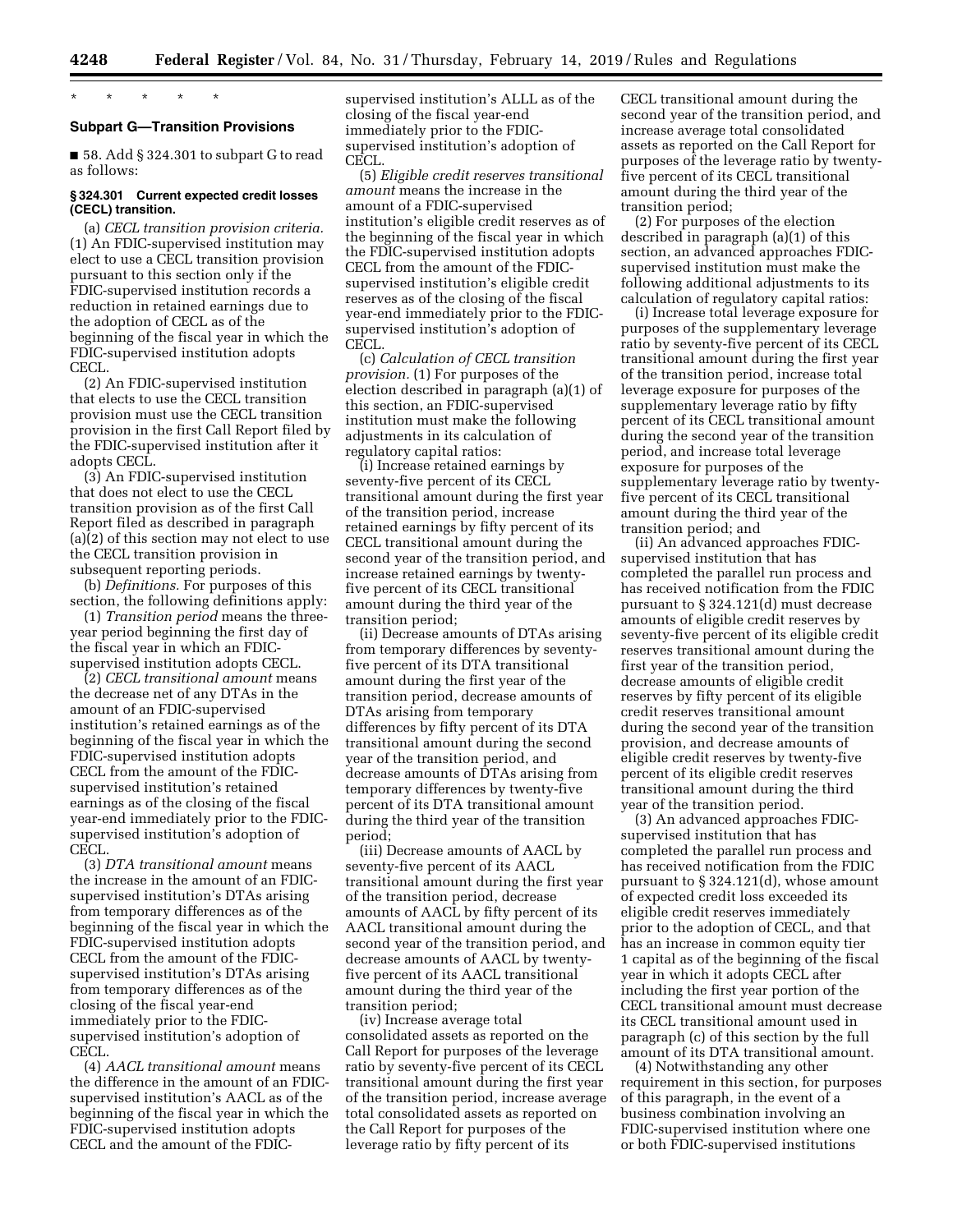have elected the treatment described in this section:

(i) If the acquirer FDIC-supervised institution (as determined under GAAP) elected the treatment described in this section, the acquirer FDIC-supervised institution must continue to use the transitional amounts (unaffected by the business combination) that it calculated as of the date that it adopted CECL through the end of its transition period.

(ii) If the acquired insured depository institution (as determined under GAAP) elected the treatment described in this section, any transitional amount of the acquired insured depository institution does not transfer to the resulting FDICsupervised institution.

### **PART 325—CAPITAL MAINTENANCE**

■ 59. The authority citation for part 325 continues to read as follows:

**Authority:** 12 U.S.C. 5365(i)(2); 12 U.S.C. 5412(b)(2)(C); 12 U.S.C. 1818, 12 U.S.C. 1819(a)(Tenth), 12 U.S.C. 1831*o,* and 12 U.S.C. 1831p–1.

### **Subpart C—Annual Stress Test**

■ 60. In § 325.2, paragraph (g) is revised to read as follows:

### **§ 325.2 Definitions.**

- \* \* \* \* \*
	- (g) *Provision for credit losses* means:

(1) Until December 31, 2019:

(i) With respect to a state nonmember bank or state savings association that has not adopted the current expected credit losses methodology under U.S. generally accepted accounting principles (GAAP), the provision for loan and lease losses as reported on the Call Report in the current stress test cycle; and,

(ii) With respect to a state nonmember bank or state savings association that has adopted the current expected credit losses methodology under GAAP, the provision for loan and lease losses, as would be calculated and reported on the Call Report by a state nonmember bank or state savings association that has not adopted the current expected credit losses methodology under GAAP; and

(2) Beginning January 1, 2020:

(i) With respect to a state nonmember bank or state savings association that has adopted the current expected credit losses methodology under GAAP, the provision for credit losses, as reported in the Call Report in the current stress test cycle; and

(ii) With respect to a state nonmember bank or state savings association that has not adopted the current expected credit losses methodology under GAAP, the provision for loan and lease losses

as would be reported in the Call Report in the current stress test cycle. \* \* \* \* \*

■ 61. In § 325.5, paragraph (a)(1) and (2) are revised to read as follows:

#### **§ 325.5 Methodologies and practices.**

 $(a) * * * *$ (1) Pre-provision net revenues, losses, provision for credit losses, and net income; and

(2) The potential impact on the regulatory capital levels and ratios applicable to the covered bank, and any other capital ratios specified by the Corporation, incorporating the effects of any capital action over the planning horizon and maintenance of an allowance for loan losses or adjusted allowance for credit losses, as appropriate, for credit exposures throughout the planning horizon. \* \* \* \* \*

■ 62. In § 325.6, paragraph  $(b)(1)$  is revised to read as follows:

### **§ 325.6 Required reports of stress test results to the FDIC and the Board of Governors of the Federal Reserve System.**

\* \* \* \* \* (b) \* \* \*

(1) The reports required under paragraph (a) of this section must include under the baseline scenario, adverse scenario, severely adverse scenario and any other scenario required by the FDIC under this subpart, a description of the types of risks being included in the stress test, a summary description of the methodologies used in the stress test, and, for each quarter of the planning horizon, estimates of aggregate losses, pre-provision net revenue, provision for credit losses, net income, and pro forma capital ratios (including regulatory and any other capital ratios specified by the FDIC). In addition, the report must include an explanation of the most significant causes for the changes in regulatory capital ratios and any other information required by the FDIC. \* \* \* \* \*

 $\blacksquare$  63. In § 325.7, revise paragraphs (c)(3) and (d)(1) to read as follows:

### **§ 325.7 Publication of stress test results.**

\* \* \* \* \* (c) \* \* \*

(3) Estimates of aggregate losses, preprovision net revenue, provision for credit losses, net income, and pro forma capital ratios (including regulatory and any other capital ratios specified by the FDIC); and

- \* \* \* \* \*
- (d) \* \* \*

(1) The disclosure of aggregate losses, pre-provision net revenue, provisions

for credit losses, and net income under this section must be on a cumulative basis over the planning horizon. \* \* \* \* \*

**PART 327—ASSESSMENTS** 

■ 64. The authority citation for part 327 continues to read as follows:

**Authority:** 12 U.S.C. 1441, 1813, 1815, 1817–19, 1821.

### **Subpart A—In General**

#### **§ 327.16 [Amended]**

■ 65. Section 327.16 is amended in footnote 2 to the table in paragraph (a)(1)(ii) by removing the words ''allowance for loan and lease financing receivable losses (ALLL)'' and adding in their place the words ''allowance for loan and lease financing receivable losses (ALLL) or allowance for credit losses, as applicable''.

# **PART 347—INTERNATIONAL BANKING**

■ 66. The authority citation for Part 347 continues to read as follows:

**Authority:** 12 U.S.C. 1813, 1815, 1817, 1819, 1820, 1828, 3103, 3104, 3105, 3108, 3109; Pub L. No. 111–203, section 939A, 124 Stat. 1376, 1887 (July 21, 2010) (codified 15 U.S.C. 78o–7 note).

### **Subpart C—International Lending**

■ 67. In § 347.303, revise paragraphs (c)(2) and (4) to read as follows:

# **§ 347.303 Allocated transfer risk reserve.**

- \* \* \* \* \*
	- (c) \* \* \*

\* \* \* \* \*

(2) *Separate accounting.* A banking institution shall account for an ATRR separately from the Allowance for Loan and Lease Losses or allowance for credit losses, as applicable, and shall deduct the ATRR from ''gross loans and leases'' to arrive at ''net loans and lease.'' The ATRR must be established for each asset subject to the ATRR in the percentage amount specified.

(4) *Alternative accounting treatment.*  A banking institution need not establish an ATRR if it writes down in the period in which the ATRR is required, or has written down in prior periods, the value of the specified international assets in the requisite amount for each such asset. For purposes of this paragraph (c)(4), international assets may be written down by a charge to the Allowance for Loan and Lease Losses or allowance for credit losses, as applicable, or a reduction in the principal amount of the asset by application of interest payments or other collections on the